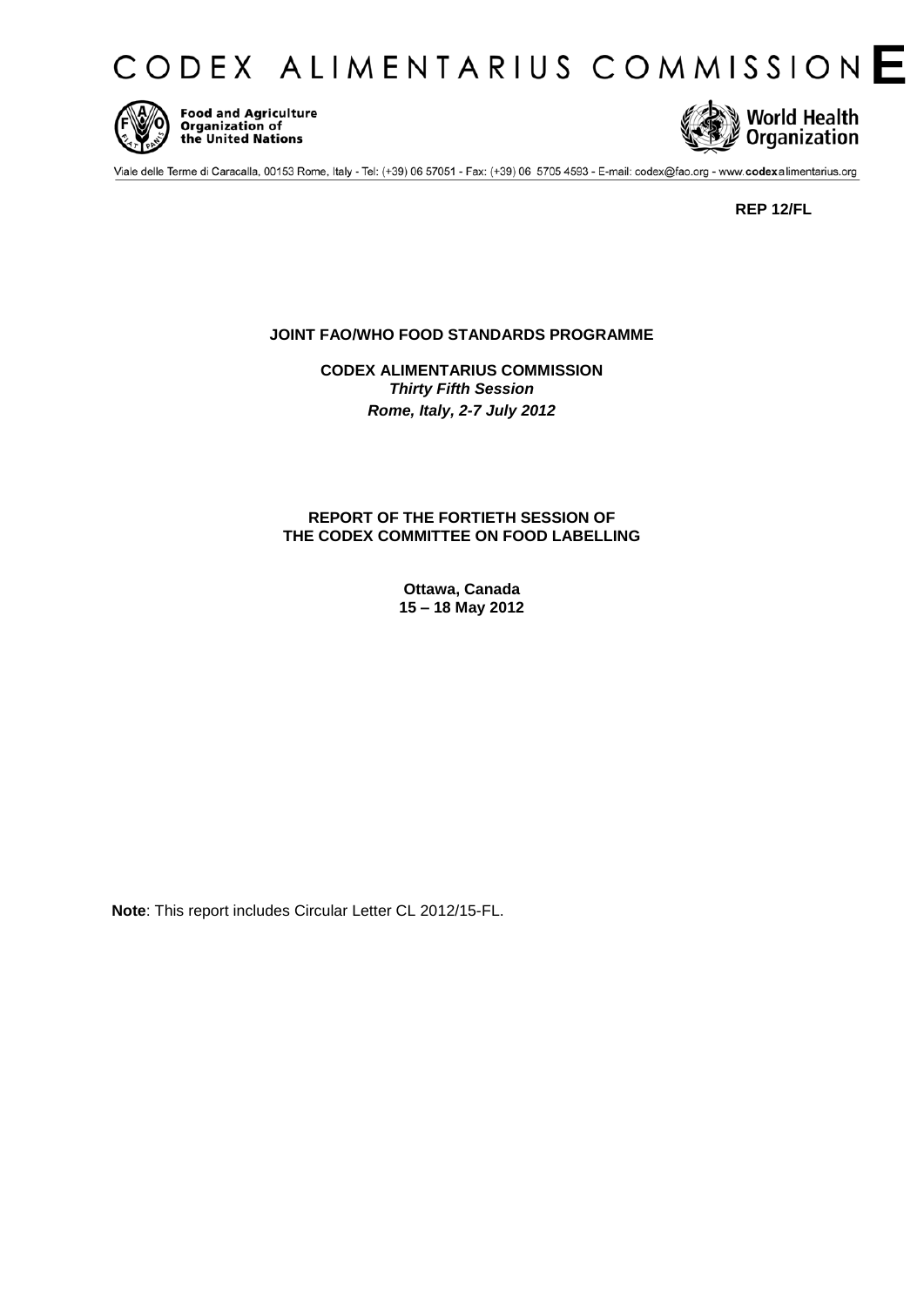CODEX ALIMENTARIUS COMMISSION E



**Food and Agriculture** Organization of the United Nations



Viale delle Terme di Caracalla, 00153 Rome, Italy - Tel: (+39) 06 57051 - Fax: (+39) 06 5705 4593 - E-mail: codex@fao.org - www.codexalimentarius.org

**CX 5/15 CL 2012/15-FL May 2012** 

- **TO:** Codex Contact Points Interested International Organizations
- **FROM:** Secretariat, Codex Alimentarius Commission, Joint FAO/WHO Food Standards Programme

# **SUBJECT**: **Distribution of the Report of the 40th Session of the Codex Committee on Food Labelling (REP12/FL)**

# **MATTERS FOR ADOPTION BY THE 35th SESSION OF THE COMMISSION:**

### **Draft Guidelines at Step 8 of the Procedure**

1. Draft Revision of the *Guidelines on Nutrition Labelling* (CAC/GL 2-1985) concerning a new definition of "nutrient reference values" (para. 46, Appendix IV).

2. Draft amendment to the *Guidelines for the Production, Processing, Labelling and Marketing of Organically Produced Foods* (CAC/GL 32-1999): use of ethylene for ripening of fruit (para. 71 and Appendix VI)

### **Draft Guidelines Step 5/8 of the Procedure**

3. Proposed Draft Revision of the *Guidelines for Use of Nutrition and Health Claims* (CAC/GL 23-1997) concerning a new definition for "non-addition claim", conditions for free of salt claims, amendments to the section on comparative claims and conditions for non-addition of sugars claims (para. 39, Appendix II).

4. Proposed Draft Revision of the *Guidelines on Nutrition Labelling* (CAC/GL 2-1985) concerning provisions for mandatory nutrition labelling (para. 67, Appendix V).

5. Proposed Draft amendment to the *Guidelines for the Production, Processing, Labelling and Marketing of Organically Produced Foods* concerning inclusion of new substances (paras 76 and 80 and Appendix VII).

### **Draft Guidelines at Step 5 of the Procedure**

6. Proposed draft revision of the *Guidelines for use of Nutrition and Health Claims* (CAC/GL 23- 1997) concerning Non-Addition of Sodium Salts (para. 39, Appendix III).

Governments and interested international organizations wishing to comment on the above, should do so in writing, in conformity with the *Procedure for the Elaboration of Codex Standards and Related Texts* (Procedural Manual of the Codex Alimentarius Commission) to the Secretariat, Codex Alimentarius Commission, codex@fao.org, **before 15 June 2012.**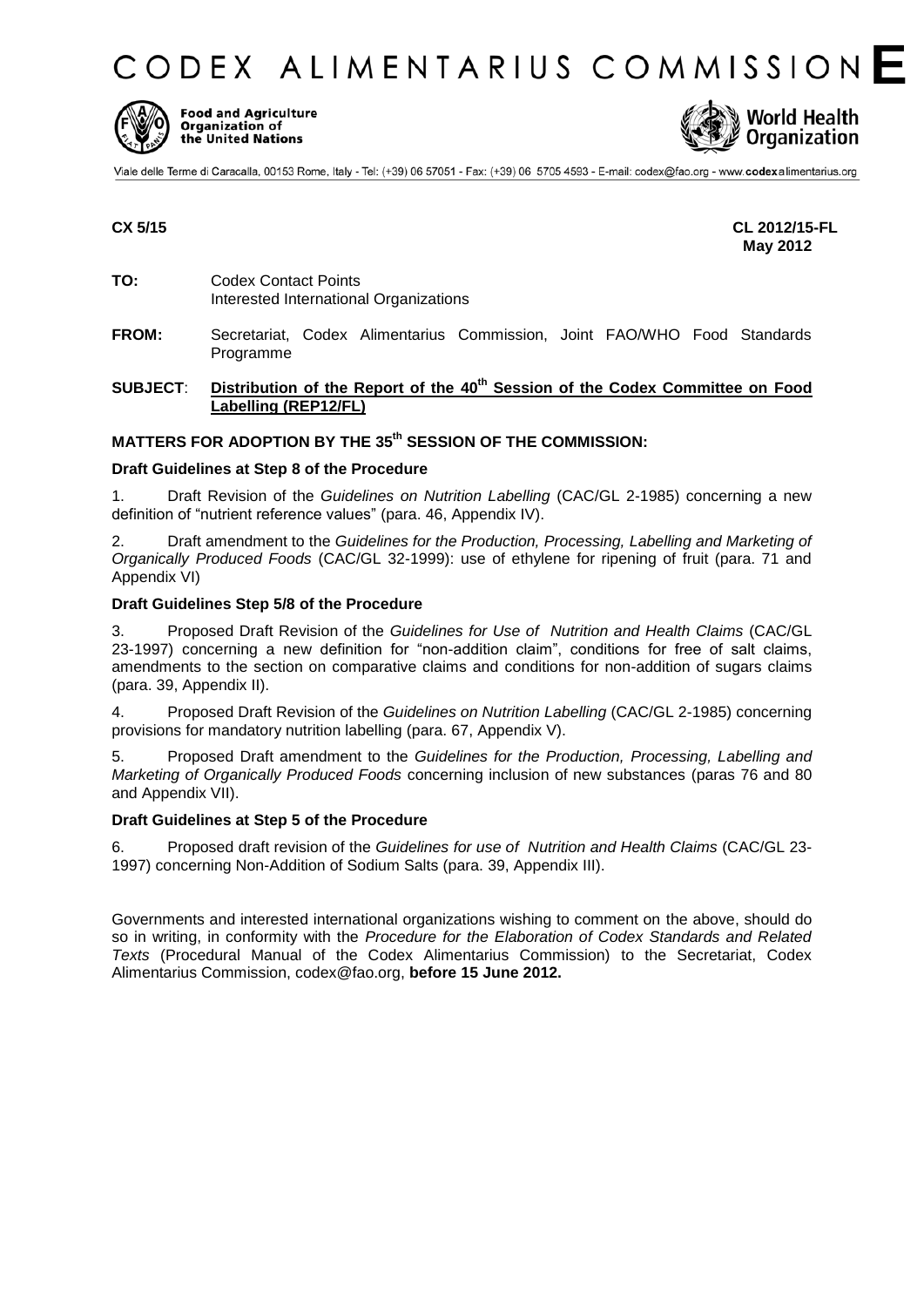The summary and conclusions of the 40<sup>th</sup> Session of the Codex Committee on Food Labelling are as follows:

# **Matters for adoption by the 35 th Session of the Commission**:

The Committee advanced to Step 8 the following:

- Draft Revision of the *Guidelines on Nutrition Labelling* (CAC/GL 2-1985) concerning a new definition of "nutrient reference values" (para. 46, Appendix IV); and
- Draft amendment to the *Guidelines for the Production, Processing, Labelling and Marketing of Organically Produced Foods* (CAC/GL 32-1999): use of ethylene for ripening of fruit (para. 71 and Appendix VI);

Advanced to Steps 5/8 the following:

- Proposed Draft Revision of the *Guidelines on Nutrition and Health Claims* (CAC/GL 23-1997) concerning a new definition for "non-addition claim", conditions for free of salt claims, amendments to the section on comparative claims and conditions for non-addition of sugars claims (para. 39, Appendix II);
- Proposed Draft Revision of the *Guidelines on Nutrition Labelling* (CAC/GL 2-1985) concerning provisions for mandatory nutrition labelling (para. 67, Appendix V);
- Proposed Draft amendment to the *Guidelines for the Production, Processing, Labelling and Marketing of Organically Produced Foods* concerning inclusion of new substances (paras 76 and 80 and Appendix VII).

Advanced to Step 5 the following:

- Proposed draft revision of the *Guidelines on Nutrition and Health Claims* (CAC/GL 23-1997) concerning Non-Addition of Sodium Salts (para. 39, Appendix III).

# **Other Matters of Interest to the Commission**:

The Committee:

- Returned the *Guidelines for the Production, Processing, Labelling and Marketing of Organically Produced Foods* (CAC/GL 32-1999): Organic Aquaculture to Step 2 for redrafting by an electronic working group, circulation for comments at Step 3, for consideration by a physical working group and for consideration at Step 4 at the next session (para. 86); and
- Agreed that the topic modified standardized common names should be removed from the agenda (para. 101).

# **Matters referred to other Codex Committees**

The Committee agreed to request the *Committee on Nutrition of Foods and Special Dietary Uses* (CCNFSDU) to:

- Give advice as to whether the condition for 10% of the NRV for comparative claims for micronutrients (section 6.3 in the *Guidelines on Nutrition and Health Claims*) is still in line with current evidence based guidance on micronutrients, particularly in light of the work being undertaken on NRV (para. 27);
- Give advice on the establishment of conditions for claims for "free" of TFA and if the advice was positive, whether the claims should be made per100ml or 100g or per serving (paras. 34 and 35);
- Consider requesting CCMAS to review questions related to methods for trans fatty acids in foods (para. 36).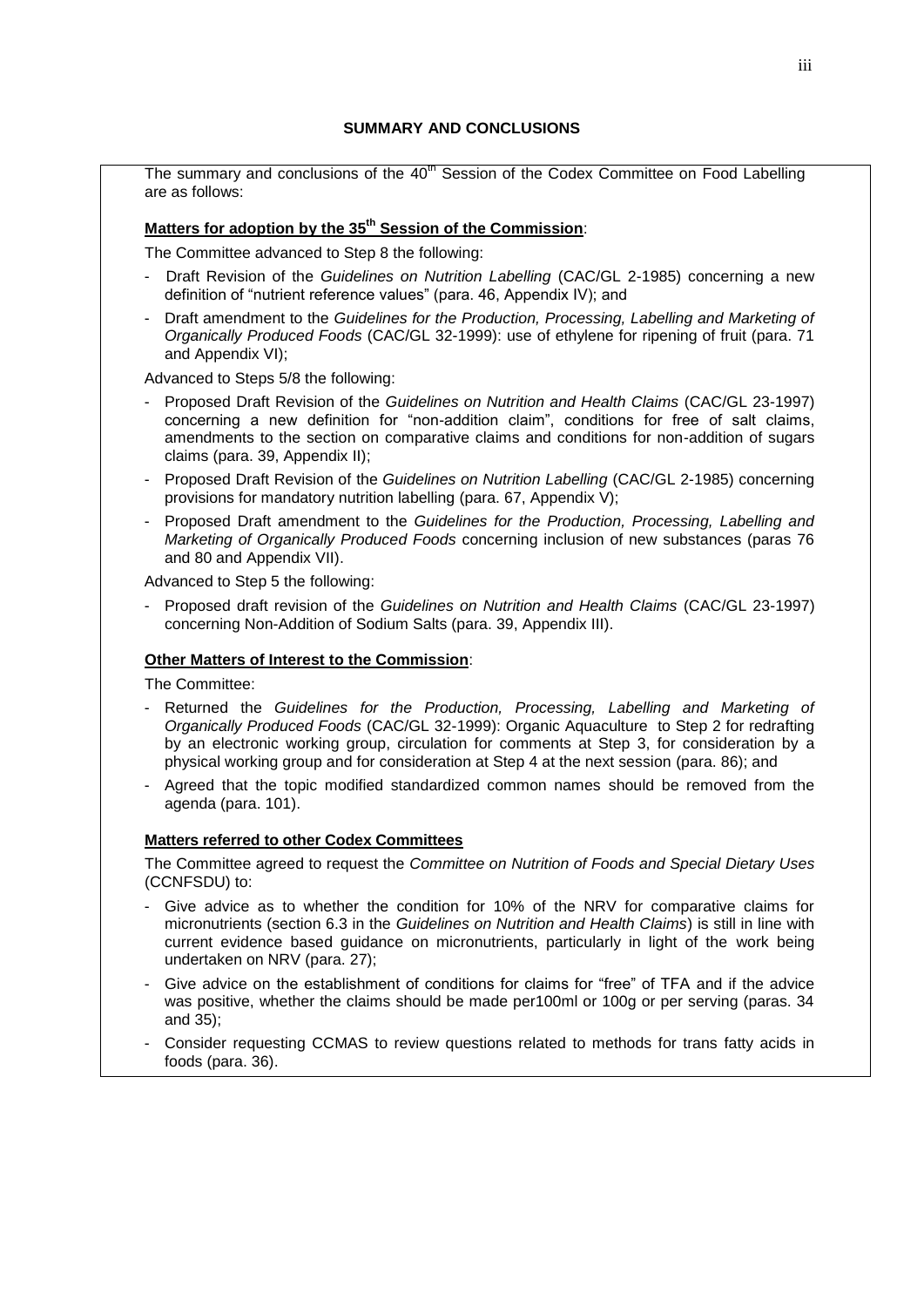# **TABLE OF CONTENTS**

|                                                                                                                                      | <b>Paragraphs</b> |
|--------------------------------------------------------------------------------------------------------------------------------------|-------------------|
|                                                                                                                                      |                   |
|                                                                                                                                      |                   |
|                                                                                                                                      |                   |
|                                                                                                                                      |                   |
| Implementation of the WHO Global Strategy on Diet, Physical Activity and Health (Agenda Item 4)                                      |                   |
| Proposed Draft Revision of the Guidelines for the Use of Nutrition and Health Claims                                                 |                   |
| Draft Definition for Nutrient Reference Values for Inclusion in the Guidelines for Nutrition Labelling                               |                   |
|                                                                                                                                      |                   |
| Guidelines for the Production, Processing, Labelling and Marketing of<br>Organically Produced Foods (CAC/GL 32-1999) (Agenda Item 5) |                   |
|                                                                                                                                      |                   |
|                                                                                                                                      |                   |
| Inclusion of Spinosad, Copper Octanoate, Potassium Bicarbonate (Agenda Item 5c) 77-80                                                |                   |
|                                                                                                                                      |                   |
|                                                                                                                                      |                   |
|                                                                                                                                      |                   |
| Other business, future work and date and place of the next session (Agenda Item 7)  103-108                                          |                   |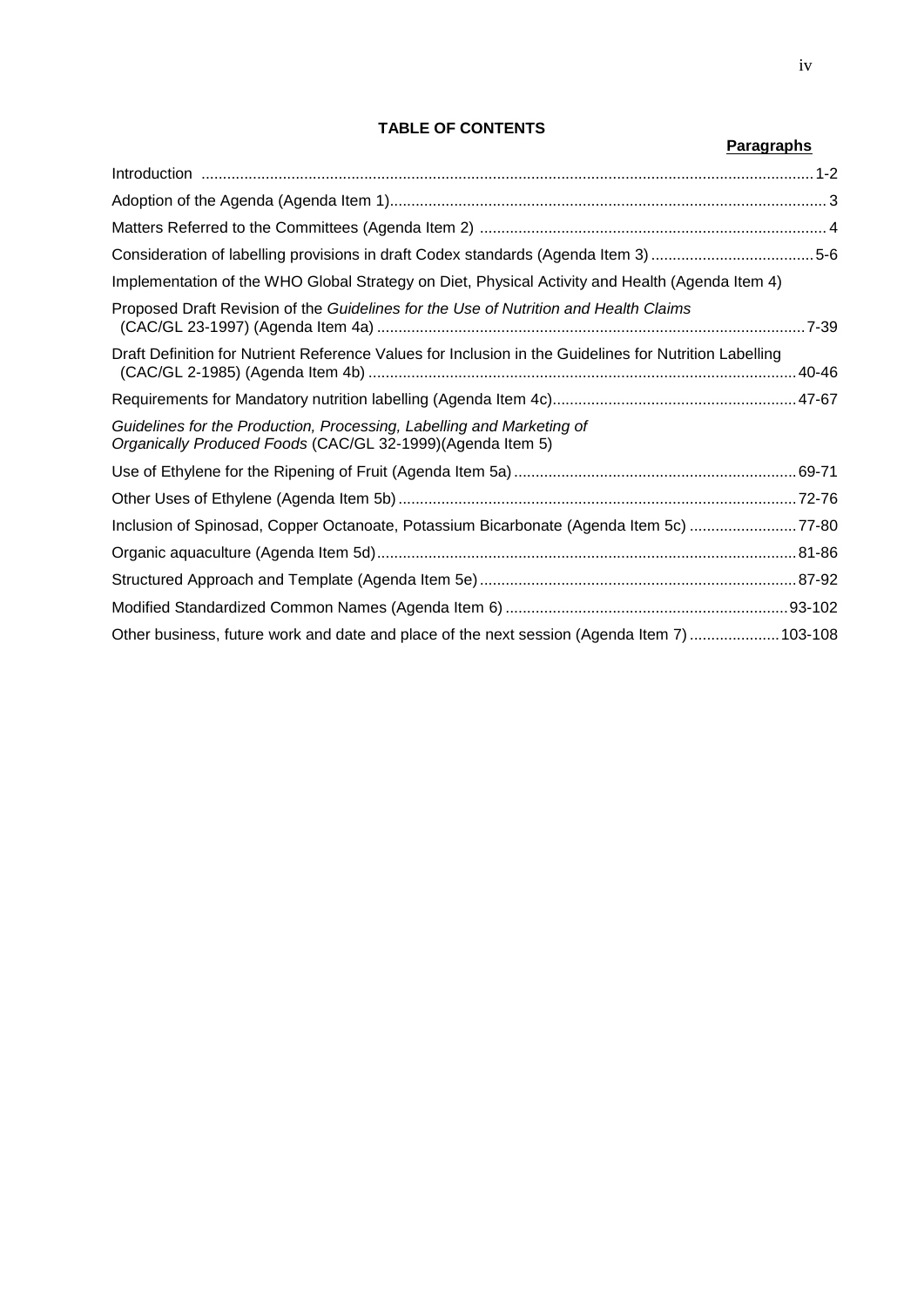# **APPENDICES**

# **Page**

| <b>Appendix I</b>    | List of Participants                                                                                                                                                                                                                                                                                    | 12 |
|----------------------|---------------------------------------------------------------------------------------------------------------------------------------------------------------------------------------------------------------------------------------------------------------------------------------------------------|----|
| <b>Appendix II</b>   | Proposed draft amendments to the Guidelines for Use of Nutrition and<br>Health Claims (CAC/GL 23-1997) – definition for "non-addition claim",<br>conditions for free of salt claims, amendments to the section on comparative<br>claims and conditions for non-addition of sugars claims (At Steps 5/8) | 31 |
| <b>Appendix III</b>  | Proposed draft amendments to the Guidelines for Use of Nutrition and<br>Health Claims (CAC/GL 23-1997) - Non-Addition of Sodium-Salts (At step 5)                                                                                                                                                       | 33 |
| <b>Appendix IV</b>   | Proposed draft amendments to the Guidelines on Nutrition Labelling<br>(CAC/GL 2-1985) – Definition of Nutrient Reference Value (At step 8)                                                                                                                                                              | 34 |
| <b>Appendix V</b>    | Proposed draft amendments to the Guidelines on Nutrition Labelling<br>(CAC/GL 2-1985) – Mandatory Nutrition Labelling (At Steps 5/8)                                                                                                                                                                    | 35 |
| <b>Appendix VI</b>   | Draft Amendment to the Guidelines for the Production, Processing, Labelling<br>and Marketing of Organically Produced Foods (N10-2006): (Ethylene) (At<br>Step 8)                                                                                                                                        | 36 |
| <b>Appendix VII</b>  | Proposed Draft Amendment to the Guidelines for the Production,<br>Processing, Labelling and Marketing of Organically Produced Foods (N18-<br>2011): inclusion of new substances (At Steps 5/8)                                                                                                          | 37 |
| <b>Appendix VIII</b> | Structured Approach for the Amendment to the Guidelines for the<br>Production, Processing, Labelling and Marketing of Organically Produced<br>Foods                                                                                                                                                     | 38 |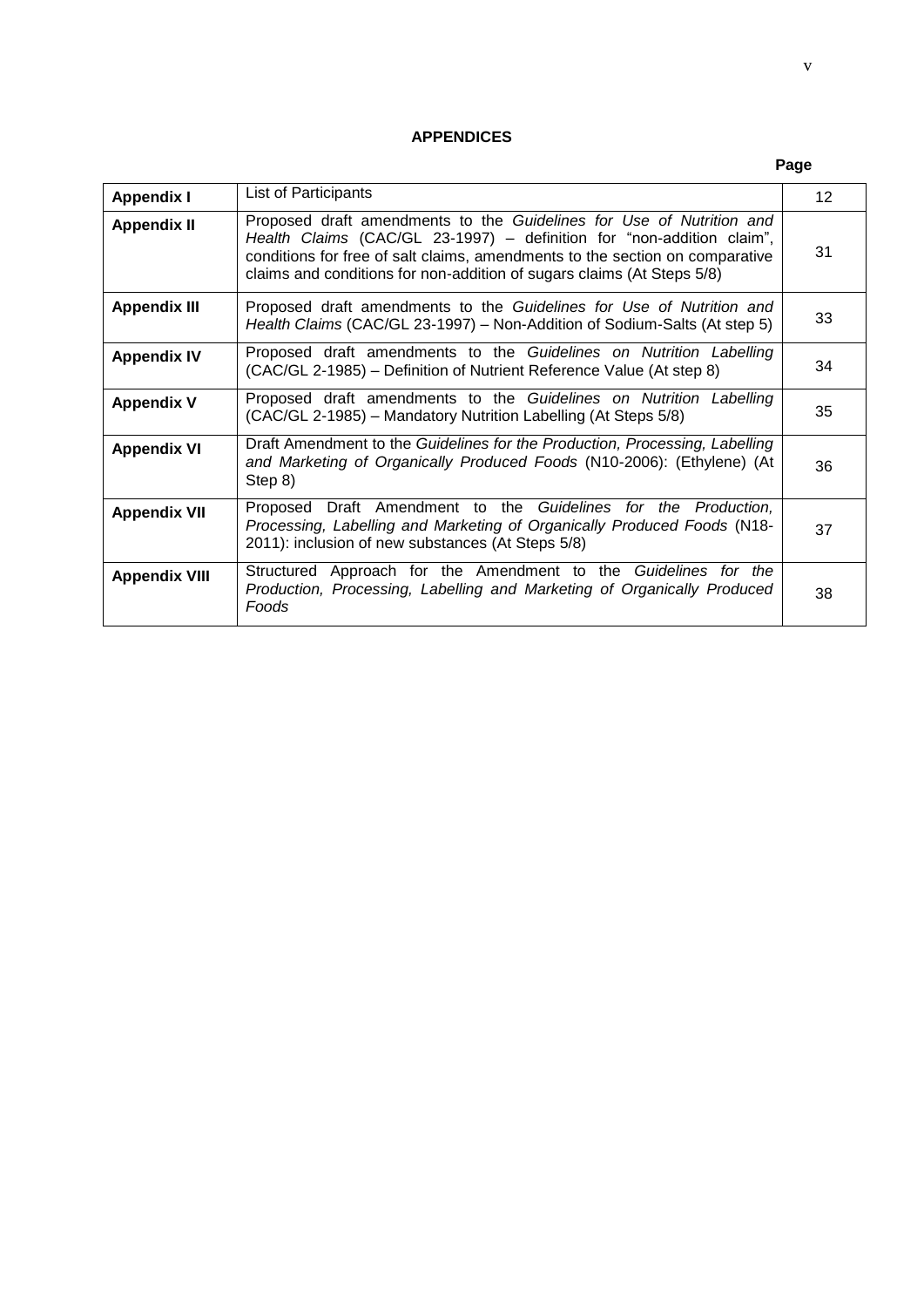# **REPORT OF THE 40th SESSION OF THE CODEX COMMITTEE ON FOOD LABELLING**

### **INTRODUCTION**

1. The Codex Committee on Food Labelling held its Fortieth Session in Ottawa, Canada from 15-18 May 2012, at the kind invitation of the Government of Canada. Mr Paul Mayers, Associate Vice-President Policy and Programs Branch, Canadian Food Inspection Agency chaired the Session. The Session was attended by 220 delegates representing 63 Member Countries, 1 Member Organization, and 20 International Organizations. A complete list of participants is attached as Appendix I to this report.

# **Division of Competence1**

2. The Committee noted the division of competence between the European Union and its Member States, according to paragraph 5, Rule II of the Rules of Procedure of the Codex Alimentarius Commission, as presented in CRD 13.

# ADOPTION OF THE AGENDA (Agenda Item 1)<sup>2</sup>

3. The Committee agreed to discuss (time permitting) the following items under Agenda Item 7 Other business, future work and date and place of the next session: Provisions on date marking (CRD 5, New Zealand), information on a new regulation on organic wine (European Union) and labelling of food derived from crops biofortified by natural selection (IFPRI). The Committee adopted the Provisional Agenda with the additions above as its Agenda for the Session.

# **MATTERS REFERRED TO THE COMMITTEE (Agenda Item 2)<sup>3</sup>**

4. The Committee noted that some matters were for information and that several matters would be considered under other agenda items.

# **CONSIDERATION OF LABELLING PROVISIONS IN DRAFT CODEX STANDARDS (Agenda Item 3) 4**

# **FAO/WHO Coordinating Committee for the Near East**

Regional Standard for Harissa (CODEX STAN 308R-2011)

5. The Committee agreed with the addition of an optional name "harissa (red hot pepper paste)" for the product and endorsed the labelling provisions.

### Regional Standard for Halwa Tehenia (CODEX STAN 309R-2011)

6. The Committee endorsed the labelling provisions as proposed.

# **IMPLEMENTATION OF THE WHO GLOBAL STRATEGY FOR DIET, PHYSICAL ACTIVITY AND HEALTH (Agenda Item 4)**

# **PROPOSED DRAFT REVISION OF THE GUIDELINES FOR USE OF NUTRITION AND HEALTH CLAIMS (CAC/GL 23-1997): ADDITIONAL CONDITIONS FOR NUTRIENT CONTENT CLAIMS AND COMPARATIVE CLAIMS (Agenda Item 4a)5**

7. The Committee recalled that its last session had agreed to establish a working group chaired by Canada with the following terms of reference:

- To develop proposed text for inclusion in the Guidelines for Use of Nutrition and Health Claims for non-addition claims for sugars and salt consistent with the principles agreed at the 39th Session and consider the placement of text.

 $\overline{a}$ 

<sup>1</sup> CRD 13 (Division of the competence between the European Union and its Member States) <sup>2</sup>

 $2$  CX/FL 12/40/1

 $3$  CX/FL 12/40/2

 $^{4}$ CX/FL 12/40/3; CRD 16 (Comments of India); CRD 21 (Comments of Thailand)<br> $^{5}$  CX/FL 12/40/4, CX/FL 12/40/4, Add 1, (comments of Presil, Canada, Cesto

<sup>&</sup>lt;sup>5</sup> CX/FL 12/40/4, CX/FL 12/40/4-Add.1 (comments of Brazil, Canada, Costa Rica, Nigeria, United States of America, ICBA, IDF, IFT), CRD 1 (comments of FoodDrinkEurope), CRD 2 (comments of EU), CRD 8 (comments of Philippines), CRD 14 (comments of Malaysia), CRD 15 (comments of Ecuador), CRD 18 (comments of Republic of Korea), CRD 16 (comments of India), CRD 21 (comments of Thailand)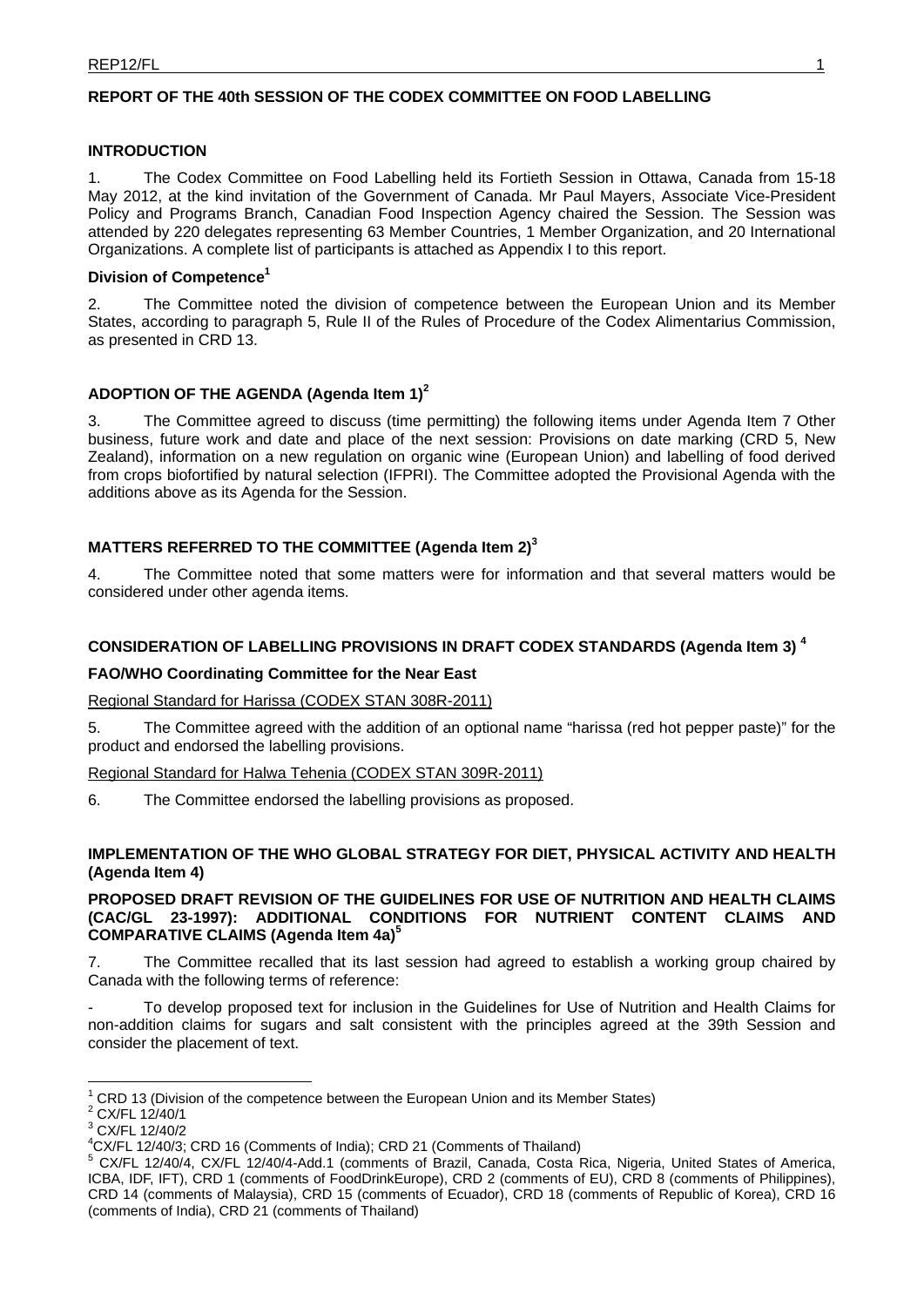To propose an amendment to the text of section 6.3 to clarify that sodium would be captured in the claims that would require a change of 25% in order to be made.

- To review paragraphs 6.3 and 6.4 of the current Guidelines for Use of Nutrition and Health Claims and consider adding an additional paragraph in order to have separate paragraphs for conditions for each of the three types of comparative claims; namely:

- claims related to reducing the energy or nutrient content (e.g. "reduced"/"lower");
- "light" claims; and
- claims related to having more of a nutrient (e.g. "more").

To develop claims and conditions for use related to trans-fatty acids for inclusion in the Guidelines for Use of Nutrition and Health Claims.

8. The Delegation of Canada introduced the report of the working group and the Committee considered the proposals put forward for each section as presented below.

### **Non Addition Claims**

### Definition

9. The Committee noted that the proposal for a definition of non-addition claims in section 2.1.1 had been put forward in the working group while considering the non-addition claims for sugars and salt. Several delegations supported the definition proposed by the working group as it would be useful to clarify the nature of these claims.

10. Some delegations and one observer expressed the view that there was no need to establish a new category of claim as the purpose of the amendment to the Guidelines was to address specifically the nonaddition of sugars and salt, not to establish a new category of claims. The Committee considered the following two proposals for amendment: referring to "any claim that an ingredient or nutrient has not been added..." and deleting the text "thereby implying that a specific nutrient had not been added to that food". One delegation emphasized that this type of claim refers to ingredients. After some discussion the Committee agreed with the second proposal in order to simplify the text noting that the definition was in the context of the Guidelines on Nutrition and Health Claims and as the conditions for the claim would be defined in another section. It was agreed to insert the amended definition as section 2.1.3.

### Section 7

11. The Committee agreed that the title should read "Non addition claims" as the sub-sections 7.1 and 7.2 would refer to sugars and salt, and deleted the introductory text under the title as it was already included in the second sentence of the definition.

### 7.1 Non-addition of sugars

12. The Committee agreed with the text proposed for Section 7.1 Non-addition of sugars.

### 7.2 Non-addition of salt

13. The Committee discussed the two options proposed by the working group: Option 1 referring to sodium salts and Option 2 referring to salt (sodium chloride).

14. Several delegations and one observer supported Option 1, as in order to apply the recommendation of the Global Strategy it was essential to reduce sodium from all sources, and not only from sodium chloride, and this option would not prevent reformulation of foods as many substitutes existed for sodium salts.

15. Other delegations and some observers supported Option 2 as they considered that Option 1 was too restrictive and that efforts should concentrate on the reduction of salt as an ingredient, which was consistent with the objectives of the Global Strategy and with the Codex Standard for Food Grade Salt as sodium chloride, and would allow reformulation of foods to reduce salt. Some delegations proposed to apply a phased approach and to leave the possibility for governments to apply one or the other option.

16. The Committee considered a proposal to retain Option 1 referring to sodium salts, and to insert a footnote to the effect that "national authorities may decide to use the non addition of sodium or the non addition of salt criteria to underpin a non addition of salt claim". Some delegations did not support the footnote as the selection of the option should not be left to national governments but should be harmonised at the international level.

17. Some delegations pointed out that sodium salts other than sodium chloride could be used for technological purposes and that national authorities should allow such addition provided that it did not result in a significant increase in sodium content. For this purpose it was proposed to limit such addition by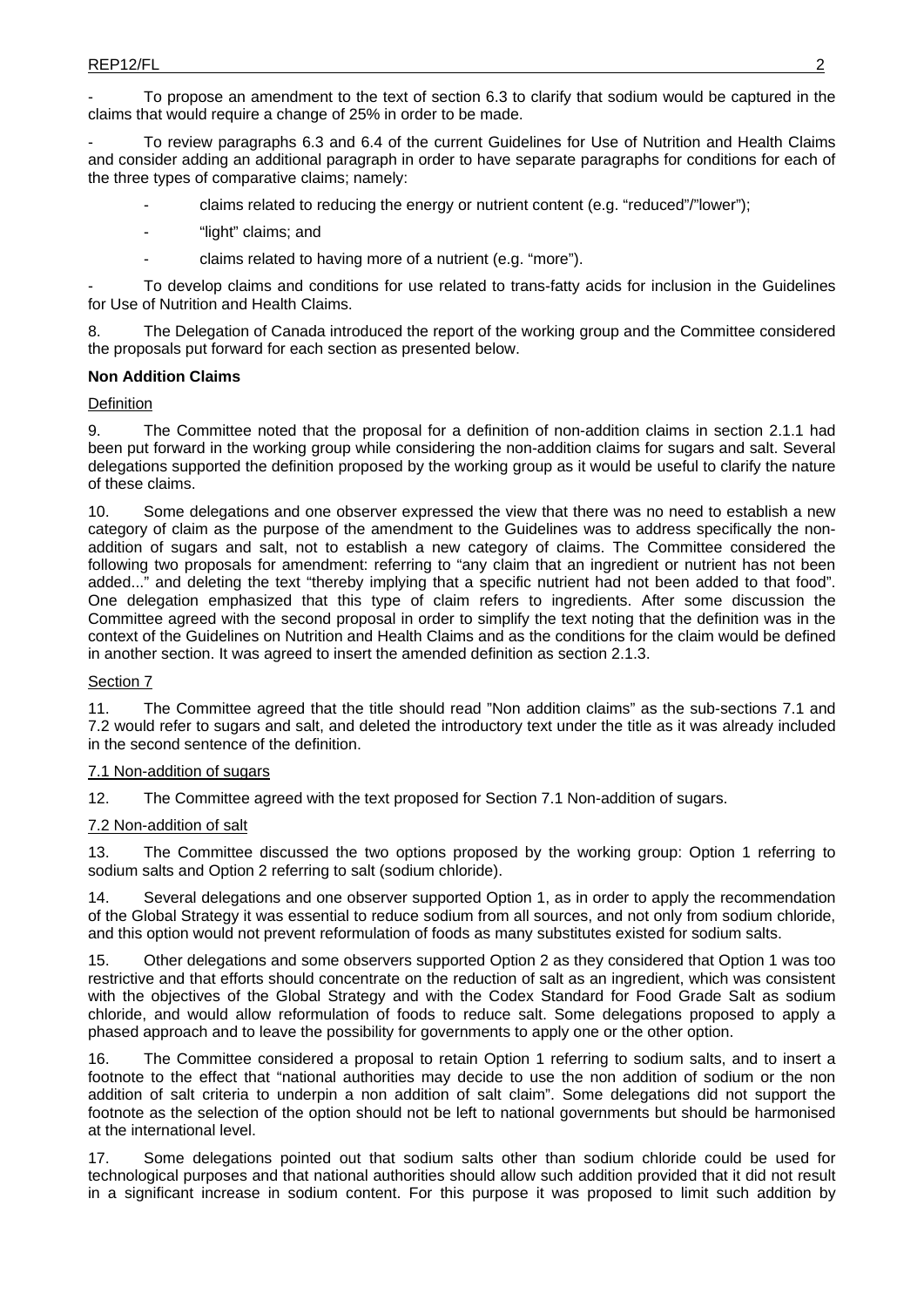applying the condition for 'low" in sodium. Some delegations expressed concern with leaving the decision to national authorities. Other delegations did not support the addition of an additional condition which would make the requirements for non-addition more restrictive than initially intended. An observer expressed the view that the technological purpose should be clarified and that such considerations should not take precedence over health protection.

18. After some further discussion it was agreed to add the following footnote to the text of Option 1 "National authorities may permit the addition for technological purposes of sodium salts other than sodium chloride where such addition would not result in the food not meeting the conditions for "low in sodium" claims as described in the Table to these Guidelines".

19. The title of the section was amended to read "Non-addition of sodium salts" in order to ensure consistency with the text, as Option 1 referred to sodium salts. The Committee also agreed to delete the reference to condiments as many are mainly composed of spices for flavouring purposes and have no impact on salt intake; and in (c) to clarify that the claim relates to "sodium salts that are used to substitute for added salt", following some discussion on the use of seaweed.

# **7.3 Additional Conditions**

20. One observer pointed out that disclaimers should not be used in isolation as they did not provide clear information to consumers. Another observer expressed the view that allowing additional conditions was not consistent with international harmonisation and there were other means of informing the consumer, and that if additional conditions were retained, a reference to social research should be included as well as examples, as mentioned in the report of the working group. The Committee also noted a comment that disclaimer statement "should" (rather than "may") be developed based on evidence of consumer use and understanding. The Committee however agreed to retain the text as proposed in the working document.

### **Section 5. Nutrient content claims**

21. The Committee agreed to add a new section 5.2 allowing claims to the effect that a food is free of salt provided the food meets the conditions for free of sodium listed in the Guidelines and the following section was renumbered accordingly. One delegation suggested that the word "sodium" be added before the word "salt" however, the Committee did not pursue this proposal.

# **Comparative Claims**

### Section 6.3

22. The Committee considered the revised text proposed by the working group following the recommendation of its last session to split the current section 6.3 into two sections: the first addressing the decreased content of a nutrient or energy and requiring a reduction of 25% in sodium (new 6.3); and the second related to the increased content of a nutrient or energy (new 6.6).

23. There was general agreement that sodium should be included in the nutrients requiring a reduction of 25%, although it is generally considered a micronutrient, and it was proposed to make a specific reference to sodium in paragraph 6.3(a).

24. One delegation pointed out that a clear difference should be established between foods with a decreased nutrient content and foods that are inherently lower in a nutrient and proposed to amend the text accordingly.

25. The Committee considered several alternative proposals to amend the text and noted that they may create some confusion on the establishment of "decreased" claims for micronutrients other than salt, which were generally unlikely and for which no conditions for a "low" claim had been set. As it was recalled that the main purpose of the amendment was to clarify requirements for claims on sodium, the Committee agreed to retain the current section 6.3 on comparative claims with the following changes in the first part of the paragraph: "The comparison should be based on a relative difference of at least 25% in the energy value or nutrient content including sodium...". The new proposed section 6.6 was therefore deleted as all types of comparison claims were included in section 6.3.

26. One delegation proposed that the increase in micronutrient be based on 10% of the micronutrient content between the compared foods rather than on the NRV, which was not commonly used at the national level, and suggested to refer question to the Committee on Nutrition and Foods for Special Dietary Uses (CCNFSDU).

27. As a result of the above discussion, the Committee agreed to request advice from the CCNFSDU as to whether the condition for 10% of the NRV for comparative claims for micronutrients (section 6.3 in the Guidelines on Nutrition and Health Claims) is still in line with current evidence based guidance on micronutrients, particularly in light of the work being undertaken on NRV.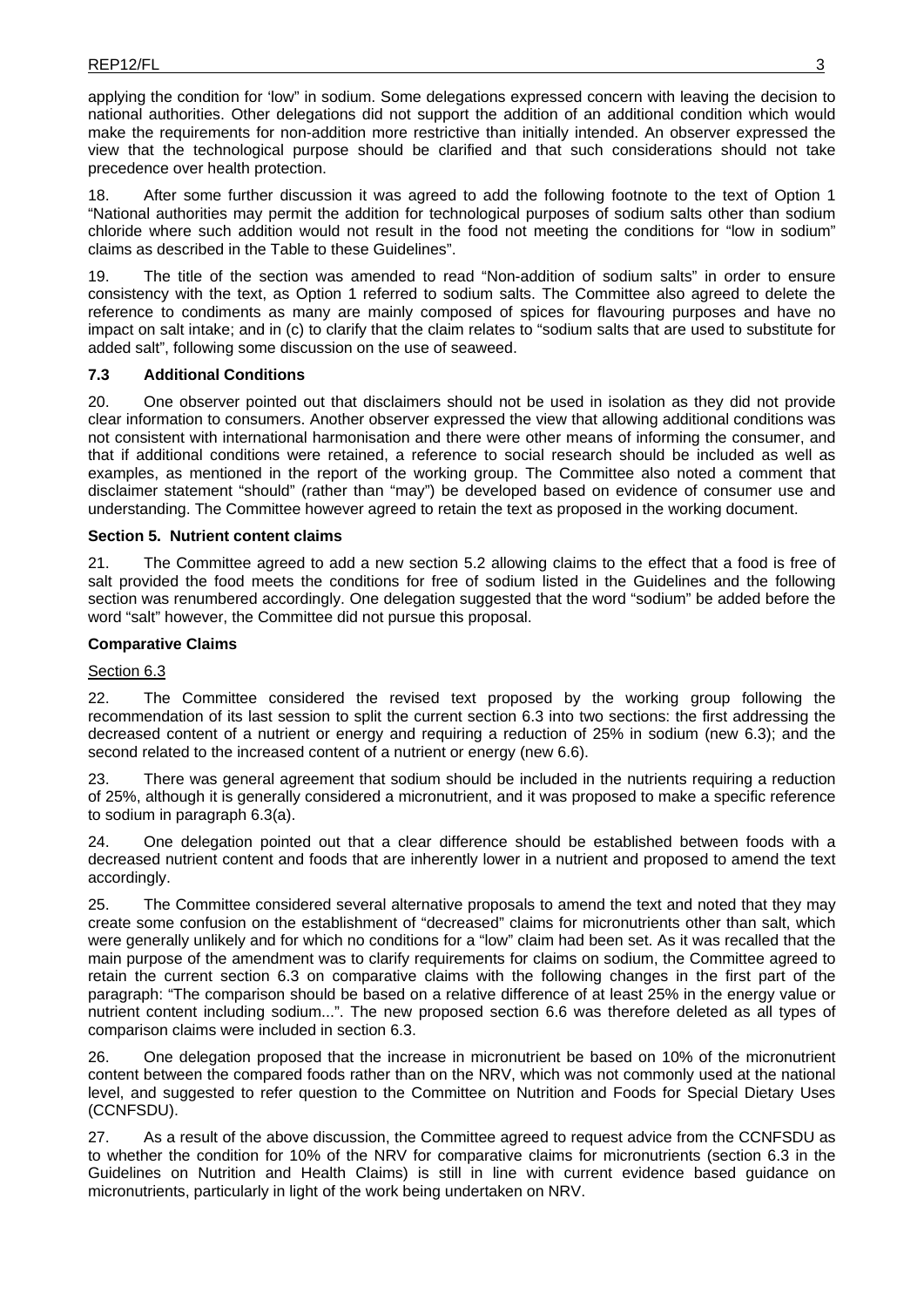# Section 6.4

28. The Committee noted that the working group had proposed another condition in section 6.4 to avoid claims on "reduced in saturated fats" for foods in which trans fatty acids have been increased.

29. The Delegation of Malaysia did not support this new section and the association of saturated fat with trans fatty acids as they are different in their composition as well as in their physiological effects. This position was supported by an Observer. Another Observer proposed to establish a distinction between naturally occurring trans fatty acids and industrial trans fatty acids.

30. Other delegations pointed out that both saturated fat and trans fatty acids had similar adverse effects on health, that WHO recommended the elimination of trans fatty acids and therefore it was essential to ensure that a decrease in saturated fats did not result in an increase in trans fatty acids. It was also recalled that in the Table of conditions for claims the conditions for saturated fats should take into account trans fatty acids. After some discussion, the Committee agreed with the text proposed in the working document for section 6.4, and amended the text to read "decreased saturated fat content" deleting the reference to "lower" saturated fat content.

31. The Delegation of Malaysia expressed a reservation on this decision.

# Section 6.5

32. Some delegations pointed out that the term "light" was not used as a synonymous claim to "reduced" in their countries as consumers expected that it would reflect a reduction in energy or nutrient content higher than 25%, and it could also be understood as a "low" claim. The Committee recalled that the condition for "reduced" mentions "at least 25%", which allows national authorities to apply a higher percentage in the reduction. The Committee agreed to retain the text as proposed in the working document.

# **Trans fatty acids (TFAs)**

### Claim for "free" of TFAs

33. The Committee noted that the working group generally supported establishing a "free" claim for TFAs and not to pursue consideration of claims for low in trans fatty acids because the Global Strategy recommends their virtual elimination. One delegation proposed to establish two categories of foods for the purpose of defining the proposed claim: oils and fats, oil and fat emulsion (water in oil or oil in water) and ready to eat or other foods.

34. The Committee agreed to ask the CCNFSDU to provide advice on the establishment of conditions for claims for "free" of TFA and to consider this question further in the light of this advice at the next session.

35. As regards the establishment of the claims per 100 g, per 100 ml or per serving, some delegations supported claims per 100 g or per 100 ml only while other delegations supported the establishment of claims per serving as these were used in several countries and well understood by consumers, and claims per serving were already established for other nutrients. Additionally it was noted that conditions per serving would help maintain consistency with the Guidelines on Nutrition Labelling, which allow nutrient declaration per serving. Some delegations expressed concern about claims per serving as the serving sizes could be changed to permit a claim in countries that do not have standardized serving sizes. The Committee noted that these questions would have to be discussed by the CCNFSDU if that Committee agreed to develop conditions for these claims.

### Methods of analysis

36. The Committee recalled that the Guidelines on Nutrition Labelling have a footnote to the list of nutrients that should always be declared, stating that countries where the level of intake of trans-fatty acids is a public health concern should consider the declaration of trans-fatty acids in nutrition labelling as well as a definition for trans fatty acids. The Committee agreed to request that CCNFSDU consider requesting CCMAS to review method AOCS Ce 1H-05 for trans fatty acids in foods as it is only applicable to certain types of fats and oils. The method AOAC 996.06 has already been recognized as a Type II method for the same Guidelines for the measurement of saturated fatty acids. It may be more pertinent to also consider this as a Type II method for trans fatty acids for the purposes of the Guidelines on Nutrition Labelling and potentially for the Guidelines on Nutrition and Health Claims.

37. The Committee recognised that all main issues had been addressed on all the sections discussed above and that they could be finalised, with the exception of section 7.2 Non-addition of Sodium Salts, which would require further consideration at the next session.

38. The Committee expressed its appreciation to Canada and to the working group for their excellent work, which had allowed significant progress on several complex issues.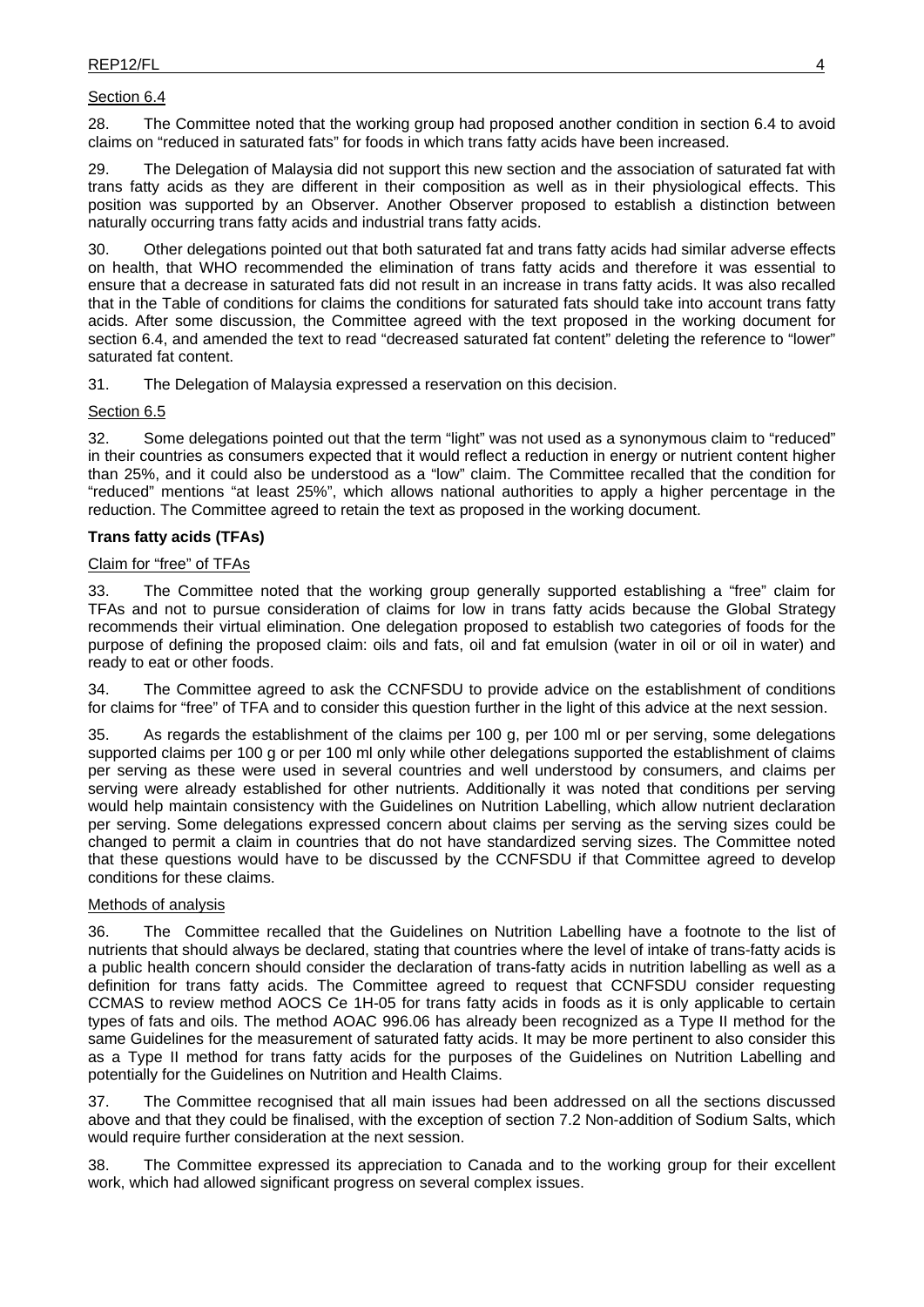$\overline{a}$ 

# **Status of the Draft Revision of the Guidelines for Use of Nutrition and Health Claims: Additional conditions for nutrient content claims and comparative claims**

39. The Committee agreed to forward all the sections discussed above to Step 5/8 for adoption by the 35th Session of the Codex Alimentarius Commission (see Appendix II), with the exception of section 7.2 Non-Addition of Sodium Salts, which was advanced to Step 5 (see Appendix III).

# **DRAFT DEFINITION FOR NUTRIENT REFERENCE VALUES FOR INCLUSION IN THE GUIDELINES FOR NUTRITION LABELLING (CAC/GL 2-1985) (Agenda Item 4b)6**

40. The Committee recalled that the 34th CAC had adopted the proposed draft definition of nutrient reference values at Step 5 and circulated it for comments at Step 6 as follows:

"Nutrient Reference Values (NRVs) are a set of numerical values that are based on scientific data for purposes of nutrition labelling and relevant claims. NRVs are based on levels of nutrients associated with nutrient requirements, or with the reduction in the risk of diet-related non-communicable diseases."

41. Many delegations supported the definition. One editorial change, to amend "non-communicable" to read "noncommunicable", was agreed.

42. Some delegations proposed to clarify who was responsible for establishing the NRVs by including the words "and established by competent authorities or recognized international organizations" in the first sentence of the definition.

43. Other delegations considered that this responsibility was addressed appropriately in the General Principles for Establishing Nutrient Reference Values of which the first part (for vitamins and minerals) had been annexed to the Guidelines and the second part (for NRV-NCD) was under development in the CCNFSDU. A reference to these general principles should be included in the definition.

44. One delegation proposed to delete "with the reduction in the risk of diet-related non-communicable diseases" from the definition as they did not see the justification for including NRV-NCD in this definition because the science for developing NRVs for macronutrients related to noncommunicable diseases was still inconclusive.

45. One observer proposed to include the word "optimal" in front of "nutrient requirements".

After some discussion the Committee agreed to leave the definition unchanged with the one editorial amendment mentioned above and to include a footnote to the name of the definition as follows: "See also the Annex for the General Principles for the Establishment of Nutrient Reference Values".

# **Status of the draft definition of Nutrient Reference Values**

46. The Committee agreed to advance the draft definition of nutrient reference values as contained in Appendix IV to Step 8 for adoption by the Commission and for inclusion in Section 2 of the Guidelines for Nutrition Labelling (CAC/GL 2-1985) after the definition for "nutrient declaration".

# **REQUIREMENTS FOR MANDATORY NUTRITION LABELLING (Agenda Item 4c)<sup>7</sup>**

47. The Delegation of Australia, as the Chair of the eWG, recalled the history of the discussions on mandatory nutrition labelling, which had started based on the Draft FAO/WHO Action Plan for the Implementation of the Global Strategy on Diet, Physical Activity and Health (CL 2006/44-CAC) where it was proposed that Section 3.1 of the Guidelines on Nutrition Labelling be amended to require that the nutrient declaration be mandatory on the labels of all pre-packaged foods. The 36th CCFL (2008) had developed a project document determining the following actions: revise the Guidelines and examine the list of nutrients that are always declared on the mandatory or voluntary basis; developing a discussion paper on issues and concerns related to mandatory nutrition labelling (ALINORM 10/33/22, Appendix III) and after determination of the list of nutrients to be declared commencing work on consideration of the requirements for mandatory nutrition labelling.

<sup>6</sup> CX/FL 12/40/5; CX/FL 12/40/5-Add.1; CX/FL 12/40/5 Add.2; CX/FL 12/40/5-Add.3; CRD 14 (Malaysia); CRD 18 (Republic of Korea); CRD 19 (Mali); CRD 21 (Thailand)

<sup>&</sup>lt;sup>7</sup>CX/FL 12/40/6 and -/Add.1; CRD 1 (FoodDrinkEurope); CRD 2 (EU); CRD 4 (United States); CRD 6 (Costa Rica); CRD 8 (Philippines); CRD 14 (Malaysia); CRD 16 (India); CRD 17 (Jamaica), CRD 19 (Mali), CRD 20 (Consumers International), CRD 21 (Thailand); CRD 22 (IACFO)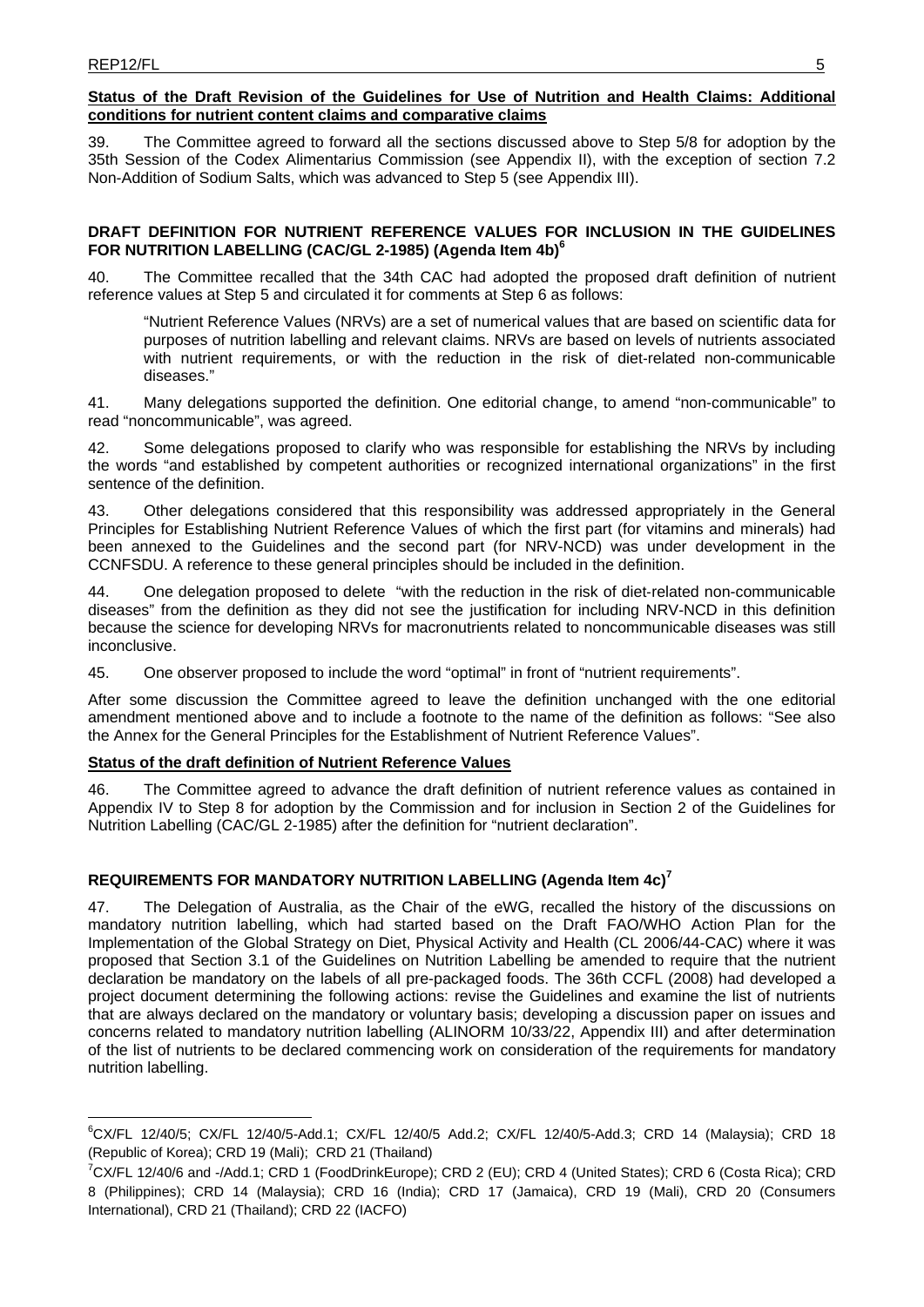48. In principle there had been support in the eWG for introducing mandatory nutrition labelling and in its conclusion the eWG had proposed to make nutrient declaration mandatory for all foods without explicitly including any exemptions or making reference to national circumstances. The eWG noted a diversity of views regarding mention of national circumstances including the view that consideration of these is implicit in Codex guidelines.

49. However, there had been concerns because of different capacities of members to implement mandatory nutrition labelling and also different views as to whether the list of nutrients always to be declared should be the same as the list contained in the Guidelines, or if a shorter list of nutrients may be more appropriate..

50. The eWG had also found an omission in current Section 3.1.1 where only nutrition claims were mentioned as triggering mandatory nutrition labelling. However, health claims also trigger mandatory nutrition labelling and should be mentioned.

51. One delegation said that nutrition labelling for 'all other foods' should only be mandatory for the four core nutrients: energy, available carbohydrate, protein and fat. They also proposed a phased approach to mandatory nutrition labelling for all other foods commencing with the four core nutrients and advancing further in later years, which would facilitate its introduction, especially in developing countries, taking into account consumer understanding, national capabilities for analysis and monitoring of implementation, cost etc. This also would allow to take into account that not all nutrients listed in Section 3.2.1.2 are of the same concern in all countries.

52. Several other delegations stated that the list of nutrients to be declared should be as adopted by the 34th CAC and should not be revisited. However, it could be considered to take into account national circumstances and to exempt some foods from mandatory nutrition labelling, for example, on the basis of nutritional or dietary insignificance and small packaging.

53. The Committee agreed that it was only dealing with the question of nutrition labelling for prepackaged foods and it was not the intention to regulate unpackaged foods. To clarify this, it was agreed to add "prepackaged" in front of the word "foods" in the proposed amendments to Sections 3.1.1 and 3.1.2.

54. Many delegations were of the opinion that it was important to take into account national circumstances and mentioned the need for guidance material and technical assistance, especially for developing countries, to assist in implementing various aspects of mandatory nutrition labelling.

55. After some discussion, the Committee agreed that, as in the existing text, Section 3.1.1 would address the situation of prepackaged foods for which nutrition or health claims were made, in which case nutrient declaration would be mandatory. The reference to health claims would be included to correct the previous omission.

56. The Committee agreed further that Section 3.1.2 would state that nutrient declaration would also be mandatory for all other prepackaged foods but would define exemptions for national circumstances and specific foods or packaging for which nutrient declaration might not be appropriate or needed for example on the basis of nutritional or dietary insignificance or small packaging.

57. The Committee discussed whether specific examples for foods to be exempted should be included. However, there was no consensus on any of the proposed examples (i.e. spices, coffee, water etc.) and the Committee finally agreed to include only the general example of exemptions.

58. The Committee was of the opinion that further guidance on the exemptions could be provided at a later stage if necessary.

59. The Committee noted that the agreed text should be interpreted as follows: A nutrient declaration is mandatory for all prepackaged foods for which a nutrition or health claim is made even if those foods have been exempted under Section 3.1.2.

60. The Committee also recognized that in accordance with the agreed text and consistent with Codex procedures, no country was obliged to implement mandatory nutrition labelling.

61. Several observers welcomed the discussion of the Committee on mandatory nutrition labelling as a big step in the right direction. One observer said that the Committee should also deal with front-of-pack labelling (e.g. ratings or colour coding) to facilitate consumer understanding. This would be in line with the importance given by the United Nations General Assembly, which held a High-Level Meeting on the Prevention and Control of Non-communicable Diseases, to reduce the impact of unhealthy diets.

62. The Representative of the FAO said that the FAO labelling tool under development includes a website and labelling will be incorporated into FAO technical assistance projects. The discussion paper in ALINORM 10/33/22, Appendix III was used as a starting point to develop a comprehensive tools. Research on front-of-pack labelling is included among the research articles made available to CCFL by FAO.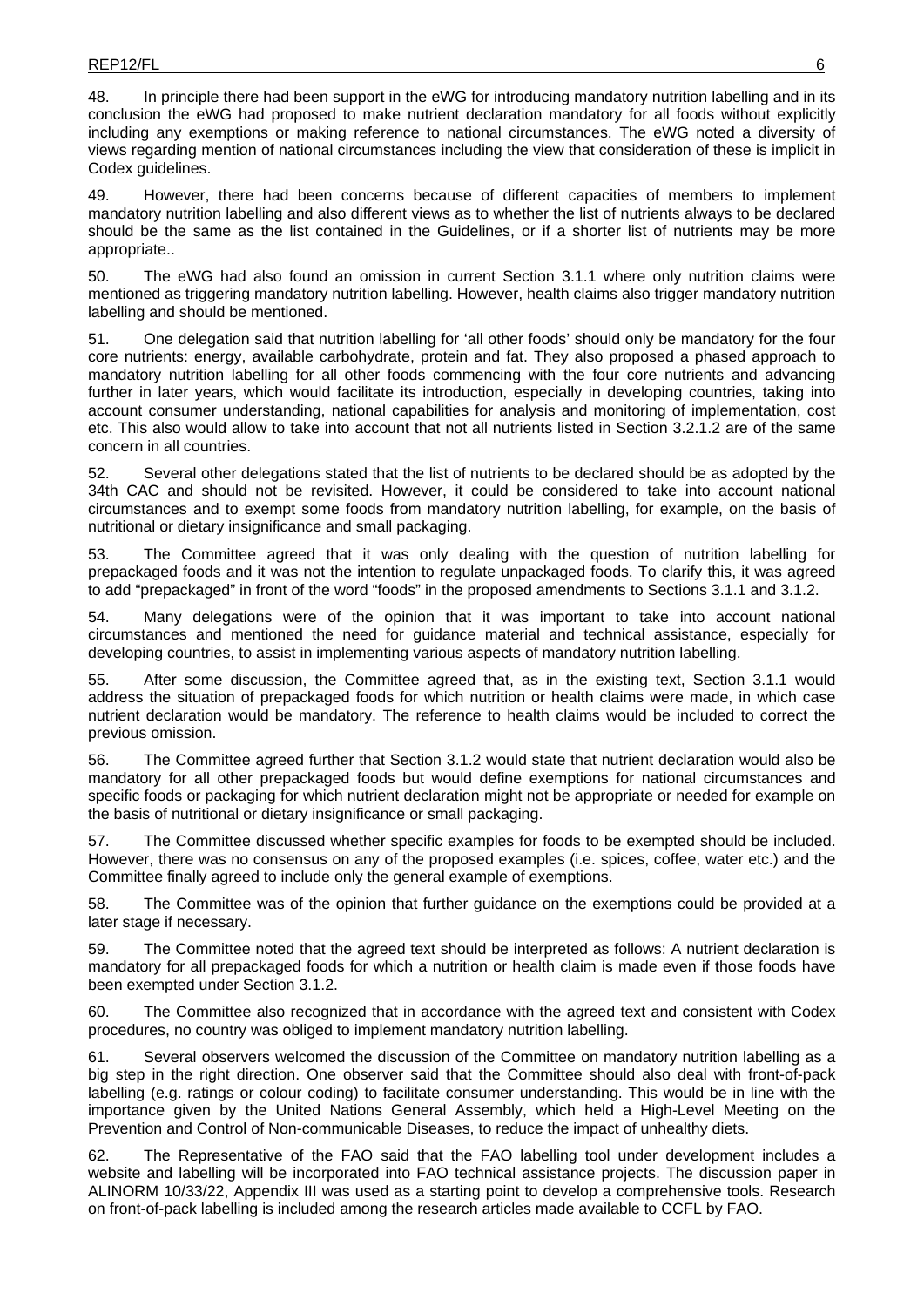63. Several delegations expressed interest in having the above discussion paper easily available for interested parties.

64. The Committee agreed that the text would need significantly further discussion if it was to become an annex to the Guidelines on Nutrition Labelling.

65. The Representative of the FAO said that it was possible to include the complete document on the FAO website.

66. The Committee agreed that the discussion document should be part of the FAO website and that the Codex website would reference it.

### **Status of the Proposed Draft Amendment to the Guidelines on Nutrition Labelling regarding mandatory nutrition labelling**

67. The Committee agreed to advance the proposed draft amendment as contained in Appendix V to this report to Steps 5/8 for adoption by the 35th Session of the Codex Alimentarius Commission.

# **GUIDELINES FOR THE PRODUCTION, PROCESSING, LABELLING AND MARKETING OF ORGANICALLY PRODUCED FOODS (Agenda Item 5)**

68. The Committee recalled that at its last session it had agreed to establish an electronic working group, to continue considering the structured approach operating on a 2 year cycle on the revision of the Guidelines and any proposals for amendment including any specific proposals for the use of ethylene for ripening of fruit (item 5a) and the use of ethylene for sprout inhibition in onions and potatoes (item 5b). The working group would also consider the proposals from Australia on refining the process and the template as its tool with the objective to finalise both at the next session of the Committee (item 5e).

### **Inclusion of Ethylene for Other Products at Step 7 – Use of Ethylene for the Ripening of fruit (Agenda**  ltem 5a)<sup>8</sup>

69. The Delegation of the United States, as Chair of the eWG, said that no proposal to include other fruits in the list had been received.

70. The Committee agreed to delete the text in square brackets and to advance the text to Step 8 noting that members could at any time propose extensions to the list.

# **Status of the Guidelines for the Production, Processing, Labelling and Marketing of Organically Produced Foods: Inclusion of Ethylene for Other Products: Use of Ethylene for the Ripening of Fruit**

71. The Committee agreed to advance the draft amendment to Step 8 for adoption by the 35th Session of the Codex Alimentarius Commission (Appendix VI).

# **Other Uses of Ethylene (Agenda Item 5b)**

# Use of Ethylene as a Sprouting Inhibitor for Onions and Potatoes<sup>9</sup>

72. The Delegation of the United States, as the chair of the eWG, said that the eWG had proposed the inclusion of ethylene as a sprouting inhibitor for onions and potatoes in Annex 2, Table 2 with two options: Option 1 without conditions and Option 2 with the condition of the "need recognized by the certification body or authority for sprout inhibition of stored potatoes and onions where varieties that have long dormancy characteristics are not available, or these varieties are not suited to local growing conditions".

73. Both options were supported by several delegations. One delegation expressed the view that ethylene should not be used for this purpose because alternatives were available. Another delegation noted that it should be mentioned in the Guidelines that the use of ethylene should not substitute for good production, handling and storage practices if Option 1 was chosen. One delegation was of the opinion that due to new findings of risks of ethylene and risks to operators during ethylene production and other concerns, the proposal should be further examined (see CRD 23). One other delegation noted that ethylene had a long history of use in conventional agriculture without any clear evidence of harmful effects on consumers, workers and the environment.

74. After some discussion, the Committee agreed to establish an electronic working group co-chaired by the United States and Cameroon and working in English only with the terms of reference to continue considering the use of ethylene for sprout inhibition in onions and potatoes.

 $\overline{a}$ <sup>8</sup> ALINORM 10/33/22 Appendix VII; CX/FL 12/40/7; CRD 10 (Kenya); CRD 16 (India); CRD 21 (Thailand); CRD 23 (Norway) 9

CX/FL 12/40/7; CRD 9 (Philippines); CRD 10 (Kenya); CRD 14 (Malaysia); CRD 16 (India); CRD 21 (Thailand); CRD 23 (Norway)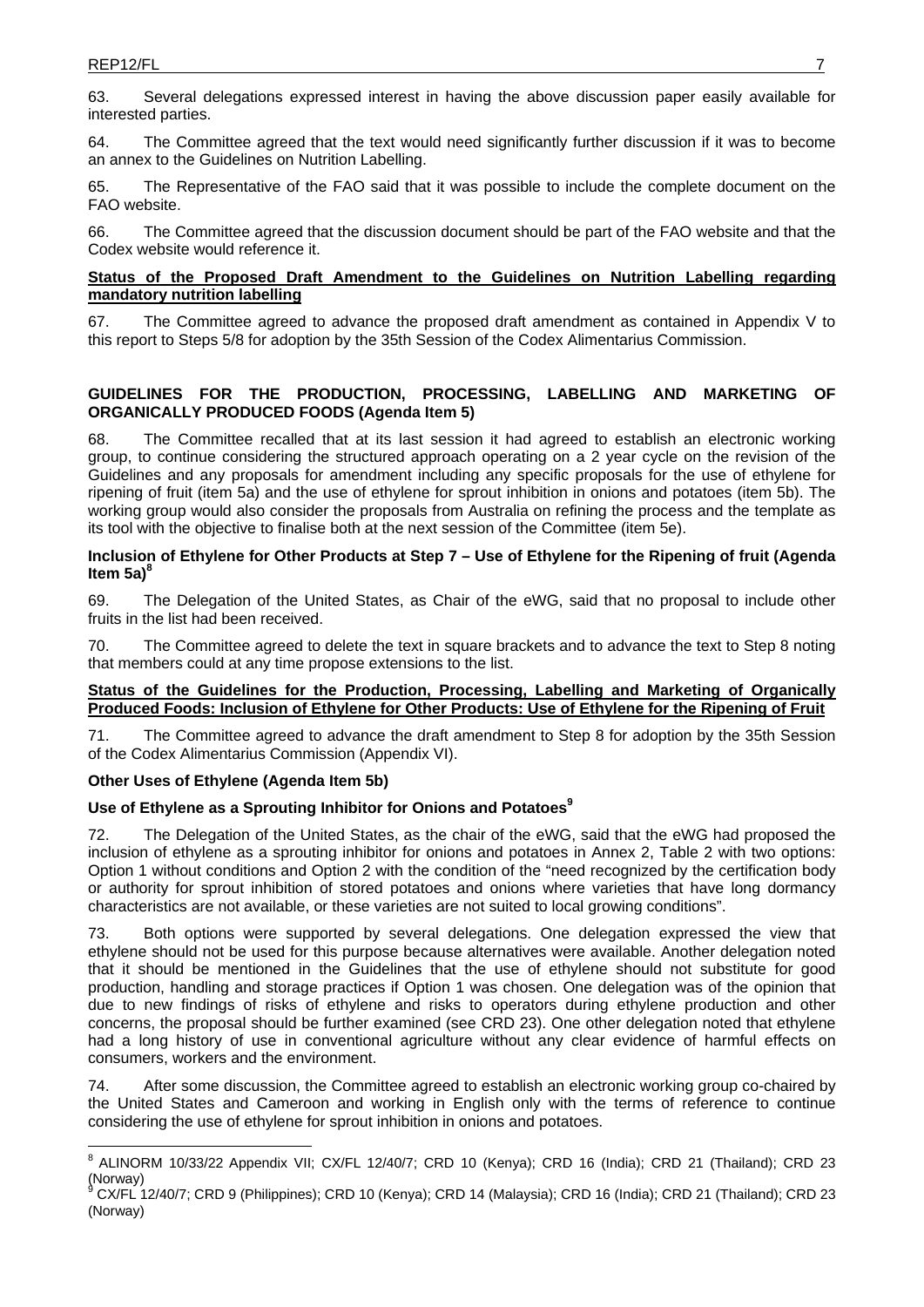# **Use of ethylene as a flowering agent for pineapples and for degreening of citrus for the purpose of**  fruit fly prevention<sup>10</sup>

75. One delegation reiterated their concerns that due to new findings on risks of ethylene and its production, the proposal should be further examined (see CRD 23).

# **Status of the Guidelines for the Production, Processing, Labelling and Marketing of Organically Produced Foods: Use of ethylene as a flowering agent for pineapples and for degreening of citrus for the purpose of fruit fly prevention**

76. The Committee agreed to forward the proposed draft amendment to Steps 5/8 for adoption by the 35th Session of the Commission (Appendix VII).

# **Inclusion of Spinosad, Copper Octanoate, Potassium Bicarbonate (Agenda Item 5c)11**

77. One delegation was of the opinion that due to new scientific information, more research was needed on spinosad before it could be included and that copper octanoate had not been evaluated by relevant risk assessment bodies and should thus not be included at present.

78. Some delegations mentioned that spinosad might have negative impact on bees and molluscs. To address the issue, the Committee agreed to replace "the risk to parasitoids" with "the risk to non-target species".

79. The Committee agreed to amend the name of "potassium bicarbonate" to read "potassium hydrogen carbonate" for consistency with the General Standard for Food Additives (CODEX STAN 192-1995).

# **Status of the Guidelines for the Production, Processing, Labelling and Marketing of Organically Produced Foods: Inclusion of Spinosad, Copper Octanoate, Potassium Bicarbonate**

80. The Committee agreed to forward the proposed draft amendment to Step 5/8 with omission of Steps 6 and 7 for adoption by the 35<sup>th</sup> Session of the Commission (Appendix VII).

# **Organic Aquaculture (Agenda Item 5d)12**

81. The Committee recalled that at the last session it had agreed that the EU should redraft the proposal for consideration at this session.

82. The delegation of the EU introduced the document and said that comments made at and since the last session had been introduced into the document.

83. Many delegations, while welcoming the work on organic aquaculture, were of the view that the proposed draft needed further elaboration. Some delegations and one observer proposed further discussion on issues of disagreement, .such as the allowance of closed circulation systems, origin of stock , conversion periods and use of parasiticides.

84. One delegation noted that the work should be done in accordance with existing Codex and OIE texts on aquaculture, such as Code of Practice for Fish and Fishery Products (CAC/RCP 52-2003) and Aquatic Animal Health Code (2011), to avoid duplication and that the equality of aquaculture production and agriculture production should be recognized throughout the Guidelines by always using both terms. The Committee recalled its earlier decision to seek the advice of the Committee on Fish and Fishery Products, and the FAO Fisheries Department in the development of this text.

85. The Committee agreed to establish an electronic working group working in English only, followed by a physical working group working in English, French and Spanish to take place immediately prior to the next session of the Committee, both chaired by the European Union, to revise the Guidelines for the Production, Processing, Labelling and Marketing of Organically Produced Foods (GL 32-1999) to include Aquaculture Animals and Seaweed.

 $\overline{a}$ <sup>10</sup> CX/FL 12/40/8; CX/FL 12/40/8-Add.1 (Brazil, Nigeria, Thailand); CX/FL 12/40/8-Add.2 (USA); CRD 9 (Philippines); CRD 10 (Kenya), CRD 19 (Mali)

<sup>11</sup> CX/FL 12/40/9; CX/FL 12/40/9-Add.1 (Brazil, Nigeria, Thailand); CX/FL 12/40/9-Add.2 (USA); CRD 9 (Philippines); CRD 10 (Kenya); CRD 14 (Malaysia); CRD15 (Ecuador); CRD 16 (India); CRD 19 (Mali); CRD 21 (Thailand); CRD 23  $(Norway)$ 

<sup>12</sup> CX/FL 12/40/10; CX/FL 12/40/10-Add.1 (Australia, Brazil, Iran, Kenya, Mauritius, Mexico, New Zealand, Norway); CX/FL 12/40/10-Add.2 (Nigeria); CRD 3 (Argentina); CRD 7 (Ghana); CRD 9 (Philippines); CRD 11 (USA); CRD 12 (Canada); CRD 14 (Malaysia); CRD 15 (Ecuador); CRD 16 (India); CRD 19 (Mali); CRD 21 (Thailand)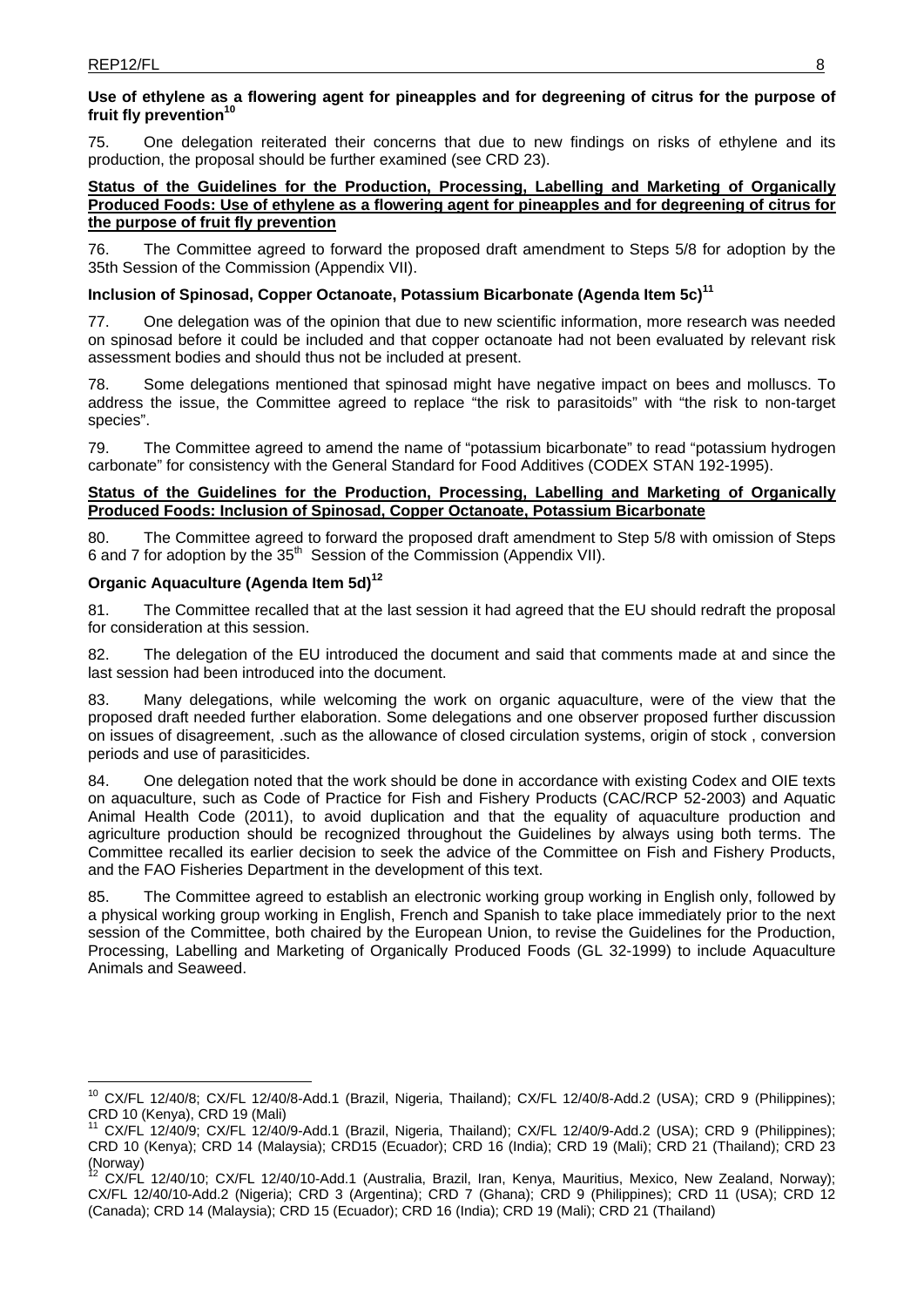# **Status of the Guidelines for the Production, Processing, Labelling and Marketing of Organically Produced Foods: Organic Aquaculture**

86. The Committee agreed to return the proposed draft to Step 2 for redrafting by the above- mentioned electronic working group, for circulation for comments at Step 3, for consideration by the physical working group and for consideration at Step 4 at the next session.

# **Structured Approach and Template (Agenda Item 5e)13**

87. The Committee recalled that at its last session it had agreed to re-establish the electronic working group, chaired by the United States, to consider the structured work approach operating on two-year cycle on the revision of the Guidelines for the Production, Processing and Labelling of Organically Produced Food.

88. With regard to a proposal to implement a "periodic review" similar to that for pesticide MRLs, it was noted that the lists in the Guidelines were fundamentally different from the lists for pesticide residues. The list in Table 2 of Annex 2 was indicative and the products were safe for use in food production. The assessment made by the Committee was only to establish if they were compatible with organic production systems.

89. The Committee also noted that in recent years, it had removed text on reviews from the Guidelines, recognizing that Codex texts were constantly under review and members could at any time make proposals in line with the procedures.

90. The Committee considered the proposed amended text described in CRD 25. The Committee agreed to rephrase the first paragraph to distinguish the criteria for assessment from the criteria for prioritization as follows: "Proposals for consideration may include environmental, socio-economic and/or trade implications and benefits to assist in prioritising their review."

91. With regard to the second phrase, the Committee agreed to replace "that its" with "whether".

92. The Committee agreed to attach this document to the report as Appendix VIII.

# **MODIFIED STANDARDIZED COMMON NAMES FOR THE PURPOSE OF NUTRITIONAL MODIFICATION (Agenda Item 6)14**

93. The Committee recalled that it had considered this matter at previous sessions and had not reached consensus on whether CCFL should undertake new work in this area. The Codex commodity committees and FAO/WHO Regional coordinating committees had been consulted. The Committee noted that five Committees had considered this matter: CCFO, CCMMP and CCEURO did not see a need for horizontal guidance on the matter; CCPFV did not find a consensus on this issue and CCASIA had no specific advice.

94. The 39th CCFL had agreed to establish an electronic working group led by Canada and Hungary to prepare an inventory of existing Codex texts related to modified standardized common names for the purposes of nutritional modification that could serve to inform Codex members wishing to promote healthier food options. Fifty-five Codex texts with modified names are included in the inventory with a brief description of relevant sections. In their presentation of the paper, the delegation of Canada noted that this was one of the possible action items for implementation of the Global Strategy found in CL 2006/44-CAC.

95. The Committee welcomed the paper and thanked the working group for preparing it.

96. Several delegations felt that the inventory showed that Codex had been able to deal with these issues on a case-by-case basis. They were of the opinion that further work on this in CCFL was not necessary, as it should be dealt with through the commodity standards and endorsement. It was mentioned that modification of standardized common names could confuse consumers as to the properties and handling requirements of the modified foods and it could be better to find a new name for such products. It was also mentioned that there was lack of evidence that the use of modified names had a positive health effect on consumers.

97. One delegation said that the intent of the work was to support the WHO Global Strategy and many of the modifications described in the inventory would not be suitable for this purpose. The inventory could be a starting point for developing principles to modify products while keeping the quality so that a nutrient content claim could be made. Another delegation supported this view.

98. One member proposed to circulate the inventory as an information document to all Codex committees.

 $\overline{a}$ 

<sup>&</sup>lt;sup>13</sup> CX/FL 12/40/7; CRD 21 (Thailand); CRD 23 (Norway); CRD 25 (Australia and New Zealand) <sup>14</sup> CX/FL 12/40/11, CRD 10 (Kenya); CRD 16 (India)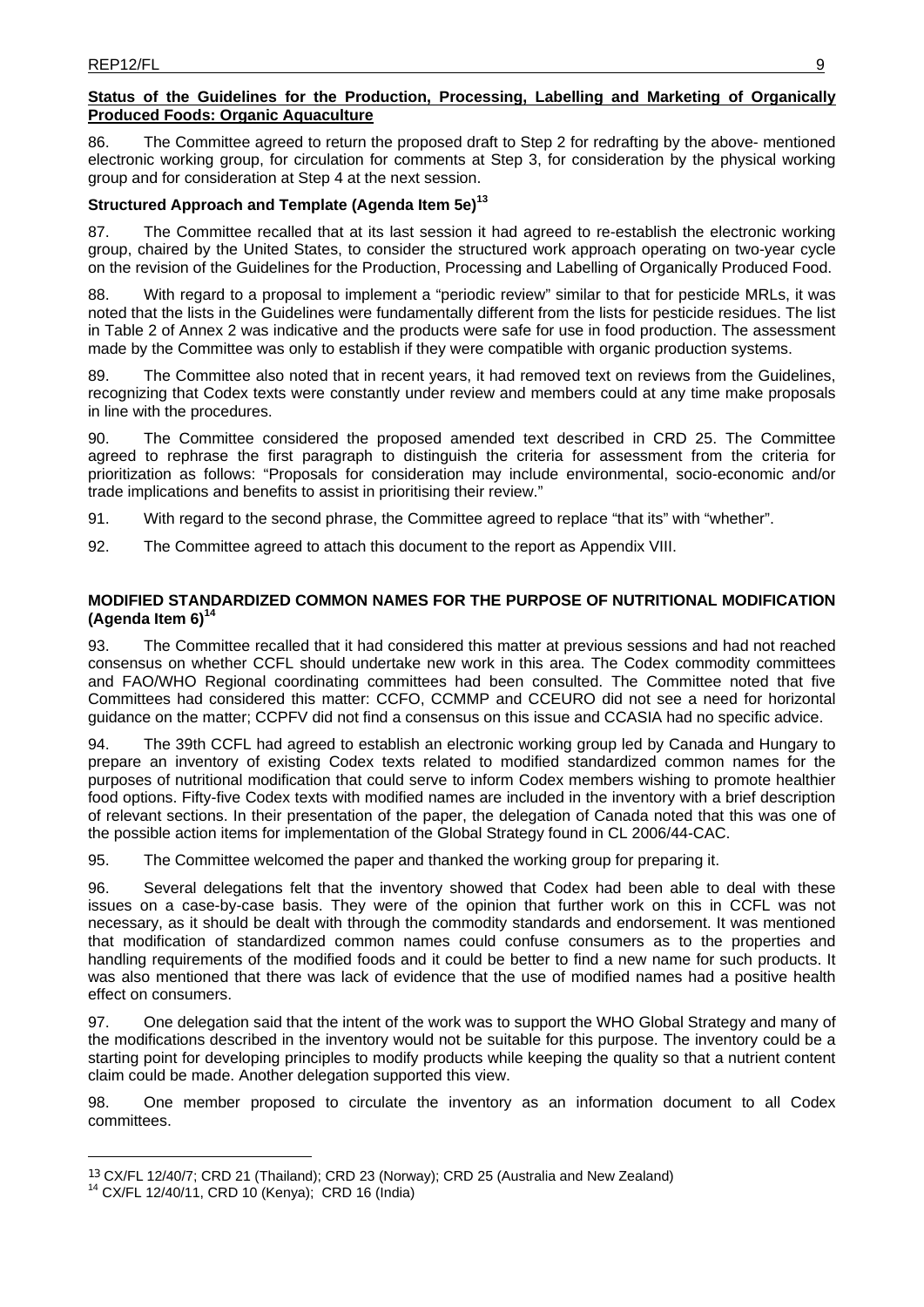99 One observer proposed that commodity committees be again consulted on the question modified standardized common names however it was recalled that the advice of other committees had already been requested.

100. One observer said that the committee should focus on protecting the consumer from unhealthy ingredients (e.g. by replacing salt with potassium chloride) instead of pursuing other considerations.

101. The Committee concluded that there was no consensus to start new work on this matter and agreed that the topic should be removed from the agenda.

102. Some delegations asked how the inventory contained in the working document CX/FL 12/40/11 could be kept available for interested parties even though it was not an official Codex text. It was clarified that as a working document, the inventory was available on the Codex website and that the information was also contained in the relevant Codex standards.

# **OTHER BUSINESS, FUTURE WORK AND DATE AND PLACE OF THE NEXT SESSION (Agenda Item 7)**

# **Provisions on Date Marking<sup>15</sup>**

103. The Delegation of New Zealand noted that at an FAO/WHO sponsored workshop held in Tonga in conjunction with the 11th Session of the FAO/WHO Coordinating Committee for North America and the South West Pacific (CCNASWP), the issue of date marking of prepackaged foods had been identified as a particular concern in the Pacific because of the dependence of the region on food imports.

104. The main concerns were that some prepackaged food products for sale in Pacific countries were not or inadequately date marked, or the date mark present was not relevant to the product due to freezing. This could lead to quality and safety issues and also in unnecessary waste of food products.

105. The Committee agreed that New Zealand would prepare a discussion paper outlining potential issues with the current Codex Guidelines (focusing on the definitions and section 4.7) and possibly a proposal for new work on date marking for consideration at the next session. One delegation noted that the work should be limited to marketability of products and quality attributes consistent with the current Codex guidelines.

# **Information on a New Regulation on Organic Wine**

106. The Delegation of the EU explained that it had recently adopted new rules for organic wine and that relevant information was available at http://www.organic-farming.eu

# **Labelling of Food derived from Crops Biofortified by Natural Selection**

107. The Observer of IFPRI presented their work on biofortification of crops by natural selection and asked the Committee how foods derived from such crops should be labelled.

108. The Committee noted that IFPRI could prepare a discussion paper on this issue for consideration at the next session. One delegation noted that IFPRI might also ask advice from appropriate committees. Another delegation noted that it would be important to identify challenges to such labelling. The Chairman mentioned that if delegations wished to give input to the discussion paper as it related to the mandate of CCFL, they could contact IFPRI

# **DATE AND PLACE OF THE NEXT SESSION**

109. The Committee was informed that the 41st Session of the Committee was tentatively scheduled to be held in Prince Edward Island, Canada from 13 to 17 May 2013.

 $\overline{1}$ 

<sup>&</sup>lt;sup>15</sup>CRD 5 (New Zealand)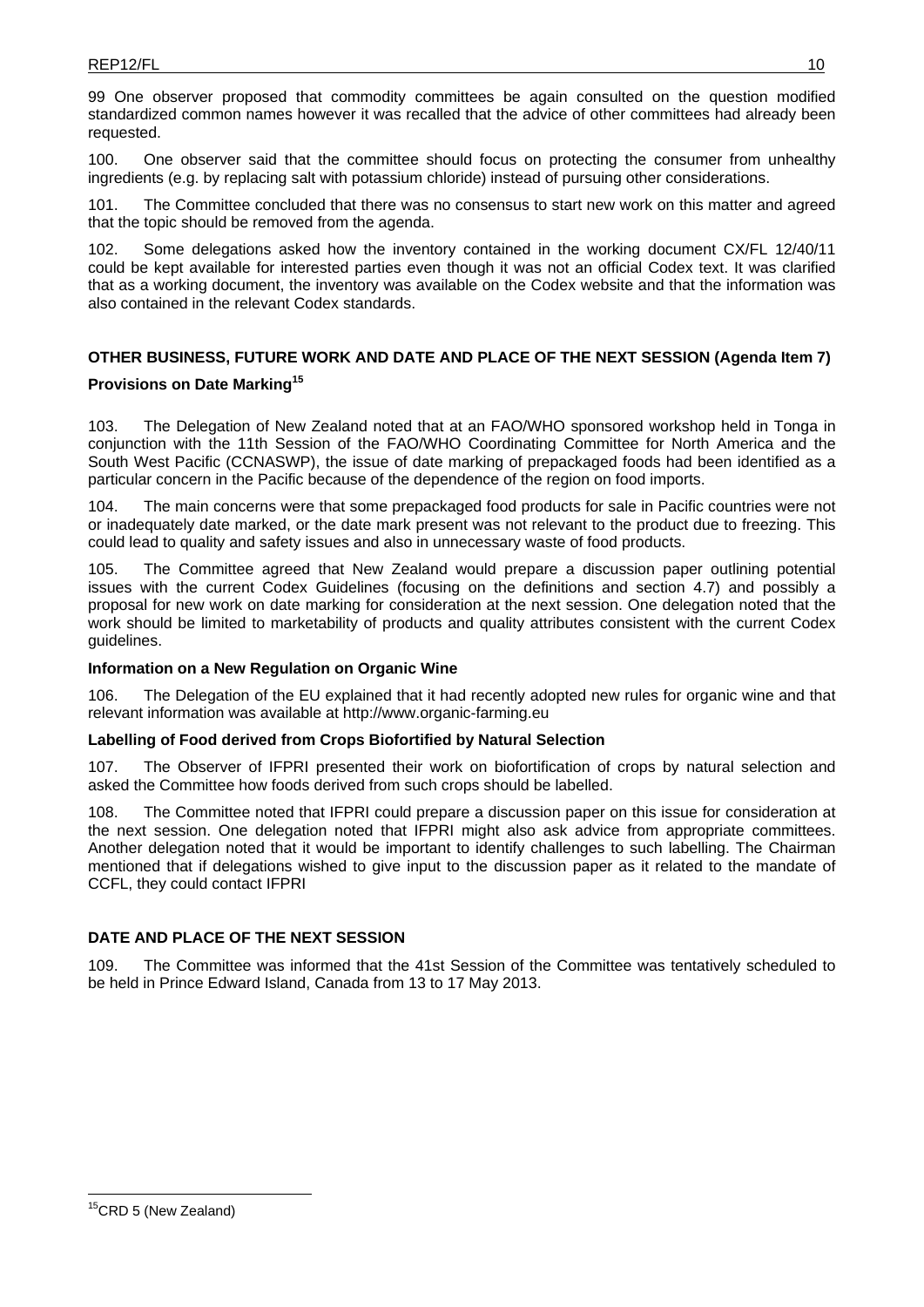# SUMMARY STATUS OF WORK

| <b>SUBJECT MATTER</b>                                                                                                                                                                                                                                                     | <b>STEP</b> | <b>ACTION BY:</b>                                                      | <b>DOCUMENT</b><br><b>REFERENCE</b><br>(REP12/FL) |
|---------------------------------------------------------------------------------------------------------------------------------------------------------------------------------------------------------------------------------------------------------------------------|-------------|------------------------------------------------------------------------|---------------------------------------------------|
| Guidelines on Nutrition Labelling (CAC/GL 2-<br>1985): definition of Nutrient Reference Values                                                                                                                                                                            | 8           | Governments<br>$35th$ CAC                                              | para. 46<br>Appendix IV                           |
| Guidelines for the Production, Processing,<br>Labelling and Marketing of Organically Produced<br>Foods (CAC/GL 32-1999): Inclusion of Ethylene<br>for Other Products: Use of Ethylene for the<br><b>Ripening of Fruit</b>                                                 | 8           | Governments<br>35 <sup>th</sup> CAC                                    | para. 71<br>Appendix VI                           |
| Guidelines for Use of Nutrition and Health Claims<br>(CAC/GL 23-1997): Additional conditions for<br>nutrient content claims and comparative claims<br>(except Section 7.2)                                                                                                | 5/8         | Governments<br>35 <sup>th</sup> CAC                                    | para. 39<br>Appendix II                           |
| Guidelines on Nutrition Labelling (CAC/GL 2-<br>1985): provisions for mandatory nutrition labelling                                                                                                                                                                       | 5/8         | Governments<br>$35th$ CAC                                              | para. 67<br>Appendix V                            |
| Production,<br>Guidelines for the<br>Processing,<br>Labelling and Marketing of Organically Produced<br>Foods (CAC/GL 32-1999): Use of ethylene as a<br>agent for pineapples<br>flowering<br>for<br>and<br>degreening of citrus for the purpose of fruit fly<br>prevention | 5/8         | Governments<br>$35th$ CAC                                              | para. 76<br>Appendix VII                          |
| Production,<br>Guidelines<br>for<br>the<br>Processing,<br>Labelling and Marketing of Organically Produced<br>Foods (CAC/GL 32-1999): Inclusion of Spinosad,<br>Copper Octanoate, Potassium Bicarbonate                                                                    | 5/8         | Governments<br>$35th$ CAC                                              | para. 80<br>Appendix VII                          |
| Draft Revision of the Guidelines for Use of<br>Nutrition and Health Claims (CAC/GL 23-1997):<br>Additional conditions for nutrient content claims<br>and comparative claims (Section 7.2)                                                                                 | 5           | Governments<br>$35th$ CAC<br>41 <sup>st</sup> CCFL                     | para. 39<br>Appendix III                          |
| Guidelines for the Production, Processing,<br>Labelling and Marketing of Organically Produced<br>Foods (CAC/GL 32-1999): Organic Aquaculture                                                                                                                              | 2/3         | eWG led by EU<br>Governments<br>pWG led by EU<br>41 <sup>st</sup> CCFL | para. 86                                          |
| Discussion paper on Provisions on Date Marking                                                                                                                                                                                                                            |             | New Zealand<br>41 <sup>st</sup> CCFL                                   | para. 105                                         |
| Discussion paper on Labelling of Food derived<br>from Crops Biofortified by Natural Selection                                                                                                                                                                             |             | <b>IFPRI</b><br>41 <sup>st</sup> CCFL                                  | para. 108                                         |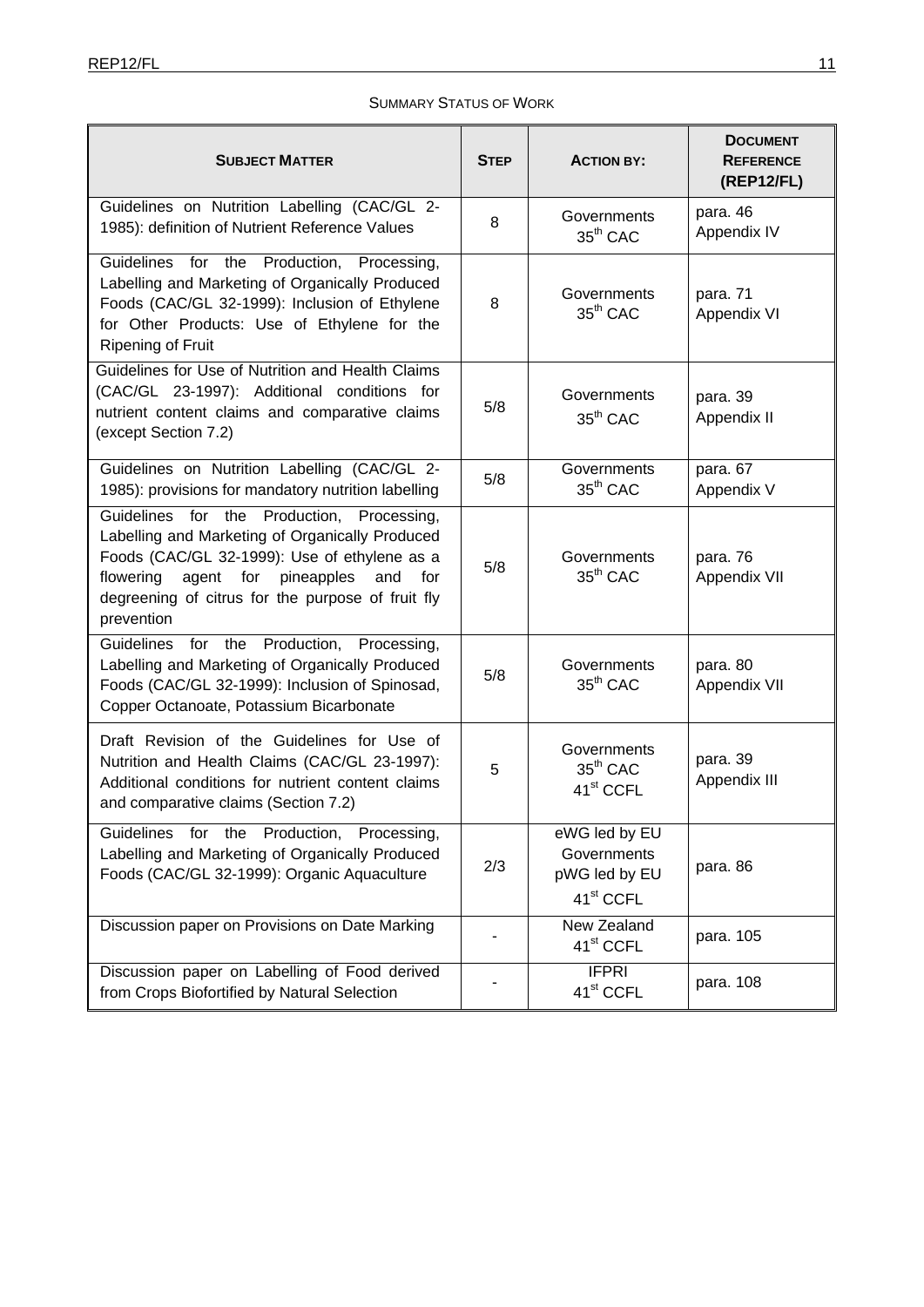### **APPENDIX I**

### **LIST OF PARTICIPANTS/LISTES DES PARTICIPANTS LISTA DE PARTICIPANTES**

Chairperson / Mr. Paul MAYERS Président / Associate Vice-President President : Policy and Programs Branch Canadian Food Inspection Agency 1400 Merivale Road, Tower 1,  $4<sup>th</sup>$  Floor, Room 104 Ottawa, Ontario K1A 0Y9, CANADA Tel.: +613-773-5747 Fax: +613-773-5969 Email: paul.mayers@inspection.gc.ca

#### **ALGERIA ALGÉRIE ARGELIA**

M. Rachid BOUZIDI (Chef de délégation) Sous-Directeur de l'Organisation des Marchés et de la **Régulation** Ministère de l'Agriculture et du Développement Rural 12 avenue Colonel Amirouche Alger, ALGERIA Tel: +213 21 71 17 12 Fax: +213 21 74 51 29 E-mail: bouzidi.rachid@yahoo.fr

Mme Nora DERRADJI Chargée des Affaires Économiques et Commmerciales Ambassade d'Algérie a Ottawa 500 Wilbrod Street Ottawa, Ontario CANADA Tel: +613-789-8505 Fax: +613-789-9124 E-mail: noraderradji@embassyalgeria.ca

#### **ANTIGUA AND BARBUDA ANTIGUA-ET-BARBUDA ANTIGUA Y BARBUDA**

Ms. Samantha MOITT (Head of Delegation) Registered Dietician Mount St. John Medical Centre (MSJMC) Ministry of Health St. John's, Antigua ANTIGUA AND BARBUDA Tel: +268 764 3635 E-mail: samantha.moitt@gmail.com

#### **ARGENTINA ARGENTINE**

Lic. María Cristina LÓPEZ (Jefe de delegación) Licenciada en Química Instituto Nacional de Tecnología Industrial Colectora de Avenida General Paz 5445 B1650KNA San Martín ARGENTINA Tel: +54 11 47246433 Fax: +54 11 47535743 E-mail: kitty@inti.gob.ar

Dr. Pablo MORÓN Director de Calidad de Productos Agricolas Ministerio de Agricultura, Ganadería y Pesca Av. Paseo Colón 922 Buenos Aires ARGENTINA Tel: +54 11 4349-2253 Fax: +54 11 4349-2097 E-mail: pmoron@minagri.gob.ar

Lic. Arnaldo César NONZIOLI **Consultor** Ministerio de Agricultura, Ganadería y Pesca Av. Paseo Colón 922 Ciudad Autónoma de Bs. As. ARGENTINA Tel: +54 11 4349-2236 Fax: +54 11 4349-2306 E-mail: anonzi@minagri.gob.ar

#### **AUSTRALIA AUSTRALIE**

Ms. Kathy DENNIS (Head of Delegation) Assistant Secretary Research, Regulation and Food Branch Department of Health and Ageing GPO Box 9848 2601 Canberra, AUSTRALIA Tel: +61 2 6289 1770 E-mail: kathy.dennis@health.gov.au

Ms. Jane ALLEN Senior Advisor Food Standards Australia New Zealand PO Box 7186 2601 Canberra, AUSTRALIA Tel: +61 2 6271 2678 Fax: +61 2 6271 2278 E-mail: jane.allen@foodstandards.gov.au

Dr. Robert SOLOMON Director, Food Regulation Policy Department of Agriculture, Fisheries and Forestry GPO Box 858 2601 Canberra, AUSTRALIA Tel: +61 2 6272 5945 Fax: +61 2 6272 3025 E-mail: rob.solomon@daff.gov.au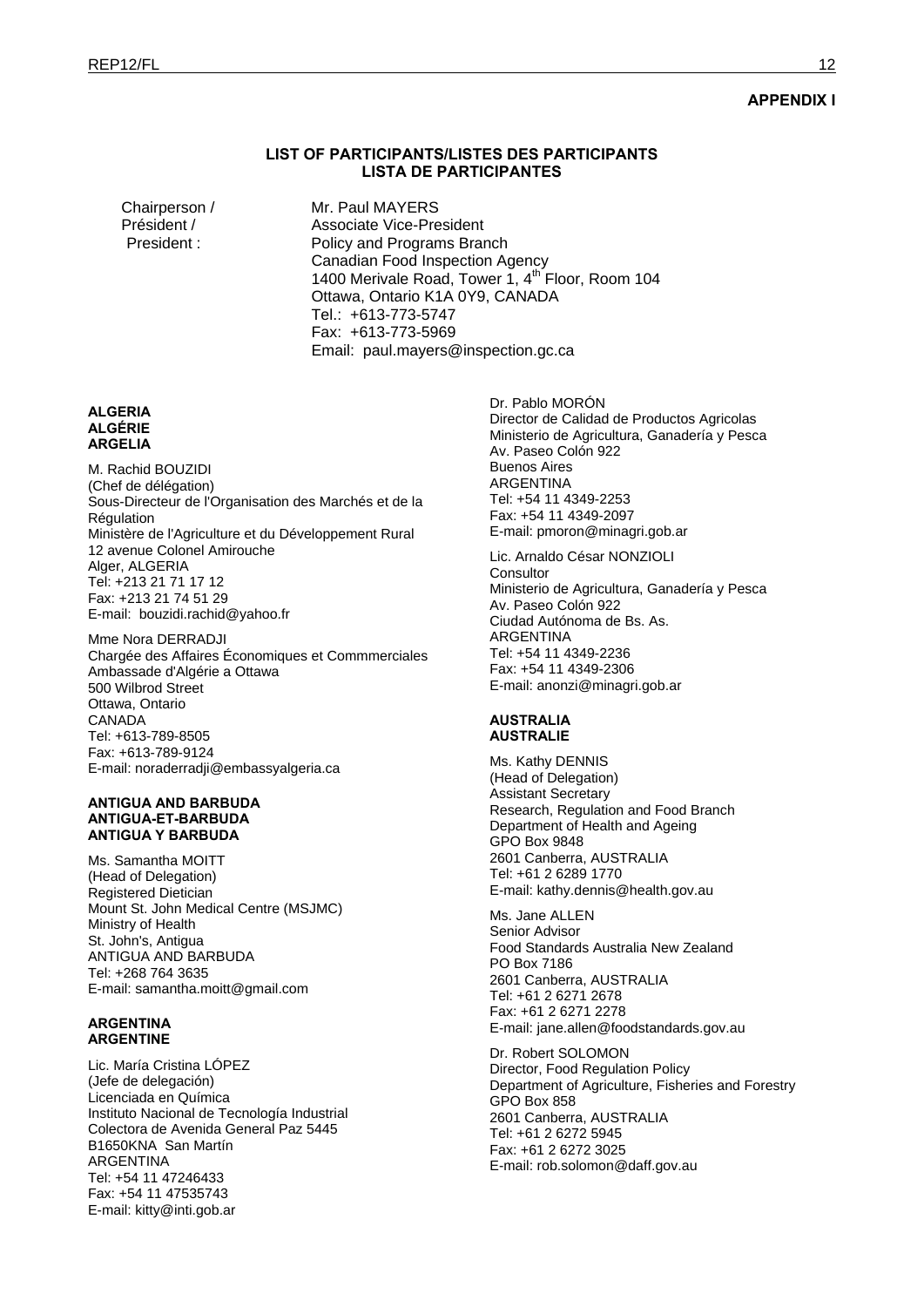### **AUSTRIA AUTRICHE**

Dr. Amire MAHMOOD (Head of Delegation) Federal Ministry of Health Radetzkystraße 2 1030 Wien, AUSTRIA Tel: +43 1 71100 4741 Fax: +43 1 71100 4201 E-mail: amire.mahmood@bmg.gv.at

#### **BELGIUM BELGIQUE BÉLGICA**

Mr. Jean POTTIER (Head of Delegation) Regulatory Expert, Food Labelling, Nutrition and Health Claims FPS Health, Food Chain Safety and Environment Animal, Plant and Food Directorate-General Service Food, Feed, Other Consumption Products Eurostation, Place Victor Horta, 40/10 B-1060 Brussels, BELGIUM Tel: +32 2 524 73 62 Fax: +32 2 524 73 99 E-mail: jean.pottier@health.belgium.be

#### **BRAZIL BRÉSIL BRASIL**

Mr. Rodrigo MARTINS DE VARGAS (Head of Delegation) Specialist in Health Surveillance National Health Surveillance Agency Ministry of Health SIA, Trecho 5, Área Especial 57, 71.205-050 Brasília, BRAZIL Tel: +55 61 3462-4288 Fax: +55 61 3462-5315 E-mail: rodrigo,vargas@anvisa.gov.br

Ms. Fátima BRAGA Specialist on Regulation and Health Surveillance Ministry of Health SIA Trecho 5, Área Especial 57, Bloco D, 2˚ Andar 71205-050 Brasília, BRAZIL Tel: +55 61 3462 5342 Fax: +55 61 3462 5315 E-mail: fatima.braga@anvisa.gov.br

Mr. Eduardo Augusto FERNANDES NILSON Substitute Coordinator of Food and Nutrition Ministry of Health SAF Sul Quadra 2 Lote 5/6 Bloco II - Sala 8 - Auditório (Subsolo) - Edifice Premium Brasília, BRAZIL Tel: +55 61 3306 8022 E-mail: eduardo@saude.gov.br

Mr. Roberto GUIMARÃES HABIB MATTAR Federal Inspector Ministry of Agriculture, Livestock and Food Supply Esplanada dos Ministérios Bloco D, Anexo B, Sala 152-B 70043-900 Brasília, BRAZIL Tel: +55 61 3218 24 53 Fax: +55 61 32235350 E-mail: roberto.mattar@agricultura.gov.br

### **BULGARIA BULGARIE**

Ms. NELIYA MIKUSHINSKA-VANDEVA (Head of Delegation) Head of Department Ministry of Health Sveta Nedeliya, 5 1000 Sofia, BULGARIA Tel: +359 2 9301183 Fax: +359 2 9883413 E-mail: nmikushinska@mh.government.bg

# **BURKINA FASO**

Dr. Bakoué Jean Paul KARAMA (Chef de délégation) Directeur de l'Organisme National de Normalisation du Burkina Faso (Fasonorm) Ministère du Commerce 01 BP 389 Ouagadougou 01 Ouagadougou, BURKINA FASO Tel: +226-50-31-13-00 Mobile: +226 76 58 52 27 ou +226 72 83 45 76 Fax: +226-50-31-14-69 E-mail: kara\_jean2006@yahoo.fr

### **CAMEROON CAMEROUN CAMERÚN**

Mr. Medi MOUNGUI (Head of Delegation) Deputy Permanent Representative to FAO Embassy of Cameroon Via Siracusa 4/6 00161 ITALY Tel: +39 064403644

Fax: +39 064403644 E-mail: medimoungui@yahoo.fr

Mrs. Marie Jeanine ATANGA NKODO **Subdirector** Cameroon Ministry of Agriculture and Rural Development Yaoundé, CAMEROON Tel.: +237 22 22 1613 / +77 78 4003 Fax: +237 22 21 5590 E-mail: jeanine\_nkodo@yahoo.fr

Ms. Renee Michele Nnama Nkili Cadre à la Direction de la Protection du Consommateur (DPC) Cameroon Ministry of Trade Yaoundé, CAMEROON Tel. : +237 99 35 2555 / +237 74 71 7193 Fax: +237 22 22 3569 E-mail: renee\_michele@hotmail.fr

# **CANADA CANADÁ**

Mrs. Kathy TWARDEK (Head of Delegation) National Manager, Consumer Protection Division Canadian Food Inspection Agency 1400 Merivale Road Ottawa, Ontario K1A OY9, CANADA Tel: +613-773-5489 Fax: \_613-773-5603 E-mail: kathy.twardek@inspection.gc.ca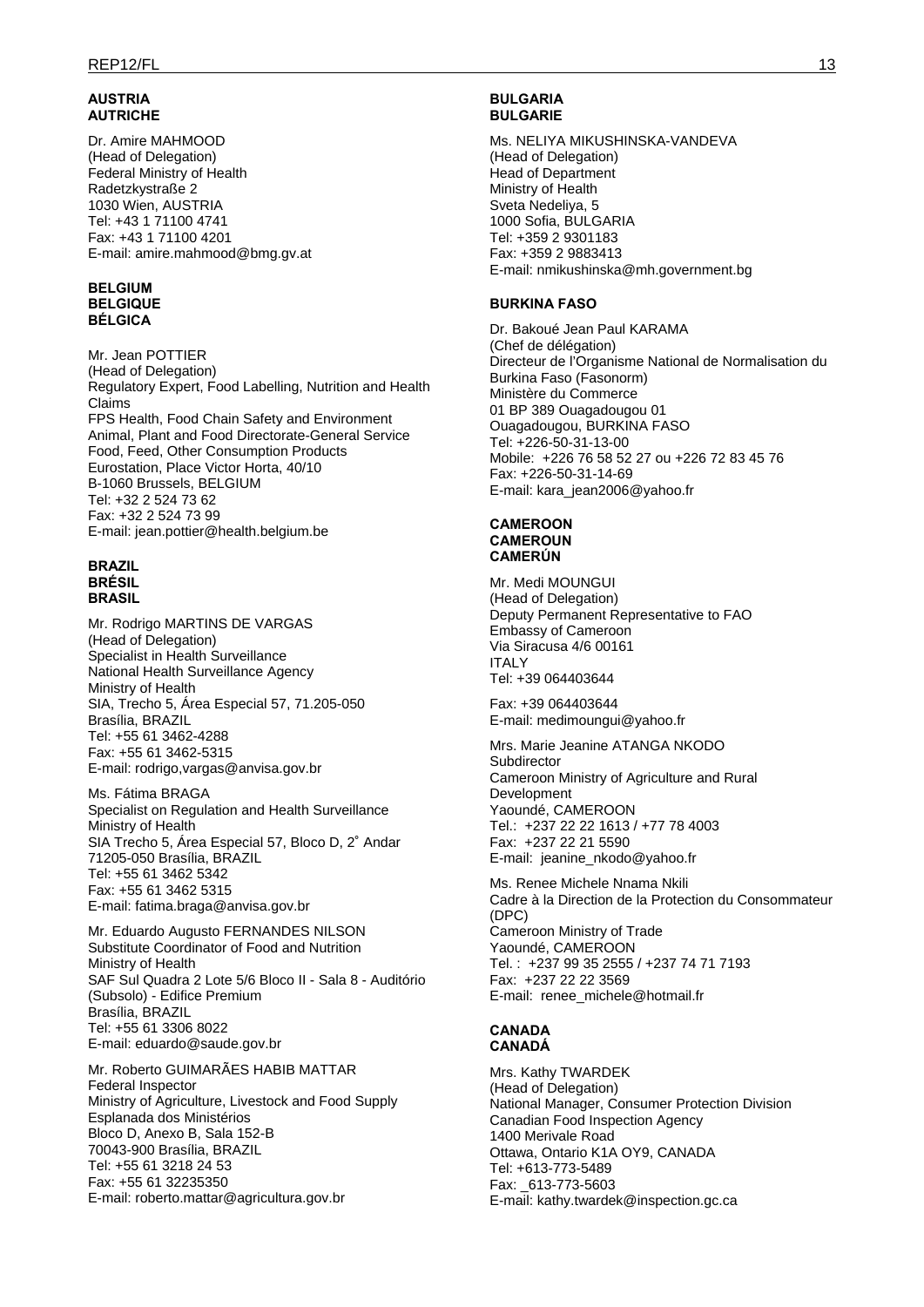#### REP12/FL 14

#### Government Advisors

Ms. Nora LEE Chief, Nutrition Regulations and Standards Division Health Canada 251 Sir Frederick Banting Driveway Ottawa, Ontario K1A OK9, CANADA Tel: +613-957-0353 Fax: +613-941-6636 E-mail: nora.lee@hc-sc.gc.ca

Ms. Elizabeth CORRIGAN Regulatory and Standard Officer Canadian Food Inspection Agency 1400 Merivale Road, Tower 2, Floor 5, Room 350 Ottawa, Ontario K1A OY9, CANADA Tel: +613-773-6221 E-mail: elizabeth.corrigan@inspection.gc.ca

Mrs. Alison WERELEY Senior Program Officer Canadian Food Inspection Agency 1400 Merivale Road Ottawa, Ontario K1A OY9, CANADA Tel: +613-773-6450 Fax: +613-773-5603 E-mail: alison.wereley@inspection.gc.ca

Mr. Elmi OSMAN Senior Policy Analyst Canadian Food Inspection Agency 1400 Merivale Road, Tower 1, Floor 5, Room 334 Ottawa, Ontario K1A OY9, CANADA Tel: +613-773-6083 Fax: +613-773-5693 E-mail: osman.elmi@inspection.gc.ca

Mrs. Annie MORVAN Senior Program Officer Canadian Food Inspection Agency 1400 Merivale Road, Tower 2, Floor 6, Room 256 Ottawa, Ontario K1A OY9, CANADA Tel: +613-773-5508 Fax: +613-773-5603 E-mail: annie.morvan@inspection.gc.ca

Mr. Brent WILSON Deputy Director - Technical Trade Policy Division Agriculture Agri-Food Canada 1305 Baseline Road, Tower 5 - Room 144 Ottawa, Ontario K1A 0C5, CANADA Tel: +613-773-1651 Fax: +613-773-1616 E-mail: brent.wilson@agr.gc.ca

Ms. Lydia DUMAIS Section Head, Nutrition Labelling and Claims Health Canada 251 Sir Frederick Banting Driveway (2203E) Ottawa, Ontario K1A 0K9, CANADA Tel: +613-954-0632 Fax: +613-941-6636 E-mail: lydia.dumais@hc-sc.gc.ca

Ms. Charmaine KURAN Section Head, Nutrition Composition Section Bureau of Nutritional Sciences Health Canada 251 Sir Frederick Banting Driveway Ottawa, Ontario K1A 0K9, CANADA Tel: +613-941-0074 Fax: +613-941-6636 E-mail: charmaine.kuran@hc-sc.gc.ca

Ms. Tracy BOUDREAU Scientific Evaluator Nutrition Evaluation Division Health Canada 251 Sir Frederick Banting Driveway (2203E) Ottawa, Ontario K1A 0K9, CANADA Tel: +613-941-4207 Fax: +613-941-6636 E-mail: tracy.boudreau@hc-sc.gc.ca

Ms. Mireille ANDERSON Certification and Market Access Officer Aquaculture Management Directorate Fisheries and Oceans Canada 200 Kent Street Ottawa, Ontario, CANADA Tel: +613-993-0108 E-mail: mireille.anderson@dfo-mpo.gc.ca

#### Non-Government Advisors

Mr. Etienne DAKO Université de Moncton 18 Avenue Antonine-Maillet Moncton, NB, CANADA Tel: +506-858-4080 Fax: +506-858-4283 E-mail: etienne.dako@umoncton.ca

Ms. Pat VANDERKOOY Manager, Public Affairs Dietitians of Canada 106 Maple Street Guelph, Ontario N1G 2G2, CANADA E-mail: pat.vanderkooy@dietitians.ca

#### **CHAD, REPUBLIC OF TCHAD, REPUBLIQUE DU**

M. Anour ABDRAMANE MAHAMAT (Chef de délégation) Ingénieur Agronome Direction de la Protection des Végétaux et du Conditionnement B.P. 1551 N'Djamena, REPBUBLIQUE DU TCHAD Tel.: +235 99811710 / +235 62958250 E-mail: mahamatabdramane@yahoo.com

#### **CHILE CHILI**

Dra. Nancy Sepúlveda Velásquez (Jefe de delegación) Jefa División Políticas Públicas Saludables y Promoción Ministerio de Salud Mac Iver 541 Santiago, CHILE Tel.: +56-02-5740493 E-mail: nsepulveda@minsal.cl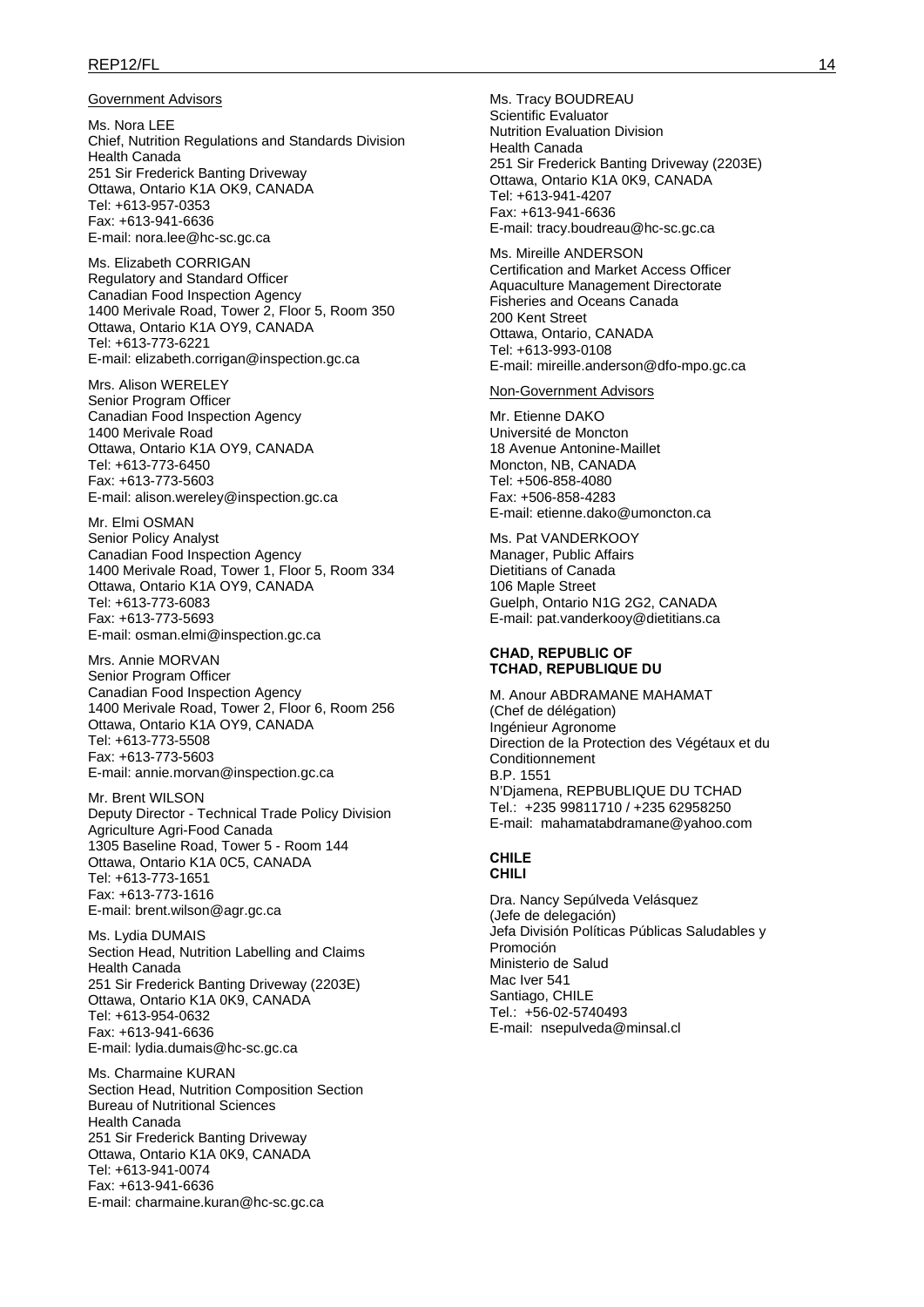#### **CHINA CHINE**

Ms. Wanqiu CHENG (Head of Delegation) Division Director National Center for Health Inspection and Supervision, MOH, China No.32 Jiaodaokoubeisantiao Dongcheng District, Beijing, PEOPLE'S REPUBLIC OF CHINA Tel: +86-10-84088589 Fax: +86-10-84088594 E-mail: chengwanqiu2003@126.com

Mr. Zhengyao LIN Vice Director Ningbo Entry-Exit Inspection Quarantine Bureau N0.9,MaYuan Road Ningbo, PEOPLE'S REPUBLIC OF CHINA Tel: +86-13805861995 Fax: +86-574-87021328 E-mail: linzy@nbciq.gov.cn

Dr. Zhigang SONG Associate Professor/PhD, AQSIQ Research Center of International Inspection and Quarantine Standards and Technical Regulations R909 Sanyuan Mansion,N0.18 Xibahe Dongli,Chaoyang District 100028 Beijing, PEOPLE'S REPUBLIC OF CHINA Tel: +86-13693067859 Fax: +86-10-84603098 E-mail: songzhg@263.net

Ms. Shangshu WANG Engineer Article Numbering Center of China 4/F,She Yu Art Gallery,No.3 Beisanhuan Zhonglu,Xicheng District 100029 Beijing, PEOPLE'S REPUBLIC OF CHINA Tel: +86-18611210836 Fax: +86-10-82260410 E-mail: shushu\_shushu@126.com

Ms. Huali WANG Research Assistant Chinese Center for Disease Control National Institute of Nutrition and Food Safety No 7, Panjiayuan Nanli, Chaoyang District Beijing, PEOPLE'S REPUBLIC OF CHINA Tel: +86-10-13811291642 Fax: +86-10-67711813 E-mail: whl8208@sina.com.cn

Ms. Ying YU Engineer Article Numbering Center of China 5/F,Suntrans Building,No.3 Beisanhuan Zhonglu,Xicheng District 100029 Beijing, PEOPLE'S REPUBLIC OF CHINA Tel: +86-18610508873 Fax: +86-10-62367592 E-mail: yuy@ancc.org.cn

Mr Chiwai CHAN Senior Medical Officer Centre for Food Safety Food and Environmental Hygiene Department Hong Kong, PEOPLE'S REPUBLIC OF CHINA Tel.: +852 3962 2060 Fax: +852 2803 0534 E-mail: acwchan@fehd.gov.hk

Mr. Peijie ZHANG **Director** State Food and Drug Administration People's Republic of China 26 Xuanwumen Xidajie, Beijing. Beijing, CHINA Tel: +8610-88330805 Fax: +8610-88373527 E-mail: wupeihui820212@126.com

Mr Jinjing ZHANG Deputy Director-General State Food and Drug Administration People's Republic of China 26 Xuanwumen Xidajie, Beijing. Beijing, CHINA Tel: +8610-88375679 Fax: +8610-88375679 E-mail: zhangjj@sda.gov.cn

### **COLOMBIA COLOMBIE**

Mr. Julio César VANEGAS RÍOS (Chef de délégation) Ingeniero, INVIMA Bogotá, COLOMBIA Tel: +57 1 311 263 5601 Fax: +57 1 2948700 E-mail: jvanegasr@invima.gov.co

Ms. Ingrid Nathalia Med. Veterinary Bogota, COLOMBIA Tel.: +86-10-3132972262 Fax: +86-10-2948700, ext. 3920 E-mail: natha.acosta@gmail.com

#### **CONGO, DEMOCRATIC REPUBLIC OF CONGO, RÉPUBLIQUE DÉMOCRATIQUE DU CONGO, REPÚBLICA DEMOCRÁTICA DEL**

M. Bertin NTUMBA BULULU (Chef de délégation) Président Association pour la Promotion de la Métrologie et la Normalisation en République Démocratique du Congo (APROMEN) Immeuble du 24 Novembre, Croisement Av du Commerce-Av de l'Ecole Kinshasa RÉPUBLIQUE DU CONGO Tel: +243 81 50 43 047 E-mail: bertin\_bu2002@yahoo.fr

### **COSTA RICA**

Mr. Luis Carlos DELGADO MURILLO (Head of Delegation) Ambassador of Costa Rica in Canada Embassy of Costa Rica in Canada 325 Dalhousie Street, Suite 407 Ottawa, Ontario K1N 7G2, CANADA Tel: +613-562-2855 Fax: +613-562-2582 E-mail: embajador@costaricaembassy.com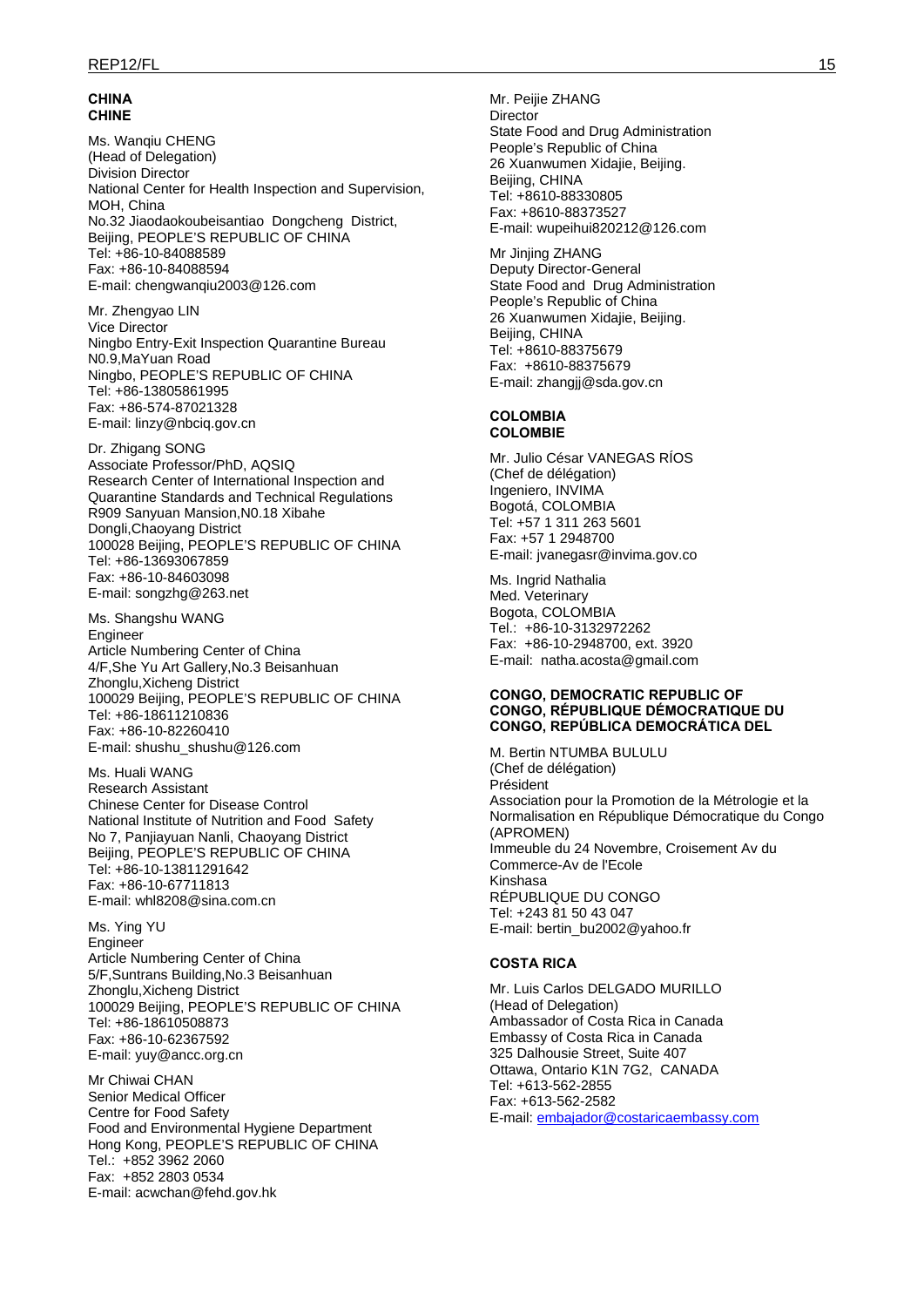### REP12/FL 16

Ms. Marcela ROJAS GÓMEZ Departamento del Codex Ministerio de Economía, Industria y Comercio Sabana Sur, 400 metros oeste de la Contraloría General de la República San José, COSTA RICA Tel: +506 2291 2115 Fax: +506 2291 2120 E-mail: mrojas@meic.go.cr

Ms. Eliana VILLALOBOS CARDENAS Minister-Counsellor Embassy of Costa Rica in Canada 325 Dalhousie Street, Suite 407 Ottawa, Ontario K1N 7G2, CANADA Tel: +613-562-2855 Fax: +613-562-2582 E-mail: evillalobos@costaricaembassy.com

#### **DENMARK DANEMARK DINAMARCA**

Ms. Pernille Lundquist MADSEN (Head of Delegation) Deputy Head of Division Danish Veterinary and Food Administration Stationsparken 31-33 2600 Glostrup, DENMARK Tel: +45 72276662 E-mail: plum@fvst.dk

Ms. Linda JENSEN Food Scientist Danish Agriculture and Food Council Axeltorv 3 DK 1609 København V DENMARK Tel: +45 3339 4350 E-mail: lmj@lf.dk

Ms. Dagny Løvoll WARMING Scientific Officer Danish Veterinary and Food Administration Stationsparken 31-33 2600 Glostrup, DENMARK Tel: +45 72276675 Fax: +45 72276901 E-mail: dlw@fvst.dk

Mr. Cesar CORTES Head of Unit Council of the EU - Danish Delegation Rue de la Loi 175 Brussels, BELGIUM Tel: +32 2 281 6114 Fax: +32 2 281 6198 E-mail: cesar.cortes@consilium.europa.eu

#### **ECUADOR ÉQUATEUR ECUADOR**

Mr. Gonzalo Gonzalez (Head of Delegation) Counsellor Ecuador Embassy 50 O'Connor Street, Suite 316 Ottawa, Ontario, CANADA Tel.: +613-563-8206 E-mail: eecuacanada@mmrree.gob.ec

#### **ESTONIA ESTONIE**

Ms. Juta JAAMA (Head of Delegation) Estonian Ministry of Agriculture Food Safety Department 39/41 Lai str. 15056 Tallinn **ESTONIA** Tel: +372 6 256 547 Fax: +372 6 256 210 E-mail: juta.jaama@agri.ee

### **EUROPEAN UNION (MEMBER ORGANIZATION) UNION EUROPÉENNE (ORGANISATION MEMBRE) UNIÓN EUROPEA (ORGANIZACIÓN MIEMBRO)**

Dr. Jérôme LEPEINTRE (Head of Delegation) Deputy Head of Unit European Commission Health and Consumers Directorate-General Rue Froissart 101 1049 Brussels, BELGIUM Tel: +32 2 299 37 01 Fax: +32 2 299 85 66 E-mail: jerome.lepeintre@ec.europa.eu

Ms. Helen LEE Administrator European Commission Health and Consumers Directorate-General Rue Belliard, 232 1049 Brussels, BELGIUM Tel: +32 2 299 86 68 E-mail: helen.lee@ec.europa.eu

Ms. Maria FLADL Administrator European Commission DG AGRI Rue de la Loi 1049 Brussels, BELGIUM Tel: +32 2 298 04 40 E-mail: maria.fladl@ec.europa.eu

Mr. Richard BATES Administrator European Commission DG for Maritime Affairs and Fisheries Rue de la Loi B-1049 Brussels, BELGIUM Tel: +32 2 299 12 02 E-mail: richard.bates@ec.europa.eu

### **FINLAND FINLANDE FINLANDIA**

Ms. Anne HAIKONEN (Head of Delegation) Legislative Counsellor Department of Food and Health Ministry of Agriculture and Forestry P.O.Box 30 00023 GOVERNMENT, Helsinki, FINLAND Tel: +358 9 1605 2786 Fax: +358 9 1605 3338 E-mail: anne.haikonen@mmm.fi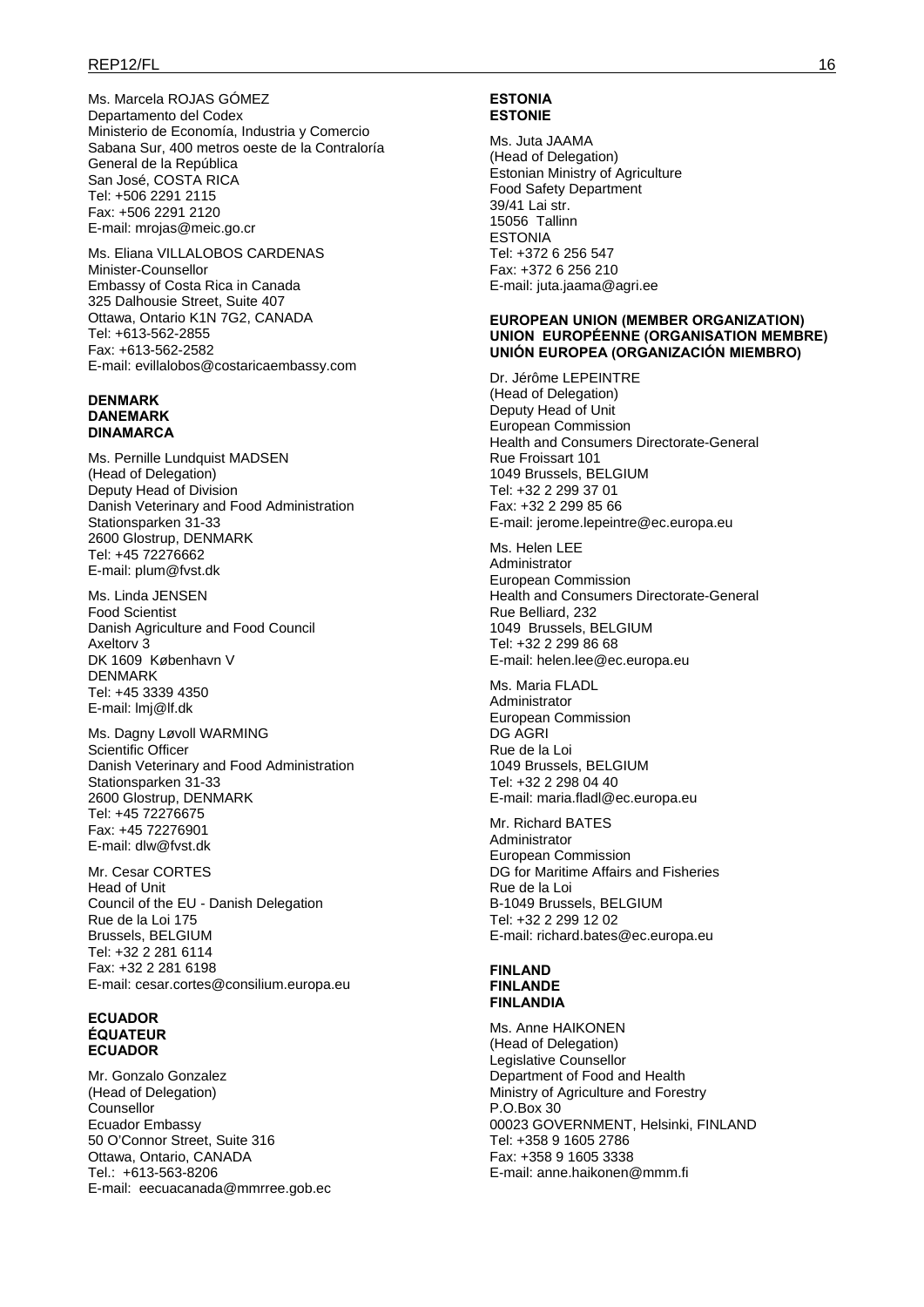### **FRANCE FRANCIA**

Mme Sophie DUSSOURS (Chef de délégation) Chargée de mission Direction générale de la Concurrence de la Consommation et de la Répression des Fraudes (DGCCRF) 59, boulevard Vincent Auriol 75 703 Paris Cedex 13, FRANCE Tel.: +33 1 44 97 03 08 Fax: +33 1 44 97 30 37 E-mail: sophie.dussours@dgccrf.finances.gouv.fr

Mme Françoise COSTES Chargée de mission réglementaire Association de la Transformation Laitière Française (ATLA) 42, rue de Châteaudun 75009 Paris, FRANCE Tel.: +33 1 49 70 72 69 Fax: +33 1 42 80 63 65 Email: fcostes@atla.asso.fr

Mme Annie LOC'H Corporate Public Affairs Director Danone 15 rue du Helder Paris, FRANCE Tel: +33 6 14 67 28 25 E-mail: annie.loch@danone.com

Mme Isabelle SUBIRADE Responsable affaires réglementaires **CNIEL** Route départementale 128 91767 Palaiseau FRANCE Tel: +33169357475 Fax: +33169357696 E-mail: isabelle.subirade@danone.com

### **GAMBIA GAMBIE**

Mr. Abdoulie K.K. PHAAL (Head of Delegation) **Controller** Weights and Measures Bureau 8, Nelson Mandela Street Banjul, THE GAMBIA Tel: +220 9801904 / 7099251 Fax: +220 4227756 E-mail: abphscpb@yahoo.com

Mr. Sillah OUSMAN Chairperson of the Information, Education and Communication Sub-Committee of NCSPSC National Codex Sanitary and Phyto-Sanitary Committee (NCSPSC) 40 New Perseverance Street Banjul, THE GAMBIA Tel: +220 9953212 E-mail: oussillah@hotmail.com

#### **GERMANY ALLEMAGNE ALEMANIA**

Mr. Niklas SCHULZE ICKING (Head of Delegation) Deputy Head of Division Federal Ministry of Food, Agriculture and Consumer Protection Wilhelmstraße 54 D-10117 Berlin, GERMANY Tel: +49 (0) 30-18 529 3515 Fax: +49 (0) 30-18 529 3273 E-mail: codex.germany@bmelv.bund.de

Mrs. Marie DUBITSKY Maria Dubitsky Consulting GmbH Andreas-Kasperbauer-Straße 13 D-85540 Haar, GERMANY Tel: +49 (0) 89 680 4131 Fax: +49 (0) 89 461 48492 E-mail: marie@dubitsky.de

Dr. Susanne KETTLER SRA Director Regulatory Affairs Coca-Cola Services s.a. Chaussee de Mons 1424 B-1070 Brüssel, BELGIUM Tel: +32 471 989045 Fax: +32 2 559 2378 E-mail: skettler@coca-cola.com

Mr. Bernd KURZAI Legal Counsel Food Law Südzucker AG Gottlieb-Daimler-Straße 12 D-68165 Mannheim, GERMANY Tel: +49 (0) 621 421 356 Fax: +49 (0) 621 421 399 E-mail: bernd.kurzai@suedzucker.de

Mrs. Angelika MROHS Managing Director BLL e.V. Claire-Waldoff-Straße 7 D-10117 Berlin, GERMANY Tel: +49 (0) 30 206 143 133 Fax: +49 (0) 30 206 143 233 E-mail: amrohs@bll.de

Dr. Jörg RIEKE Managing Director German Dairy Association Jägerstraße 51 D-10117 Berlin, GERMANY Tel: +49 (0) 30 4030445 – 23 Fax: +49 (0) 30 4030445 – 57 E-mail: rieke@milchindustrie.de

### **GHANA**

Mrs. Isabella Mansa AGRA (Head of Delegation) Head, Food Evaluation and Registration Department Food and Drugs Board (FDB) P.O. Box CT 2783 Cantonments, Accra, GHANA Tel: +233 302 233 200 E-mail: isabellamagra@fdbghana.gov.gh E-mail: isabelmansa@yahoo.com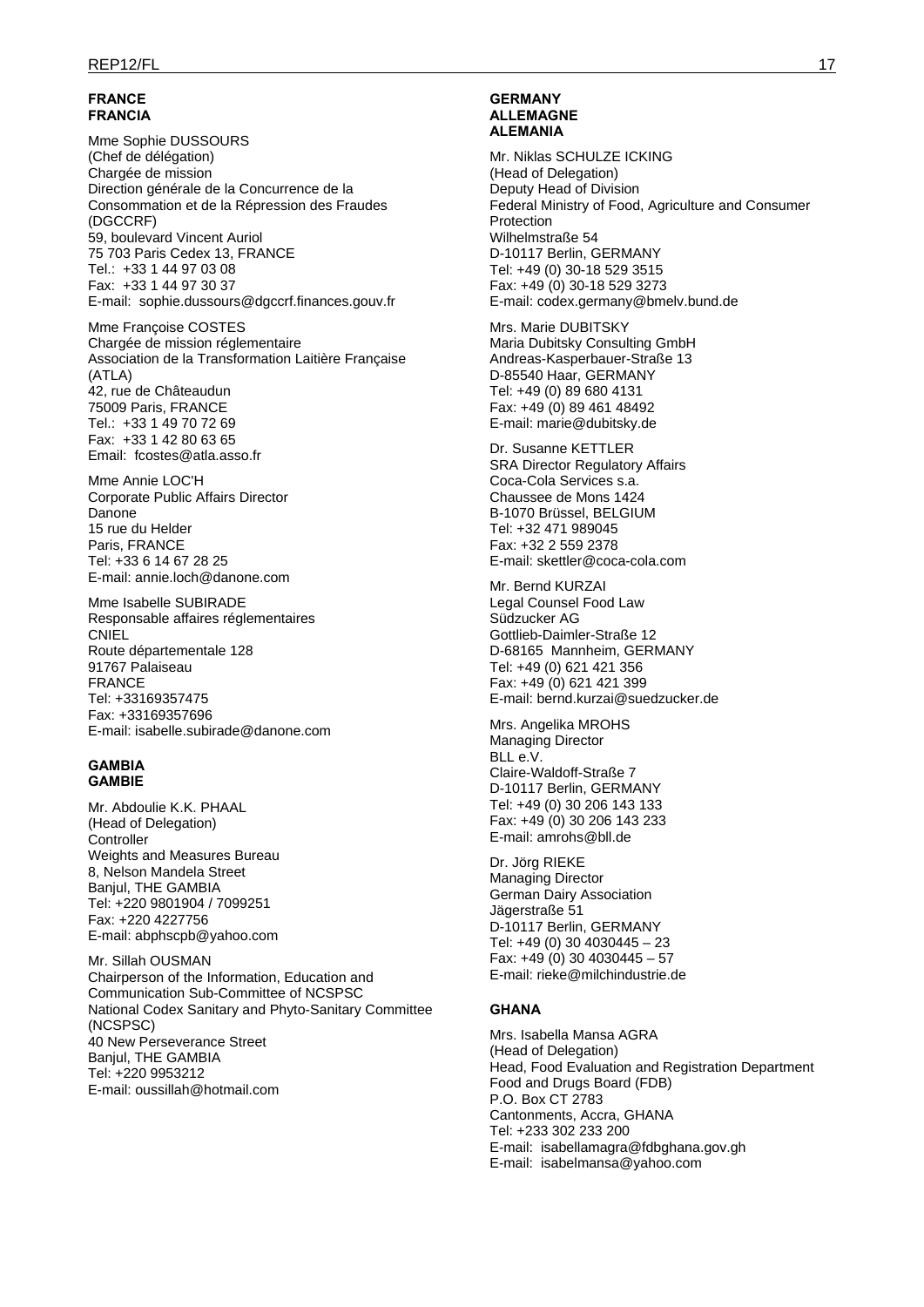Mrs. Hectoria Kyerewaah KORTO Regulatory Officer I Food and Drugs Board Food Evaluation and Registration Department P. O. Box CT 2783, Cantonments ACCRA, GHANA Tel: +233 548 178 138 Fax: + 233 302 229 794 E-mail: afiakyerewaah@yahoo.co.uk

Ms. Abena Safoa OSEI Senior Standards Officer Ghana Standards Authority Technical Coordinating Services Department P. O. Box MB 245 ACCRA, GHANA Tel: +233 277 451 675 Fax: +233 302 500 231 E-mail: aosei@gsa.gov.gh E-mail: safoaosei@gmail.com

### **GUATEMALA**

Master Nelson Antonio RUANO GARCÍA (Jefe de delegación) Médico Veterinario, MSc Ministerio de Agricultura Ganadería y Alimentación, MAGA Casa 41 Eje 3 las Jacarandas Residencial Planes de Barcenas Zona 3 de Villanueva codigo postal 1064 Guatemala, GUATEMALA Tel: +502 55105490 / +502 24137454 Fax: +502 24137454 E-mail: mvnelsonru@yahoo.es

#### **GUINEA GUINÉE**

Ms. Mariama BARRY (Chef de délégation) Directrice Générale de l'Office National de Contrôl de Qualité de la Republique de Guinée Ministère du Commerce Simbaya Commune de Matoto Conakry, GUINÉE Tel: +224 64974746 / +224 68131381 E-mail: mariamabellabarry@yahoo.fr

#### **HUNGARY HONGRIE HUNGRÍA**

Ms. Marianna DÖMÖLKI (Head of Delegation) Quality Expert Ministry of Rural Development Kossuth Lajos tér 11 H-1055 Budapest, HUNGARY Tel: +361 7953908 Fax: +361 7950096 E-mail: marianna.domolki@vm.gov.hu

#### **INDIA INDE**

Mr. Anil MEHTA (Head of Delegation) Deputy Director & Liaison Officer National Codex Contact Point Food Safety and Standards Authority of India Ministry of Health and Family Welfare Government of India FDA Bhawan, Kotla Road New Delhi 110002, INDIA Tel: +91 11 23220997 Fax: +91 11 23220992 E-mail: anil.mehta76@yahoo.in E-mail: anilmehta@fssai.gov.in

#### **INDONESIA INDONÉSIE**

Ms. Tetty Helfery SIHOMBING (Head of Delegation) Director for Food Product Standardization National Agency for Drug and Food Control Jl. Percetakan Negara No. 23 10560 Jakarta, INDONESIA Tel: +62 21 42875584 Fax: +62 21 42875780 E-mail: tettyhelfery@yahoo.com

Ms. Siti ELYANI Head of Subdirectorate of Food and Food Additive Evaluation Directorate of Food Safety Assessment Jl. Percetakan Negara No. 23 National Agency for Drug and Food Control 10560 Jakarta, INDONESIA Tel: +62 21 42800221 Fax: +62 21 4245267 E-mail: selyani@yahoo.com

Mr. Budi YASRI Head of Section for Cooperation Ministry of Trade Directorate of Consumer Empowerment Jl. M.I Ridwan Rais No. 5, 2nd Building, 10th Floor 10110 Jakarta, INDONESIA Tel: +62 21 3858187 Fax: +62 21 3857954 E-mail: budiyasri@yahoo.com

Mr. Rully INDRAYANA Head of Section for Standard Implementation Ministry of Trade Directorate of Standardization Jl. M.I Ridwan Rais No. 5, 2nd Building, 8th Floor 10110 Jakarta, INDONESIA Tel: +62213863928 Fax: +62213863928 E-mail: rully.indrayana@kemendag.go.id E-mail: sow380@yahoo.com

Mr. Rudy TJAHJOHUTOMO Director, Indonesian Center for Agricultural Post Harvest Research and Development – IAARD Ministry of Agriculture Jl. Tentara Pelajar No.12 - Cimanggu Resarch Complex 16114 Bogor - West Java, INDONESIA Tel: +62 251 8351282 Fax: +62 251 8350920 E-mail: rudyhutomo@yahoo.com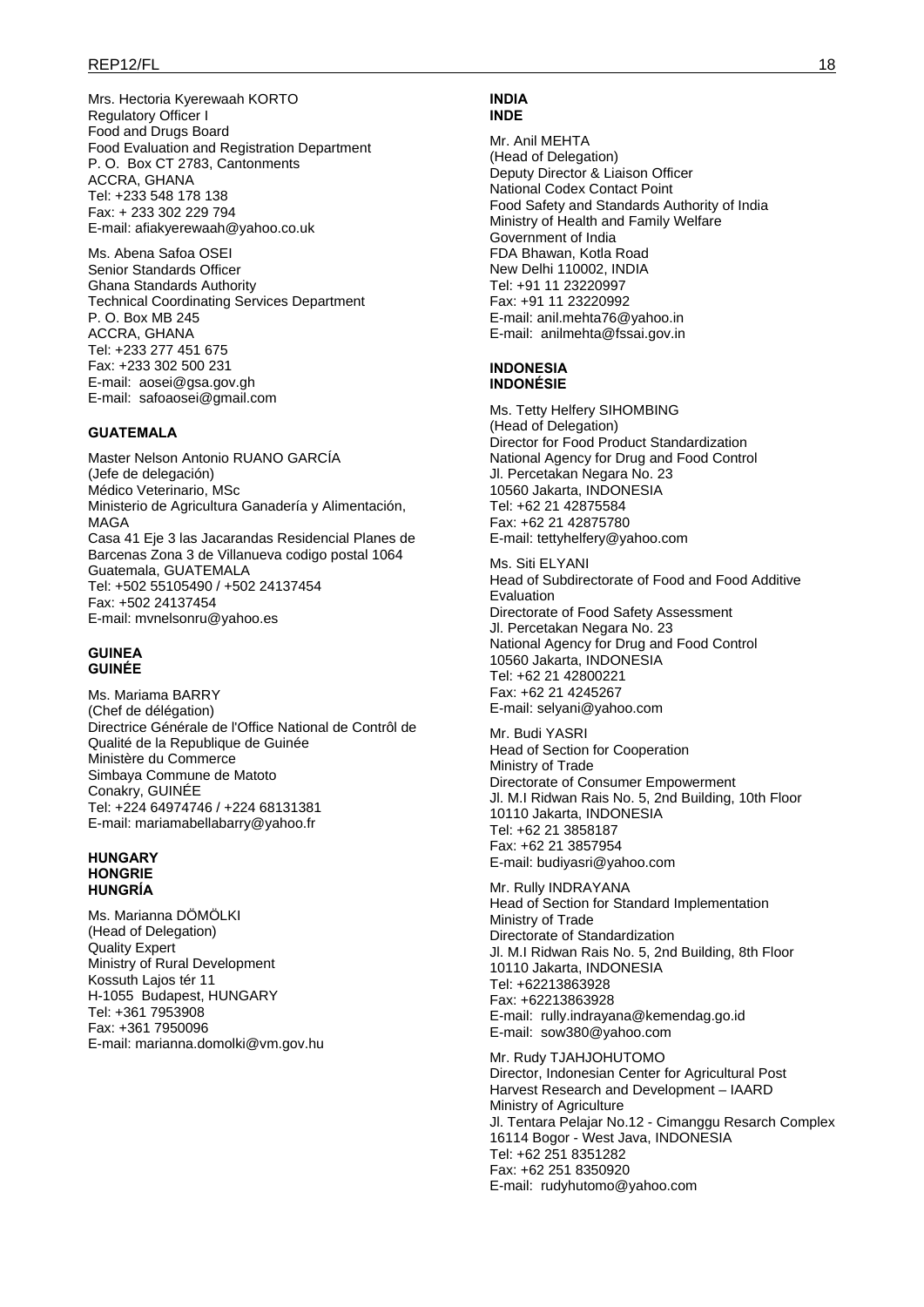Mr. Sulistyo Widayanto Trade Attaché Indonesian Embassy 55 Parkdale Avenue Ottawa, Ontario K1Y 1E5, CANADA Tel.: +613-724-1100 Fax: +613-724-1105 E-mail: wsulistyo@gmail.com

Mr. Hikmat Moeljawan Counsellor Embassy of the Republic of Indonesia 55 Parkdale Avenue Ottawa, Ontario K1Y 1E5, CANADA Tel.: +613-724-1100 Fax: +613-724-1105

#### **IRELAND IRLANDE IRLANDA**

Ms. Anne-Marie BOLAND (Head of Delgation) Senior Technical Executive: Regulatory Affairs Food Safety Authority of Ireland Abbey Court, Lower Abbey Street 1 Dublin, IRELAND Tel: + 353 1 8171367 Fax: + 353 1 8181301 E-mail: amboland@fsai.ie

Mr. David W. NOLAN Senior Superintending Veterinary Inspector Department of Agriculture, Food and the Marine Agriculture House Kildare Street Dublin 2, IRELAND Tel.: +353 1 607 2978 Fax: +353 1 6610230 E-mail: Davidw.Nolan@agriculture.gov.ie

#### **ITALY ITALIE ITALIA**

Mr. Ciro IMPAGNATIELLO (Head of Delegation) Ministero delle Politiche Agricole, Alimentari e Forestali Via XX Settembre, 20 00187 Rome, ITALY Tel: +39 0646656046 Fax: +39 064880273 E-mail: c.impagnatiello@mpaaf.gov.it

Mrs. Maria Severina LIBERATI Chief Ministerial Unit Ministry of Agricultural, Food and Forestry Policies - G.D. for Fisheries and Aquaculture Via Dell'Arte, 16 00144 Rome, ITALY Tel: +39 06 59084376 Fax: +39 06 59084176 E-mail: ms.liberati@mpaaf.gov.it

Mr. Roberto COPPARONI Nutrition Area Ministero Salute Via Ribotta, 5 00144 Roma, ITALY Tel: +39 06 5994 6697 E-mail: r.copparoni@sanita.it Mr. Luca RAGAGLINI Vice Director AIDEPI (Italian Association of Confectionery and Pasta Industries) Viale del Poggio Fiorito, 61 00144 Roma, ITALY Tel: +39 06 80910720 Fax: +39 06 8073186 E-mail: luca.ragaglini@aidepi.it

Ms. Giulia ALESSI COISPA - Technology and Research Bari – Italy Via Gallia, 60 00183 Roma, ITALY Tel: +39 347 8450789 E-mail: adwd@hotmail.it

#### **JAMAICA JAMAΪQUE**

Mr. Wendell RICHARDS (Head of Delegation) Inspector-in-charge Bureau of Standards Jamaica Regulatory Division 6 Winchester Road, Kingston 10 00000 Kingston, JAMAICA Tel: +876 619 1131 Fax: +876 929 4736 E-mail: wrichards@bsj.org.jm

#### **JAPAN JAPON JAPÓN**

Mr. Naohiro MASUDA (Head of Delegation) Director Consumer Affairs Agency, Japan Food Labelling Division, 2-11-1 Nagata-cho, Chiyoda-ku, Tokyo, Japan 100-6178 Tokyo, JAPAN Tel: +81-3-3507-9220 Fax: +81-3-3507-9292 E-mail: g.codex-j@caa.go.jp

Mr. Hiroaki HAMANO Technical Advisor International Life Sciences Institute Japan Kojimachi R.K Bldg. 2-6-7, Kojimachi, Chiyoda-ku, 102- 0083 Tokyo, JAPAN Tel: +81-3-5215-3535 Fax: +81-3-5215-3537 E-mail: hhamano@ilsijapan.org

Ms. Rieko MIYATA **Officer** Ministry of Agriculture, Forestry and Fisheries, Japan Food Safety and Consumer Policy Division, Food Safety and Consumer Affairs Bureau, 1-2-1 Kasumigaseki, Chiyoda-ku, Tokyo, Japan 100-8950 Tokyo, JAPAN Tel: +81-3-3502-8732 Fax: +81-3-3507-4232 E-mail: rieko\_miyata@nm.maff.go.jp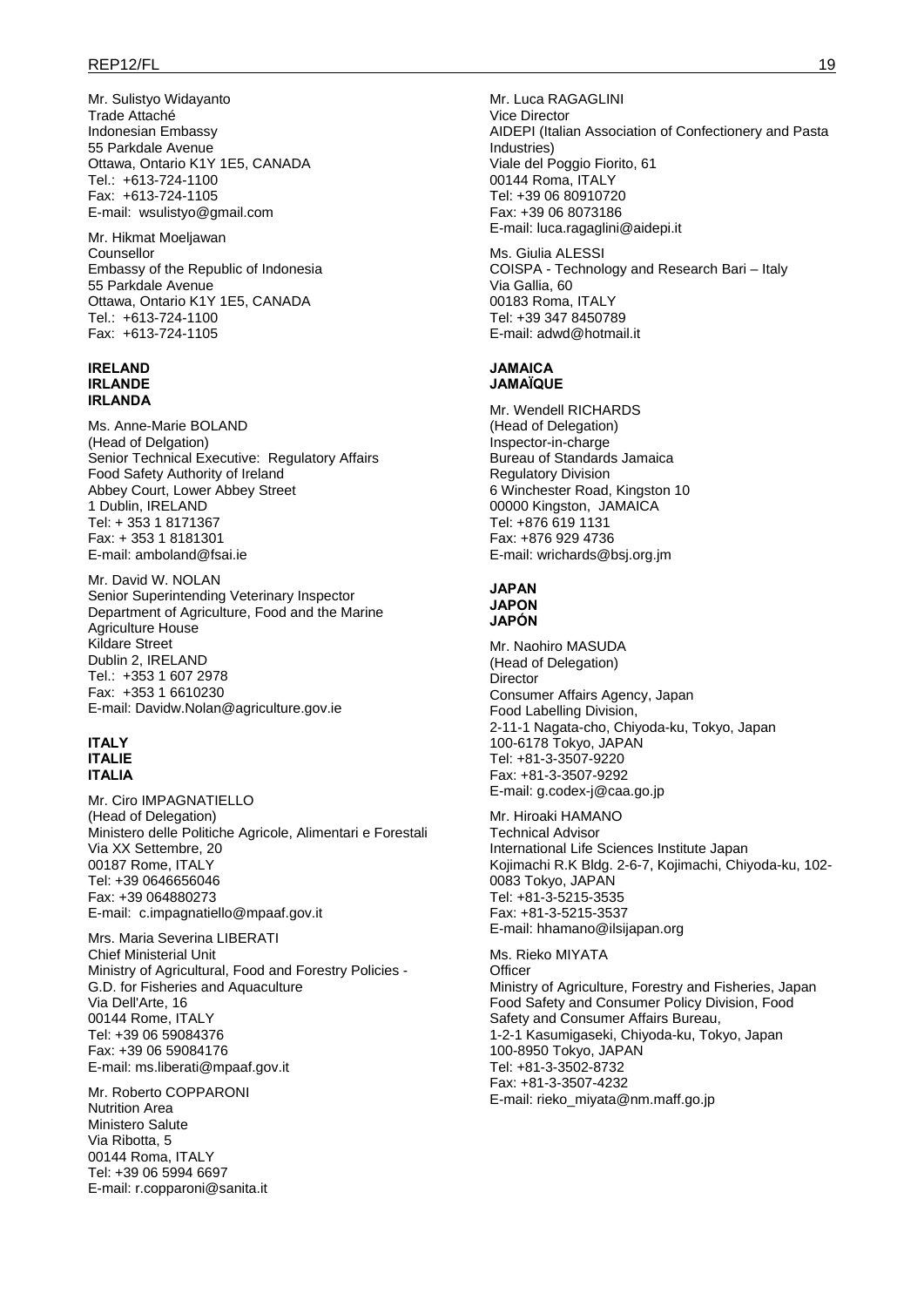### REP12/FL 20

Dr. Nobuyoshi SHIOZAWA **Officer** Consumer Affairs Agency, Japan Food Labelling Division, 2-11-1 Nagata-cho, Chiyoda-ku, Tokyo, Japan 100-6178 Tokyo JAPAN Tel: +81-3-3507-9220 Fax: +81-3-3507-9292 E-mail: g.codex-j@caa.go.jp

Mr. Tsuyoshi UCHIDA Associate Director Ministry of Agriculture, Forestry and Fisheries, Japan Labelling and Standards Division, Food Safety and Consumer Affairs Bureau, 1-2-1 Kasumigaseki, Chiyoda-ku, Tokyo, Japan 100-8950 Tokyo JAPAN Tel: +81-3-6744-7139 Fax: +81-3-6744-0569 E-mail: tsuyoshi\_uchida@nm.maff.go.jp

#### **KENYA**

Mrs. Alice ONYANGO (Head of Delegation) Manager, Kenya Bureau of Standards National Codex Contact Point/Standards Development and International Trade P.O. Box 54974 00200 Nairobi, KENYA Tel: +254-02-6948303 Fax: +254-02-609660 E-mail: akothe@kebs.org E-mail: dereda.onyango1@gmail.com E-mail: info@kebs.org

Ms. Evelyn KABONG'O Quality Assurance Officer Kenya Bureau of Standards Quality Assurance and Import Inspection 2949 Kisumu, KENYA Tel: +254-721481628 Fax: +254-02-609660 E-mail: kabongoe@kebs.org

#### **KOREA, REPUBLIC OF CORÉE, RÉPUBLIQUE DE COREA, REPÚBLICA DE**

Ms. Soo-Yeon LEE (Head of Delegation) Assistant Director Korea Food and Drug Administration Food Safety policy division Osong Health Technology Administration Complex 187 Osongsaengmyeong2(i)-ro, Osong-eup 363-700 Cheongwon-gun, Chungcheongbuk-do REPUBLIC OF KOREA Tel: +82-43-719-2021 Fax: +82-43-719-2000 E-mail: seanlee@korea.kr

Ms. JUNG-AE MA Assistant Director Food Management Division Korea Food and Drug Administration Osong Health Technology Administration Complex 187 Osongsaengmyeong2(i)-ro, Gangoe-myeon 363-951 Cheongwon-gun, Chungcheongbuk-do REPUBLIC OF KOREA Tel: +82-43-719-2058 Fax: +82-43-719-2050 E-mail: aeekfda@korea.kr

Dr. Sang-Beom LEE Junior Researcher Division of Organic Agriculture Rural Development Administration Suinro 126, Kweonseon-gu 441-707 Suwon, Kyeongkee-do REPUBLIC OF KOREA Tel: 82-31-290-0557 Fax: 82-31-290-0507 E-mail: korealee@korea.kr

### **LESOTHO**

Mr. Lesala Lazaro NTS'OEU (Head of Delegation) Technical Inspector Department of Standards and Quality Assurance Ministry of Trade and Industry, Cooperatives and Marketing P.O. Box 747 Maseru, LESOTHO Tel: +266 58975938 Fax: +266 22314642 E-mail: ntsoeul@yahoo.com

#### **LUXEMBOURG LUXEMBURGO**

Dr. Paul Willox (Head of Delegation) Honorary Consul of Luxembourg World Exchange Plaza 45 O'Connor Street, Suite 1150 Ottawa, Ontario K1P 1A4 CANADA Tel.: +613-755-4091 Fax: +613-237-9145 E-mail: luxconsulottawa@gmail.com

#### **MADAGASCAR**

Mr. Bernardin RAMIANDRISOA (Chef de délégation) Commissaire du Commerce et de la Concurrence Ministère du Commerce Direction de la concurrence et de la Protection des **Consommateurs** Lot ITR 75 bis Andranonahoatra Antananarivo, MADAGASCAR Tel: +261 33 12 296 76 E-mail: dnq.snor@moov.mg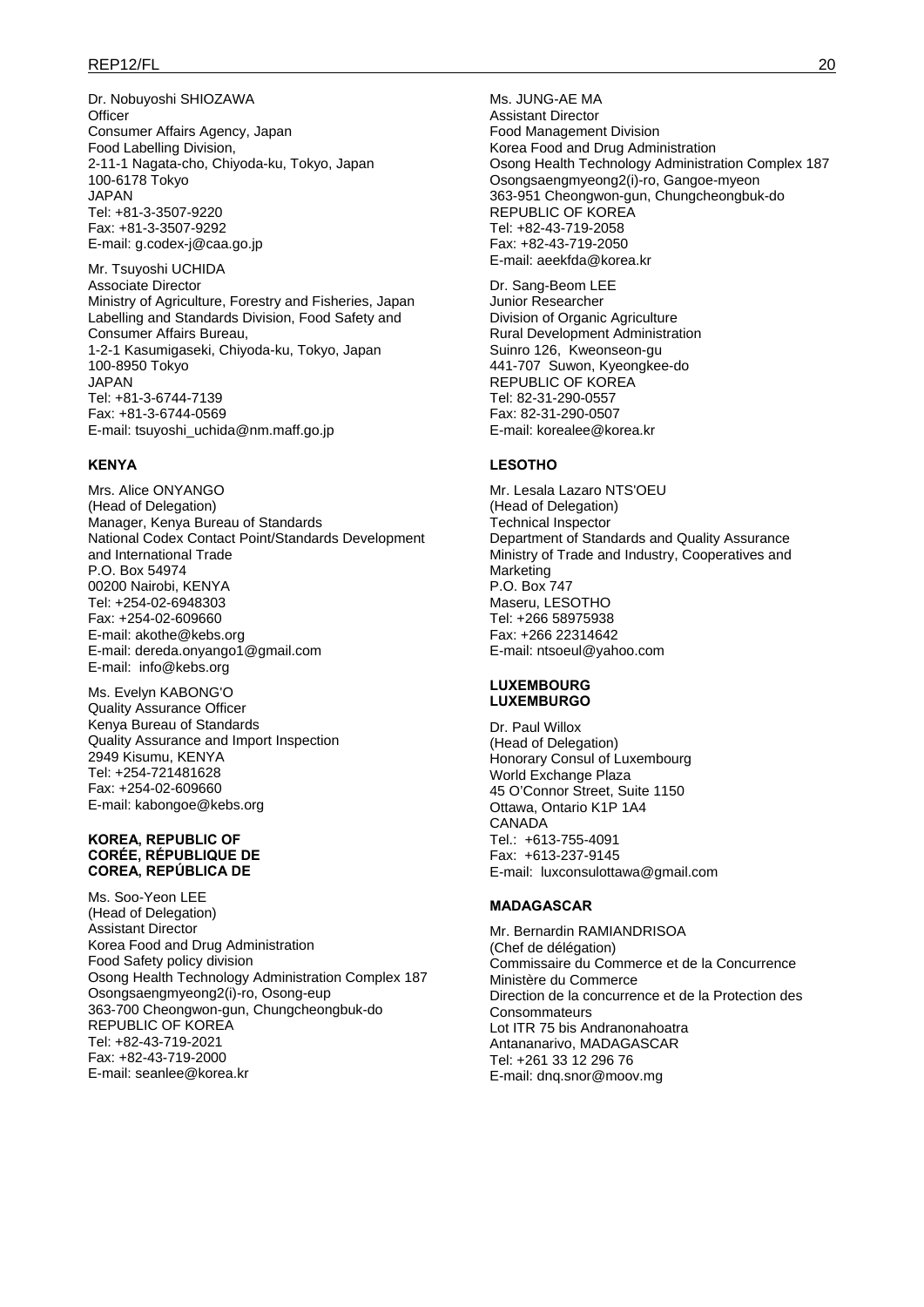#### **MALAYSIA MALAISIE MALASIA**

Dr. Kanga Rani Selvaduray (Head of Delegation) Senior Research Officer Malaysian Palm Oil Board 6, Persiaran Institusi Bandar Baru Bangi Kajang, Selangor, MALAYSIA Tel.: +603 87694606 Fax: +603 89221742 E-mail: krani@mpob.gov.my

#### **MAURITANIA MAURITANIE**

Mr. Mohamed Ethmane (Head of Delegation) DNPQ B.P. 3003 Nouakchott, MAURITANIA Tel.: +222 4625 29429 Fax: +222 4624 1680 E-mail: ethmane@dnpq.mr E-mail: ethmane50@yahoo.fr

#### **MEXICO MEXIQUE MÉXICO**

Adriana GONZÁLEZ ARCE (Jefe de Delegación) Encargada de Politíca Social y Asuntos Legales Representación de la Secretaria de Economia en Canadá México, Secretaría de Economia 45 O'Connor Street, Suite 1030 Ottawa, Ontario K1P 1A4, CANADA Tel: +613-235-7782 E-mail: adriana@nafta-mexico.org

Mme Laura Andrea MIRANDA SOLIS Directora de Salud y Bienestar Consejo Mexicano de la Industria de Productos de Consumo Ejército Nacional 904 Piso 10 Palmas Polanco Distrito Federal, MEXICO Tel: +52 55 5395 9939 Fax: +52 55 2629 6130 E-mail: lmiranda@conmexico.com.mx

Mme Erika Iliana QUEVEDO CHAN Directora de Asuntos Regulatorios Consejo Mexicano de la Industria de Productos de Consumo Ejército Nacional 904 Piso 10 Palmas Polanco Distrito Federal, MEXICO Tel: +52 55 2629 6133 Fax: +52 55 5395 9939 E-mail: equevedo@conmexico.com.mx

Mme Edith Duarte PEDROTE Agricultural Affairs Oficina de SAGARPA en Canada MEXICO/SAGARPA (Secretaira de Agricultura, Ganaderia, Desarrollo Rural, Pesca y Alimentación) 45 O'Connor Street, Suite 1000 Ottawa, Ontario, CANADA Tel.: +613-563-0733, ext. 4424 Fax: +613-563-0923 E-mail: eduarte@agrimexcan.com

#### **MOROCCO MAROC MARRUECOS**

D<sup>r</sup> Sanae OUAZZANI, PhD (Chef de délégation) Service de la Réglementation et du Contentieux Office National de Sécurité Sanitaire des Produits Alimentaires (ONSSA) Av Ahmed Cherkaoui, Agdal Rabat Rabat Maroc, MOROCCO Tel: +212 6 60 89 64 90 Fax: +212 5 37 68 20 49 E-mail: ouazzanisanae@gmail.com

Mme Bouchra EL AYCHI Directrice Management Qualité, Sécurité, Hygiène et Environnement Koutoubia Holding Rue Ibn Khaldoun Mohammedia, MOROCCO Tel: +212 6 61 04 10 95 Fax: +212 5 23 31 49 66 E-mail: belaychi@gmail.com E-mail: belaychi@koutoubia.net

### **MOZAMBIQUE**

Prof. Louis PELEMBE (Head of Delegation) Professor of Food Science University of Eduardo Mondlane 207 Maputo City **MOZAMBIQUE** Tel: +258 824864210 E-mail: louispelembe@uem.mz

Dr. Maria Carolina OMAR C<sub>TA</sub> Av 25 de Setembro, Prédio TimeSquare, Bloco4 nº 33 Maputo City **MOZAMBIQUE** Tel: +258 21 360 379 Fax: +258 21 304 173 E-mail: carolina.omar@mz.nestle.com

#### **NETHERLANDS PAYS-BAS PAÍSES BAJOS**

Mrs. Inge STOELHORST (Head of Delegation) Senior Policy Officer Ministry of Health PO Box 20350, 2500 EJ The Hague, THE NETHERLANDS Tel: +31 70 340 5658 Fax: +31 70 340 7303 E-mail: i.stoelhorst@minvws.nl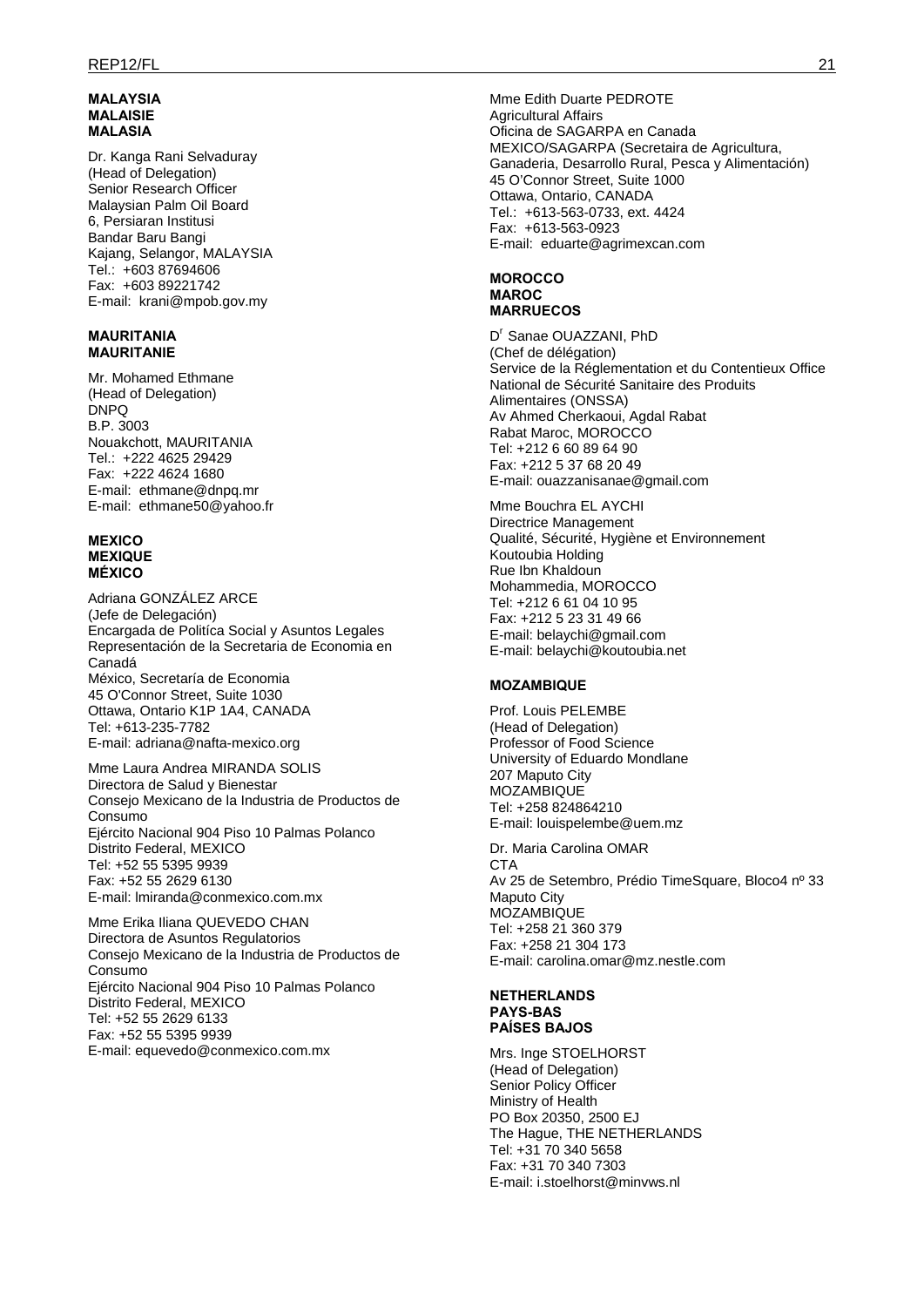#### **NEW ZEALAND NOUVELLE-ZÉLANDE NUEVA ZELANDIA**

Ms. Jenny REID (Head of Delegation) Manager Food Safety and Risk Assessment Ministry for Primary Industries P.O. Box 2526 6011 Wellington, NEW ZEALAND Tel: +64 4 894 2582 E-mail: jenny.reid@mpi.govt.nz

Ms. Phillippa HAWTHORNE Senior Advisor (Labelling & Composition) Ministry for Primary Industries P.O. Box 2526 6011 Wellington, NEW ZEALAND Tel: +64 4 8942514 E-mail: phillippa.hawthorne@mpi.govt.nz

Ms. Kay SHAPLAND Manager Food Production & Processing Ministry for Primary Industries **Standards** Pastoral House, 25 The Terrace, Wellington 6011 Wellington, NEW ZEALAND Tel: +64 4 8942655 E-mail: kay.shapland@mpi.govt.nz

#### **NIGERIA NIGÉRIA**

Mr. Fred Nduka CHIAZOR (Head of Delegation) Scientific & Regulatory Affairs Manager Coca-Cola Nigeria Limited/ Association of Food Beverages and Tobacco Employers Regulatory Affairs 16 Gerrard Road, Ikoyi Lagos, NIGERIA Tel: +234 8035352226 E-mail: fchiazor@coca-cola.com

#### **NORWAY NORVÈGE NORUEGA**

Dr. Hanne Marit GRAN (Head of Delegation) Senior Adviser Norwegian Food Safety Authority P.O. Box 383 N-2381 Brumunddal, NORWAY Tel: +47 950 20 771 E-mail: hamgr@mattilsynet.no

Ms. Ida TIDEMANN-ANDERSEN Adviser Norwegian Food Safety Authority P.O.Box 383 N-2381 Brumunddal, NORWAY Tel: +47 23 21 65 73 E-mail: idtid@mattilsynet.no

### **PHILIPPINES FILIPINAS**

Mrs. Charina May TANDAS (Head of Delegation) Food Drug Regulation Officer III Food and Drug Administration Department of Health Civic Drive, Filinvest Corporate City 1781 Alabang, PHILIPPINES Tel: +632 8571900 Fax: +632 8070751 E-mail: tandascharimay@yahoo.com

Mrs. Elizabeth PERLAS Senior Research Specialist Food Development Center National Food Authority Department of Agriculture FTI Complex 1630 Taguig City, PHILIPPINES Tel: +632 838-4014 Fax: +632 838-4692 E-mail: elizabeth.perlas@yahoo.com

Ms. Lara VIVAS Senior Science Research Specialist Bureau of Agriculture and Fisheries Product Standards Department of Agriculture BPI Compound, Visayas Avenue, Diliman 1101 Quezon City PHILIPPINES Tel: +632 456-6552 Fax: +632 456-6552 E-mail: laravivas@gmail.com

#### **RUSSIAN FEDERATION FÉDÉRATION DE RUSSIE FEDERACIÓN DE RUSIA**

Dr. Sergey STROKOV (Head of Delegation) Counsellor Russian Embassy in Canada 285 Charlotte Street Ottawa, Ontario, CANADA Tel: +613-235-4341 Fax: +613-236-6342 E-mail: s.strokov@rusembassy.ca

#### **SAINT KITTS AND NEVIS SAINT-KITTS-ET-NEVIS SAINT KITTS Y NEVIS**

Ms. Denyse PHIPPS (Head of Delegation) Senior Laboratory Technician Saint Kitts and Nevis Bureau of Standards Ministry of Industry, Trade, Consumer Affairs and **Commerce** La Guerite P.O. Box 186 Basseterre, SAINT KITTS AND NEVIS Tel: +869-465-5279 Fax: +869-465-3852 E-mail: MPLBOS@gmail.com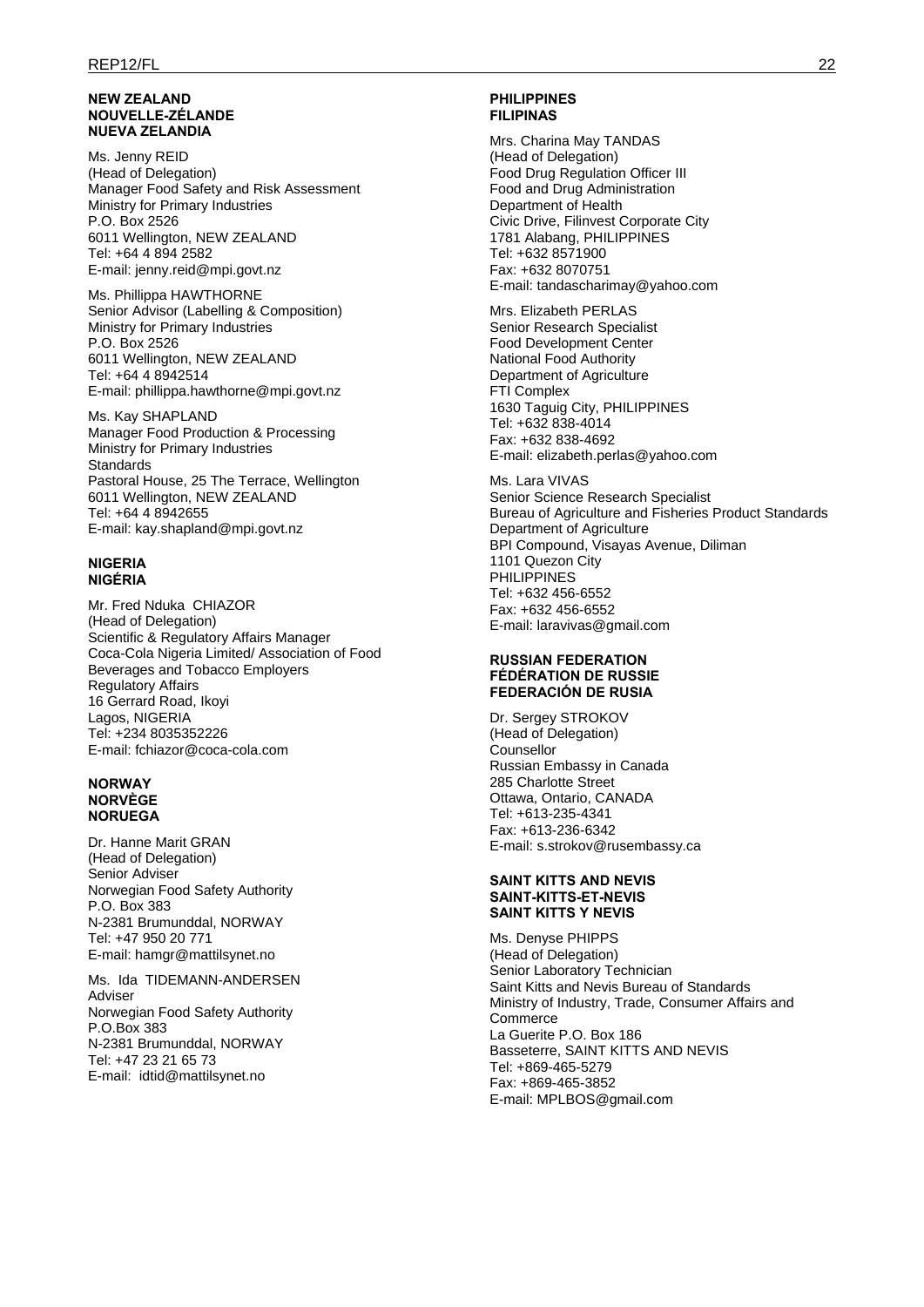### **SAINT LUCIA SAINTE-LUCIE SANTA LUCÍA**

Mr. Hubert Reynolds (Head of Delegation) Head of Department Compliance Saint Lucia Bureau of Standards Ministry of Commerce P.O. Box 5412 Castries, SAINT LUCIA Tel.: +758 453 0049 Fax: +758 452 3561 E-mail: h.raynolds@slbs.org

#### **SAUDI ARABIA ARABIE SAOUDITE ARABIA SAUDITA**

Mr. Abdulaziz SHUWAISH (Head of Delegation) Food Standards Specialist Saudi Food and Drug Authority Executive Department for Technical Regulations and **Standards** 3292 Northern Ring Rd. 13312 Riyadh, SAUDI ARABIA Tel: +96612759222 Fax: +96612751282 E-mail: codex.cp@sfda.gov.sa

### **SINGAPORE SINGAPOURSINGAPUR**

Mr. Sean WONG (Head of Delegation) Senior Executive Manager (Regulatory Programmes) Agri-Food & Veterinary Authority, Singapore Regulatory Administration Department 5 Maxwell Road, #18-00 Tower Block, MND Complex 069110 Singapore, SINGAPORE Tel: +65 6325 7829 Fax: +65 6220 6068 E-mail: sean\_wong@ava.gov.sg

Ms. Mui Lee NEO Manager (Regulatory Programmes) Agri-Food & Veterinary Authority, Singapore Regulatory Administration Department 5 Maxwell Road, #18-00 Tower Block, MND Complex 069110 Singapore, SINGAPORE Tel: +65 6325 8551 Fax: +65 6220 6068 E-mail: neo\_mui\_lee@ava.gov.sg

#### **SOUTH AFRICA AFRIQUE DU SUD SUDÁFRICA**

Mr. Malose Daniel MATLALA (Head of Delegation) Deputy Director: Inter-Agency Liaison and Regulatory Nutrition Department of Health Directorate: Food Control Private Bag x828 0001 Pretoria, SOUTH AFRICA Tel: +27 12 3958789 Fax: +27 86 632 6440 E-mail: CACPSA@health.gov.za

Mrs. Antoinette BOOYZEN Assistant Director: Food Control Department of Health Directorate: Food Control Private Bag x828 0001 Pretoria SOUTH AFRICA Tel: +27 12 3958792 Fax: +27 12 395 8854 E-mail: booyza@health.gov.za

#### **SWEDEN SUÈDE SUECIA**

Ms. Kristina LAGESTRAND SJÖLIN (Head of Delegation) Principal Regulatory Officer National Food Agency Food Standards Department Box 622 SE-751 26 Uppsala, SWEDEN Tel: +4618175500 Fax: +4618105848 E-mail: Codex.Sweden@slv.se

Ms. Lena NILSSON BJÖRCK Nutritionist National Food Agency Box 622 SE-751 26 Uppsala, SWEDEN Tel: +4618175500 Fax: +4618105848 E-mail: Codex.Sweden@slv.se

#### **SWITZERLAND SUISSE SUIZA**

Mrs. Elisabeth NELLEN-REGLI (Head of Delegation) Consumer Protection Directorate, Food Safety Division Swiss Federal Office of Public Health Schwarzenburgstrasse 165 3003 Berne, SWITZERLAND Tel: +41 31 322 95 60 Fax: +41 31 322 95 74 E-mail: elisabeth.nellen@bag.admin.ch

Dr. Philippe PITTET Assistant Vice President Nestec Ltd Regulatory and Scientific Affairs Avenue Nestlé 55 1800 Vevey, SWITZERLAND Tel: +41 21 924 4264 Fax: +41 21 924 4547 E-mail: philippe.pittet@nestle.com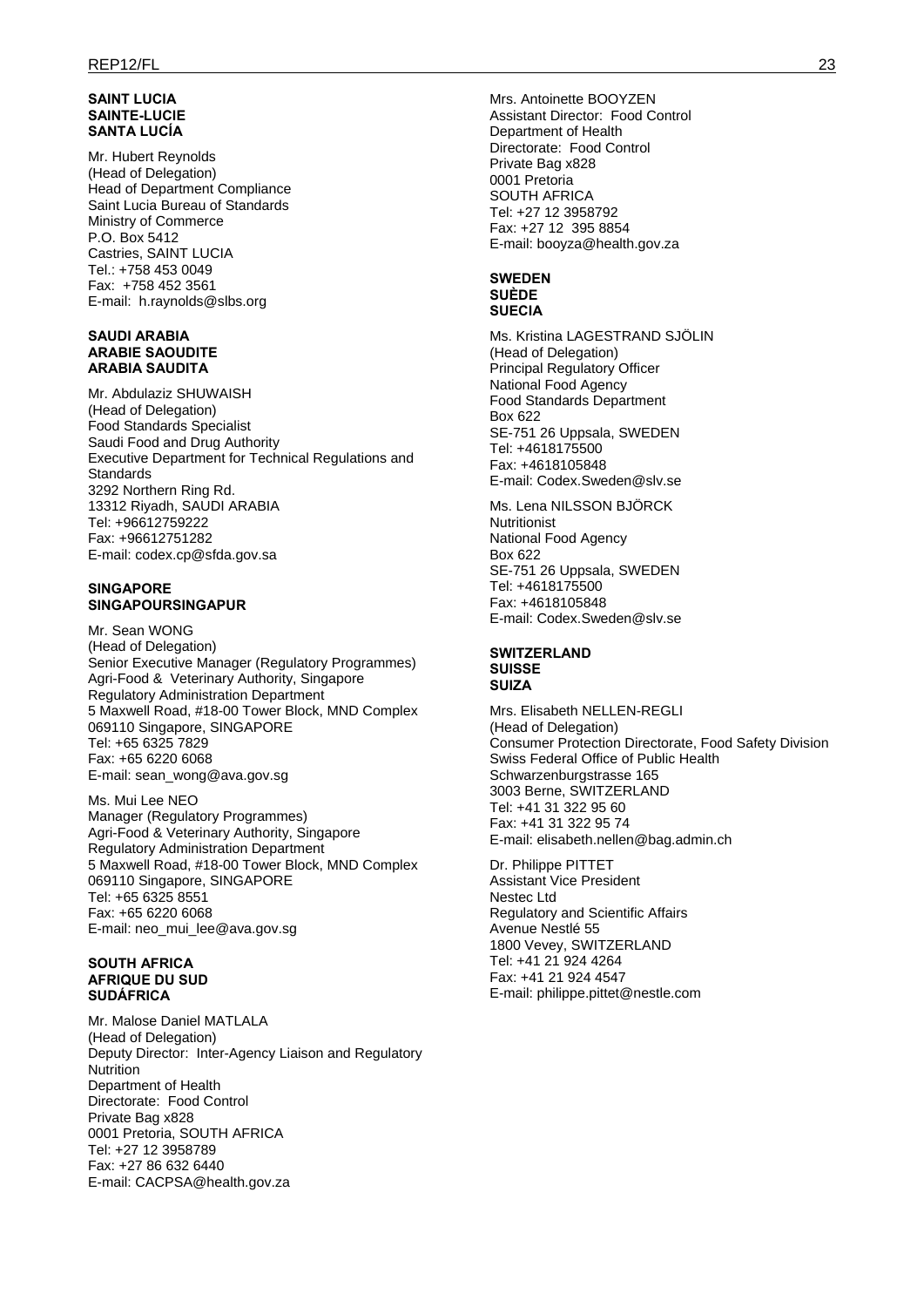#### **THAILAND THAÏLANDE TAILANDIA**

Mr. SAKCHAI SRIBOONSUE (Head of Delegation) Secretary General National Bureau of Agricultural Commodity and Food **Standards** 50 Phaholyothin Rd., Ladyao, Chatuchak 10900 Bangkok, THAILAND Tel: +6625612277, ext. 1101 or +6625613 Fax: +6625613697 or +6625613357 E-mail: sakchais@acfs.go.th

Ms. THIRAPAN GUTTASINGI Regulatory Affair Director The Federation of Thai Industries 2/4 Nailert Park Building, 5th floor Bangkok, THAILAND Tel: +662-657-555, ext.5546 Fax: +662-655-4017 E-mail: thirapan.guttasingi@abbott.com

Ms. JINTANA KITCHAROENWONG Medical Scientist Bureau of Quality and Safety of Food Department of Medical Sciences 88/7 Tiwanon Road 11000 Nonthaburi, THAILAND Tel: +662-951-0000 / 99524 / 99529 Fax: +662-951-1021 E-mail: jintana.ki@dmsc.mail.go.th

Ms. NIPHAPORN LAKSHANASOMYA Bureau of Quality and Safety of Food Department of Medical Sciences 88/7 Tiwanon Road 11000 Nonthaburi, THAILAND Tel: +668-6035-4996 Fax: +662-951-1021 E-mail: niphaporn.1@dmsc.mail.go.th

Ms. ING-ORN PANYAKIT Standard Officer, Senior Professional Level National Bureau of Agricultural Commodity and Food Standards 50 Phaholyothin Rd., Ladyao, Chatuchak 10900 Bangkok, THAILAND Tel: +662-561-2277, ext. 1423 Fax: +662-561-3357 E-mail: p\_ingorn@yahoo.co.th

Ms. RACHATA PONGRUJIKORN Food and Drug Technical Officer Food and Drug Administration Ministry of Public Health 88/24 Food and Drug Administration, Tiwanon Rd. 11000 Nonthaburi, THAILAND Tel: +662-590-7219 Fax: +662-591-8476 E-mail: rachata@fda.moph.go.th

Ms. SUPATRA REWPAIROJ Trade and Technical Manager Thai Food Processors' Association 170/21-22 Ocean Tower 1 Bldg, Khlongtoey 10110 Bangkok, THAILAND Tel: +662-261-2684-6 Fax: +662-261-2997 E-mail: supatra@thaifood.org, thaifood@thaifood.org Mr. Rungroj Rungrojsakorn Thai Frozen Foods Association 92/6 6th Floor, Sathornthani 2 blog, North Sathorn Rd Bangkok, THAILAND Tel: +662-235-5622 Fax: +662-235-5625 E-mail: thai-frozen@thai-frozen.or.th

Ms. WARUNEE SENSUPA Food and Drug Technical Officer Food and Drug Administration Ministry of Public Health 88/24 Food and Drug Administration, Tiwanon Rd. 11000 Nonthaburi, THAILAND Tel: +662-590-7173 Fax: +662-591-8476 E-mail: warunee@fda.moph.go.th

Mr. Tust Thangsombat Vice President & Chairman of Seafood Processors Group Thai Food Processors' Association 170/21-22 Ocean Tower 1 Bldg, Khlongtoey 10110 Bangkok, THAILAND Tel: +662-261-2684-6 Fax: +662-261-2997 E-mail: thaifood@thaifood.org

#### **TRINIDAD AND TOBAGO TRINITÉ-ET-TOBAGO TRINIDAD Y TABAGO**

Mrs. Nirmala BEHARRYSINGH (Head of Delegation) Food and Drugs Inspector III (Ag) Ministry of Health Chemistry/Food and Drugs Division 92, Frederick Street, Port-of-Spain TRINIDAD AND TOBAGO Tel: +868 623 5242 Fax: +868 623 2477 E-mail: cfdd@health.gov.tt

#### **UNITED KINGDOM ROYAUME-UNI REINO UNIDO**

Mr. Stephen PUGH (Head of Delegation) Head of Food Labelling, Food Policy Unit Department for Environment Food and Rural Affairs (DEFRA), Area 7E, 9 Milbank, c/o Nobel House 17 Smith Square London SW1P 3J4, UNITED KINGDOM Tel.: +207 238 4339 Fax: +207 238 6775 Email: stephen.pugh@defra.gsi.gov.uk

#### **UNITED STATES OF AMERICA ÉTATS-UNIS D'AMÉRIQUE ESTADOS UNIDOS DE AMÉRICA**

Dr. Barbara SCHNEEMAN (Head of Delegation) Office Director, CFSAN U.S. Food and Drug Administration 5100 Paint Branch Parkway (HFS-800) College Park, MD, U.S.A. Tel: +240-402-2373 Fax: +301-436-2639 E-mail: barbara.schneeman@fda.hhs.gov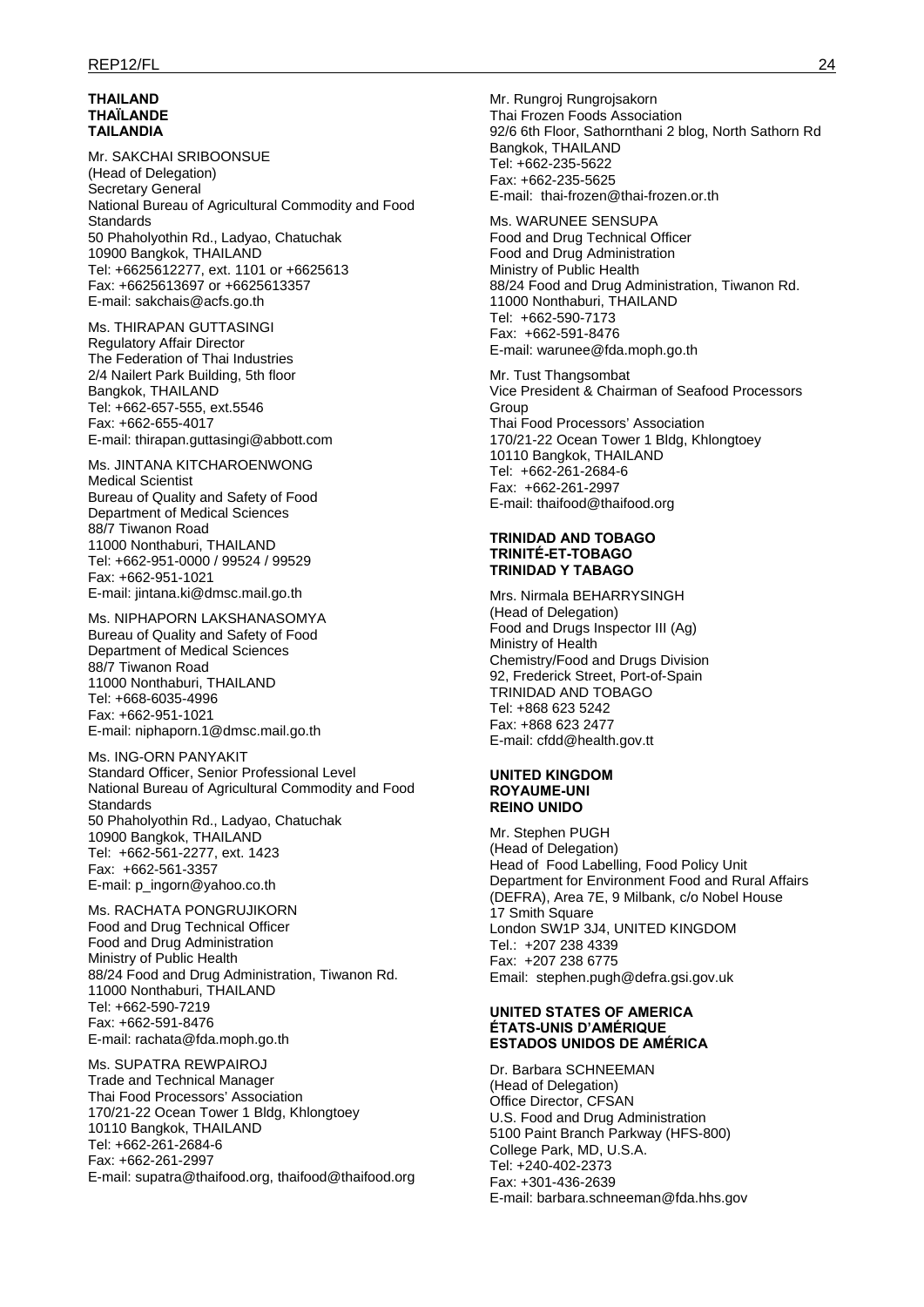#### U.S. Alternate Delegate

Mr. Jeff Canavan U.S. Department of Agriculture 5601 Sunnyside Ave., Maildrop 5273 Beltsville, MD 20705-5273, U.S.A. Phone: +1-301-504-0860 Fax: +1-301-504-0872 Email: jeff.canavan@fsis.usda.gov

#### Government Advisors

Mrs. Krista DICKSON Senior Trade Advisor U.S. Department of Agriculture Washington, DC 20250, U.S.A. Tel: +202-690-1341 Fax: +202-690-0677 E-mail: krista.dickson@fas.usda.gov

Ms. Doreen CHEN International Issues Analyst U.S. Codex Office US Department of Agriculture 1400 Independence Avenue SW, Room 4860 Washington, DC, U.S.A. Tel: +202-205-7760 Fax: +202-720-3157 E-mail: doreen.chen-moulec@fsis.usda.gov

Ms. Alanna OW Policy Advisor U.S. Codex Office U.S. Department of Agriculture 1400 Independence Ave, Room 4861 Washington, DC, U.S.A. Tel: +202-690-3183 Fax: +202-720-3157 E-mail: alanna.ow@fsis.usda.gov

Mr. Daniel Reese Food Technologist Center for Food Safety and Applied Nutrition U.S. Food and Drug Administration 5100 Paint Branch Parkway, HFS-820 College Park, MD 20740, U.S.A. Phone: +1-240-402-2126 Fax: +1-301-436-2636 Email: daniel.reese@fda.hhs.gov

Dr. Lisa Brines Agricultural Marketing Specialist USDA National Organic Program USDA-AMS-NOP, Standards Division 1400 Independence Ave. SW, Room 2646-S Washington, DC 20250-0268, U.S.A. Phone: +1-202-720-8405 Fax: +1-202-720-7808 Email: lisa.brines@ams.usda.gov

Dr. Julie Moss Deputy Director, International Affairs Staff Center for Food Safety and Applied Nutrition U.S. Food and Drug Administration 5100 Paint Branch Parkway College Park, MD 21045, U.S.A. Tel: +240-402-2031 E-mail: julie.moss@fda.hhs.gov

Ms. Mari Kirrane Wine Trade and Technical Advisor International Trade Division Alcohol and Tobacco Tax and Trade Bureau U.S. Department of the Treasury 490 N. Wiget Lane Walnut Creek, CA 94598, U.S.A. Phone: +1-513-684-3289 Fax: +1-202-453-2678 Email: mari.kirrane@ttb.gov

#### Non-Government Advisors

Ms. Katherine DiMATTEO Senior Associate Wolf, DiMatteo & Associates P.O. Box 458, 49 Race Street New Castle, VA 24127, U.S.A. Tel: +413-624-5569 Fax: +413-624-5569 E-mail: kdimatteo@organicspecialists.com

Ms. Wanda KELKER Labeling and Regulatory Affairs Director The Coca-Cola Company One Coca-Cola Plaza Atlanta, GA 30313, U.S.A. Tel: +404-676-6968 Fax: +404-598-6968 E-mail: wkelker@coca-cola.com

Dr. Lisa Craig Director, Regulatory Affairs Abbott Nutrition 625 Cleveland Ave., RP3-2 Columbus, Ohio 43215, U.S.A. Phone: +1-614-624-3696 Fax: +1-614-727-3696 Email: lisa.craig@abbott.nutrition

#### **URUGUAY**

Mme Nora Isabel VILLALBA DE LA CRUZ (Head of Delegation) Licenciada en Nutrición – Experts en Nutrición Ministerio de Salud Pública 18 de Julio 1892 Montevideo, URUGUAY Tel: +24028032 interno 119 Fax: +24028032 interno 122 E-mail: noravillalba@gmail.com

#### **INTERNATIONAL GOVERNMENTAL ORGANIZATIONS / ORGANISATIONS GOUVERNEMENTALES INTERNATIONALES / ORGANIZACIONES INTERNACIONALES GUBERNAMENTALES**

#### **AFRICAN UNION COMMISSION COMMISSION UNION AFRICAINE**

Dr. Yombo MALETE Expert Union Africaine Tel: 0022997112020 / 0022920245791 Fax: 0022920245792 E-mail: yombomalete@yahoo.fr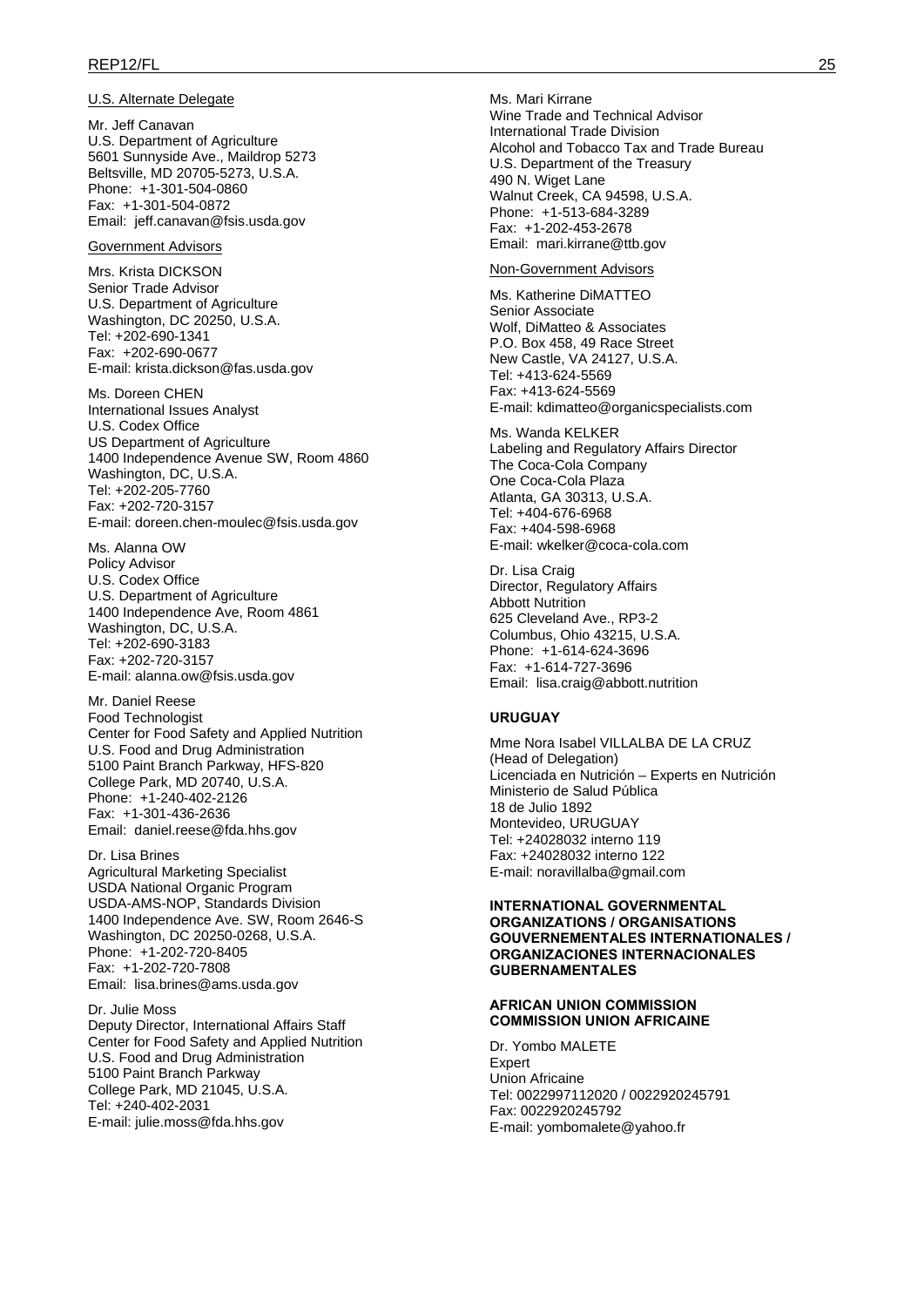#### **INTER-AMERICAN INSTITUTE FOR COOPERATION ON AGRICULTURE (IICA) / INSTITUTO INTERAMERICANO DE COOPERACIÓN PARA LA AGRICULTURA**

Dr. Jaime FLORES Especialista Internacional en Sanidad Agropecuaria e Inocuidad de los Alimentos Instituto Interamericano de Cooperación para la Agricultura (IICA) Esq. de Puente Victoria, Edf. Centro Villasmil, Piso 11, Ofc. 1102, Parque Carabobo, La Candelaria Caracas VENEZUELA (BOLIVARIAN REPUBLIC OF) Tel: +58212 / +5731021 Fax: +58212 / +5771356 E-mail: jaime.flores@iica.int

Dr. Audia BARNETT Representative Inter-American Institute for Cooperation on Agriculture (IICA) 130 Albert Street, Suite 1002 Ottawa, Ontario, CANADA Tel: +613-230-1044 Fax: +613-230-1951 E-mail: audia.barnett@iica.int

#### **INTERNATIONAL NON-GOVERNMENTAL ORGANIZATIONS / ORGANISATIONS NONGOUVERNEMENTALES INTERNATIONALES / ORGANIZACIONES INTERNACIONALES NO GUBERNAMENTALES**

### **COMITÉ EUROPÉEN DES FABRICANTS DE SUCRE (CEFS)**

Ms. Emilie LEIBOVITCH Scientific & Regulatory Affairs Adviser Comité Européen des Fabricants de Sucre (CEFS) Avenue de Tervuren 182 1150 Brussels, BELGIUM Tel: +32 2 762 07 60 E-mail: emilie.leibovitch@cefs.org

# **CONSUMERS INTERNATIONAL**

Mr. Paul Guy DUHAMEL Representative Consumers International Food Safety and Nutrition 726 Avenue McEachran, Outremont,, Québec, PQ H2V 3C7, CANADA Tel: (514) 270-9801 E-mail: pgduhamelca@yahoo.ca

### **EUROPEAN FOOD LAW ASSOCIATION (EFLA) / ASSOCIATION EUROPÉENNE POUR LE DROIT DE L'ALIMENTATION (AEDA)**

Mr. Xavier LAVIGNE Member AEDA/EFLA Rue de l'Association 50 1000 Brussels, BELGIUM Tel: +32 2 209 11 42 Fax: +32 2 219 73 42 E-mail: secretariat@efla-aeda.org

### **FOODDRINKEUROPE**

Mr Dirk JACOBS Deputy Director, Consumer Information, Diet & Health **Department** FoodDrinkEurope 43, Avenue des Arts 1040 Brussels, BELGIUM Tel: +32 (0) 2 500 87 55 Fax: +32 (0) 2 508 10 21 E-mail: d.jacobs@fooddrinkeurope.eu

Mrs. Victoria BETTERIDGE VP and Director, Regulatory and Governmental Affairs, Tate & Lyle FoodDrinkEurope 1 Kingsway WC2B 6AT London UNITED KINGDOM Tel: +44 207 257 2100 Fax: +44 207 257 2200 E-mail: victoria.betteridge@tateandlyle.com

### **INSTITUTE OF FOOD TECHNOLOGISTS (IFT)**

Ms. Gloria BROOKS-RAY Advisor, Codex and International Regulatory Affairs Exponent Center for Chemical Regulation and Food Safety P.O. Box 97 07046 Mountain Lakes, NJ, U.S.A. Tel: +973-334-4652 E-mail: gbrooksray@exponent.com

Dr. Sheila FLEISCHHACKER Manager, Food, Health & Nutrition Institute of Food Technologists Science & Policy Initiatives 1025 Connecticut Ave., N.W., Suite 503 Washington 20036, DC, U.S.A. Tel: +202-330-4976 Fax: +202-315-5162 E-mail: sfleischhacker@ift.org

#### **INTERNATIONAL ALLIANCE OF DIETARY/FOOD SUPPLEMENT ASSOCIATIONS (IADSA)**

Dr. Tomoji IGARASHI International Alliance of Dietary/Food Supplement Associations (IADSA) Japan Food Research Laboratories 50, rue de l'Association B-1000 Brussels, BELGIUM Tel: +32 2 209 11 55 Fax: +32 2 223 30 64 E-mail: secretariat.general@iadsa.be

#### **INTERNATIONAL ASSOCIATION OF CONSUMER FOOD ORGANIZATIONS (IACFO)**

Mr. Bill JEFFERY National Coordinator of CSPI in Canada Head Delegate of IACFO Delegations International Association of Consumer Food Organizations (IACFO) c/o Centre for Science in the Public Interest Suite 2701 CTTC Bldg., 1125 Colonel By Drive Ottawa, Ontario, CANADA Tel: +613-244-7337, ext. 1 E-mail: jefferyb@istar.ca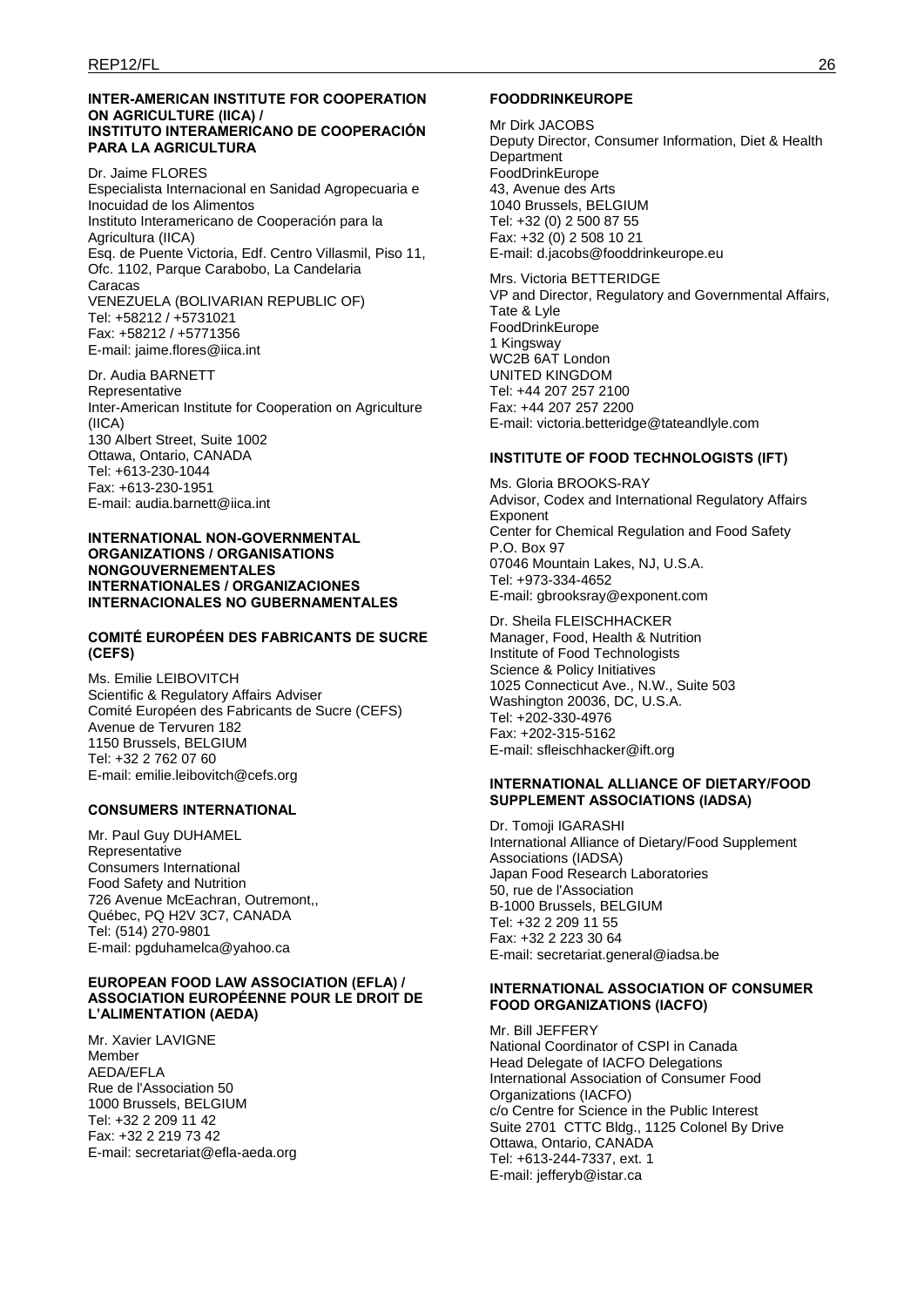#### **INTERNATIONAL BABY FOOD ACTION NETWORK (IBFAN)**

Ms. Elisabeth STERKEN Director, Infant Feeding Action Coalition Canada International Baby Food Action Network (IBFAN) 520 Colborne Street London, Ontario, CANADA Tel: +416-595-9819 E-mail: esterken@infactcanada.ca

#### **INTERNATIONAL COUNCIL OF BEVERAGES ASSOCIATIONS (ICBA)**

Ms. Helen FALCO Advisor, ICBA 1101 - 16th St NW Washington 20036, DC, U.S.A. Tel: +404-616-4344 Fax: +404-598-4344 E-mail: hefalco@coca-cola.com

Mr. HIDEKAZU HOSONO Techinical Advisor ICBA 3-3-3 Nihonbashi-Muromachi Cyuou-ku Tokyo, JAPAN Tel: +81-3-3270-7300 Fax: +81-3-3270-7306 E-mail: hidekazu\_hosono@suntory.co.jp

Mr. HIROMI OHTA Techinical Advisor ICBA 3-3-3 Nihonbashi-Muromachi Cyuou-ku Tokyo, JAPAN Tel: +81-3-3270-7300 Fax: +81-3-3270-7306 E-mail: hiromi\_ohta@suntory.co.jp

#### **INTERNATIONAL COUNCIL OF GROCERY MANUFACTURERS ASSOCIATIONS (ICGMA)**

Ms. Phyllis TANAKA Vice President, Scientific & Regulatory Affairs Food and Consumer Products of Canada International Council of Grocery Manufacturers Associations 100 Sheppard Ave. E., Suite 600 Toronto, Ontario M2N 6N5, CANADA Tel: +416-510-8175 Fax: +416-510-8043 E-mail: phyllist@fcpc.ca

Ms. Sarah LEVY Senior Manager, Health & Nutrition Policy, Grocery Manufacturers Association International Council of Grocery Manufacturers Associations 1350 I Street NW, Suite 300 Washington 20005, DC, U.S.A. Tel: +202-637-4805 E-mail: slevy@gmaonline.org

Mrs. Carmen STACY Director, Global Issues & Multilateral Affairs Grocery Manufacturers Association 1350 I Street, Suite 300 Washington 20005, DC, U.S.A. Tel: +202-407-3281 Fax: +202-639-5932 E-mail: cstacy@gmaonline.org

Mrs. Regina HILDWINE Sr. Director, Science Policy, Labeling & Standards Grocery Manufacturers Association 1350 I St NW Washington 20005, DC, U.S.A. Tel.: +202-639-5926 Fax: +202-639-5991 Email: rhildwine@gmaonline.org

Mr. Jonathan CLIFFORD Country Regulatory Affairs Manager (Foods) Canada Unilever Canada Inc. 160 Bloor Street East, Suite 1500 Toronto, Ontario M4W 3R2, CANADA Tel: +416-963-4738 / Mobile: +416-518-1079 Fax: +416-964-8831 E-mail: jonathan.clifford@unilever.com

#### **INTERNATIONAL DAIRY FEDERATION (IDF)**

Mr. Eric GRANDE Regulatory Affairs Director Groupe Lactalis 10 - 20 rue Adolphe BECK F-53089 Laval CEDEX 9 FRANCE Tel: +33 2 43595123 Fax: +33 6 16 99 27 96 E-mail: eric.grande@lactalis.fr

Mr. Jörg SEIFERT Technical Director International Dairy Federation 70, Boulevard Auguste Reyers B-1030 Brussels, BELGIUM Tel: +32 2 325 67 43 Fax: +32 2 733 04 13 E-mail: jseifert@fil-idf.org

#### **INTERNATIONAL FEDERATION OF ORGANIC AGRICULTURE MOVEMENTS (IFOAM) / FEDERATION INTERNATIONALE DES MOUVEMENTS D'AGRICULTURE BIOLOGIQUE (IFOAM) / FEDERACION INTERNACIONAL DE LOS MOVIMENTOS DE AGRICULTURA BIOLOGICA (IFOAM)**

Mr. Matthew HOLMES Member of the World Board International Federation of Organic Agriculture Movements (IFOAM) P.O. Box 6364 Sackville, NB E4L 4K8, CANADA Tel: +613-482-1717 Fax: +506-536-0221 E-mail: mholmes@ota.com

### **INTERNATIONAL FOOD POLICY RESEARCH INSTITUTE (IFPRI)**

Dr. Anne MacKENZIE Standards Advisor International Food Policy Research Institute (IFPRI) 2033 K Street, NW Washington, DC, U.S.A. Tel: +613-692-0211 E-mail: amackenzie@rogers.com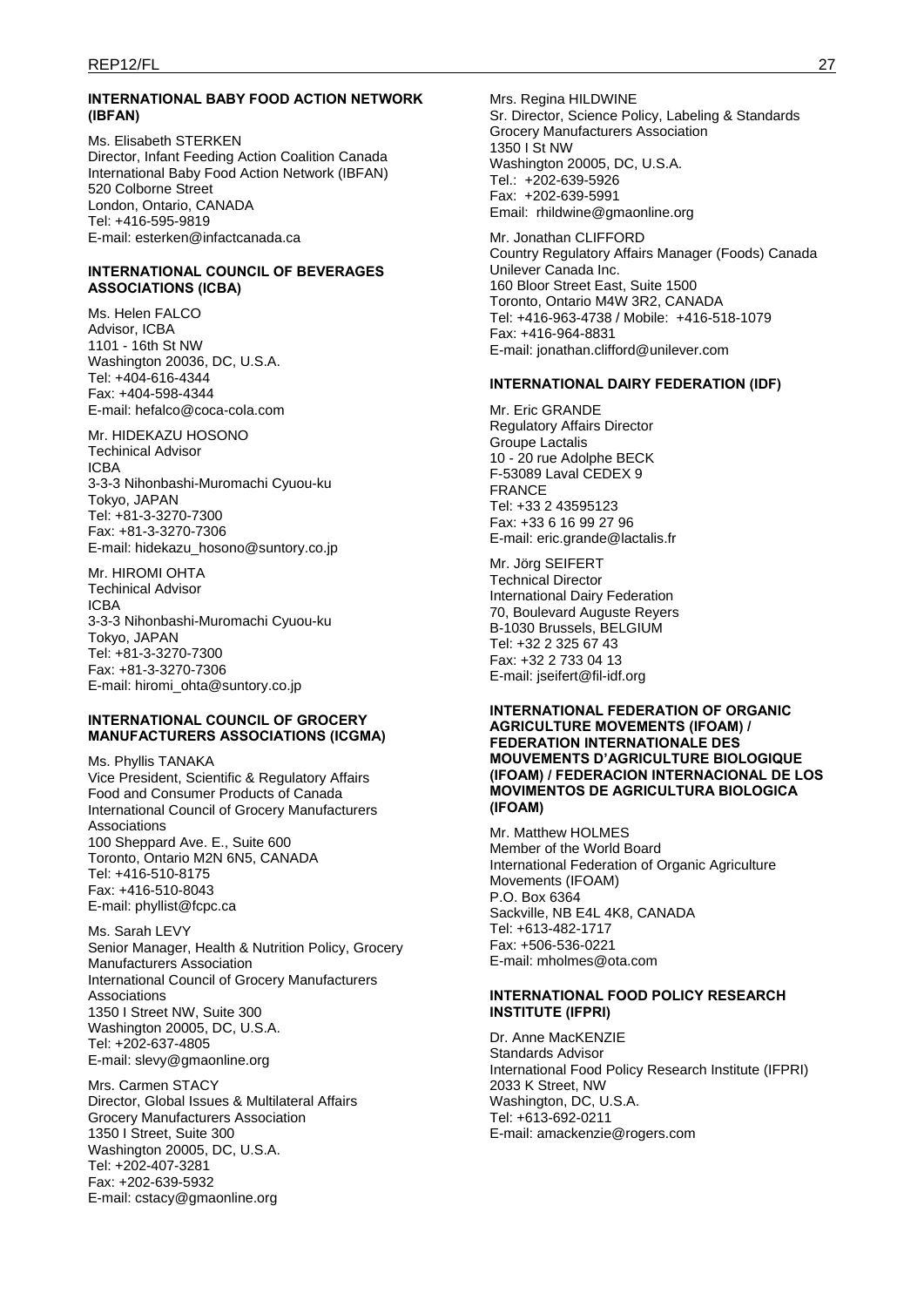### REP12/FL 28

Dr. Marilia NUTTI Science Advisor International Food Policy Research Institute (IFPRI) 2033 K Street, NW Washington, DC, U.S.A. Tel: +55 21 91416777 Fax: +55 21 3622 9713 E-mail: mnutti@uninet.com.br

### **INTERNATIONAL GLUTAMATE TECHNICAL COMMITTEE (IGTC) / COMITE INTERNATIONAL TECHNIQUE DE L'ACIDE GLUTAMIQUE (IGTC)**

Ms. Yoko OBAYASHI Ajinomoto Co., Inc. E-mail: yoko\_obayashi@ajinomoto.com

### **INTERNATIONAL LIFE SCIENCES INSTITUTE (ILSI)**

Dr. Ryuji YAMAGUCHI Executive Director ILSI Japan Kojimachi RK Bldg. 2-6-7, Kojimachi 102-0083 Chiyoda-Ku, Tokyo, JAPAN Tel: +81-3-5215-3535 Fax: +81-3-5215-3537 E-mail: ryamaguchi@ilsijapan.org

Mr. Mitsuhiro KATASHIMA KAO Corporation 2-1-3, Bunka, Sumida-ku 131-8501 Tokyo, JAPAN Tel: +81-3-5630-7456 Fax: +81-3-5630-9436 E-mail: katashima.mitsuhiro@kao.co.jp

Mr. Shigenori SUZUKI Kagome Company, Ltd. Nishitomiyama 17 329-2762 Nasu-Shiobara, JAPAN Tel: 81-287-36-2935 Fax: 81-287-39-1038 E-mail: shigenori\_suzuki@kagome.co.jp

Mr. Hiroshi IWAMOTO Morinaga Milk Industry Co., Ltd. 1-83. 5-Chome Higashihara, JAPAN Tel: 81-46-252-3048 Fax: 81-46-252-3055 E-mail: h\_iwamot@morinagamilk.co.jp

#### **NATIONAL HEALTH FEDERATION (NHF)**

Mr. SCOTT TIPS President National Health Federation P.O. Box 688 91017 Monrovia, California, U.S.A. Tel: +626-357-2181 Fax: +626-303-0642 E-mail: scott@rivieramail.com

Ms. Katherine CARROLL National Health Federation P.O. Box 688 91017 Monrovia UNITED STATES OF AMERICA Tel: +626-357-2181 Fax: +626-303-0642 E-mail: katacarroll@gmail.com

#### **WORLD SELF-MEDICATION INDUSTRY (WSMI)**

Ms. Kristin WILLEMSEN Manager of Scientific and Regulatory Affairs Consumer Health Products Canada 406-1111 Price of Wales Drive K2C3T2 ONTARIO CANADA Tel: +613-723-0777 Fax: +613-723-0779 E-mail: kristin.willemsen@chpcanada.ca

#### **WORLD SUGAR RESEARCH ORGANIZATION (WSRO)**

Dr. Anna WITTEKIND Assistant Director World Sugar Research Organisation 70 Collingwood House Dolphin Square SW1V 3LX London UNITED KINGDOM Tel: +44 (0) 207 821 6800 Fax: +44 (0) 207 834 4137 E-mail: awittekind@wsro.org

Dr. Charles BAKER Executive Vice-President and Chief Science Officer The Sugar Association Inc. 1300 L Street NW, Suite 1001 Washington, DC 20005-4263, U.S.A. Tel.: +202-785-1122 Fax: +202-785-5019 Email: cbaker@sugar.org

#### **JOINT FAO/WHO SECRETARIAT SECRÉTARIAT MIXTE FAO/OMS SECRETARIADO CONJUNTO FAO/OMS**

Mr. Tom HEILANDT Senior Food Standards Officer Joint FAO/WHO Food Standards Programme Viale delle Terme di Caracalla 00153 Rome, ITALY Tel.: +39 06 570 54384 Fax: +39 06 570 54593 Email: tom.heilandt@fao.org

Ms. Selma H. DOYRAN Secretary, Codex Alimentarius Joint FAO/WHO Food Standards Programme Viale delle Terme di Caracalla 00153 Rome, ITALY Tel.: +39 06 570 55826 Fax: +39 06 570 54593 Email: selma.doyran@fao.org

Dr. Hidetaka KOBAYASHI Food Standards Officer Joint FAO/WHO Food Standards Programme Viale delle Terme di Caracalla 00153 Rome, ITALY Tel.: +39 06 570 53218 Fax: +39 06 570 54593 Email: hidetaka.kobayashi@fao.org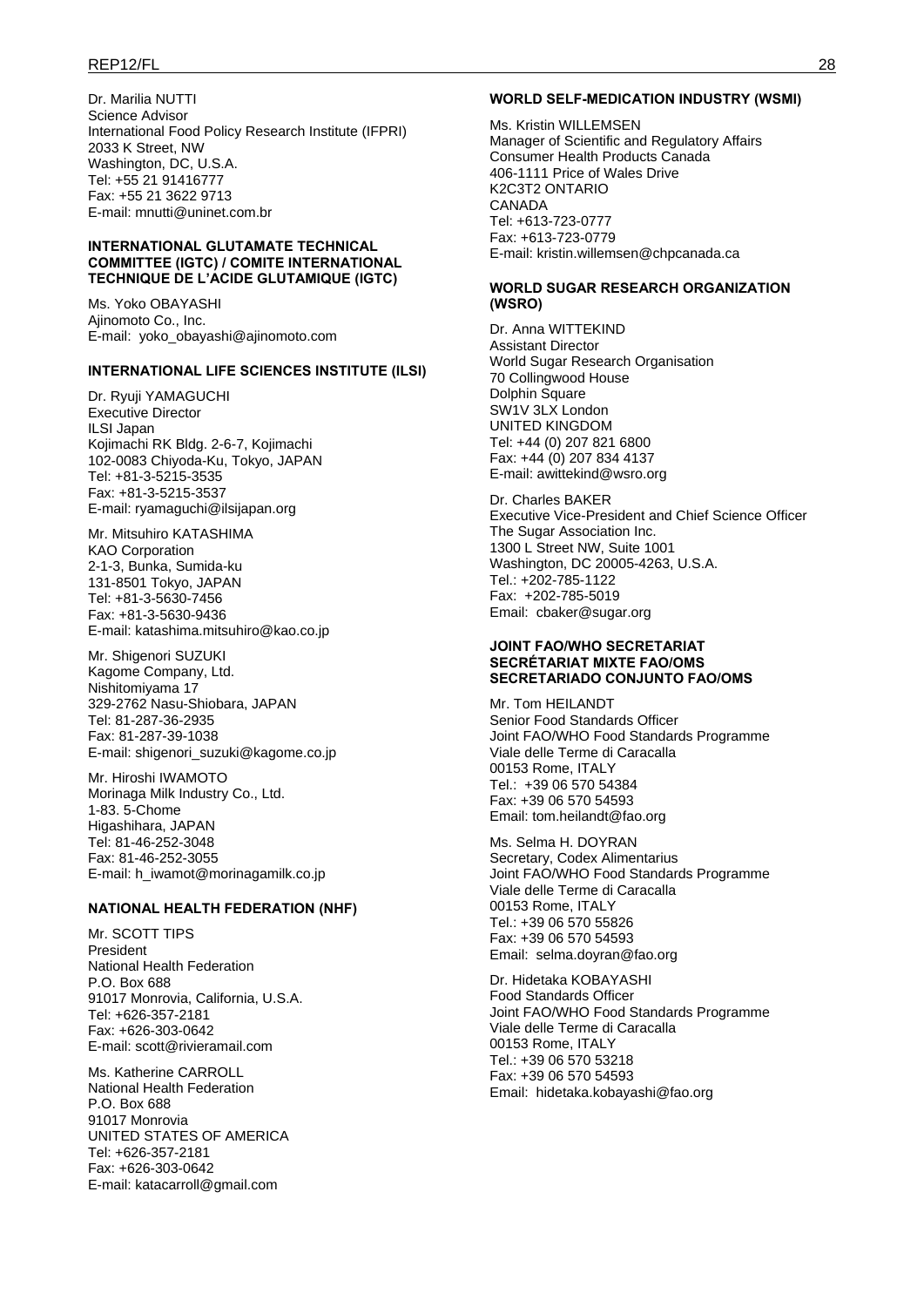#### **FAO PERSONNEL PERSONNEL DE LA FAO PERSONAL DE LA FAO**

Dr. Janice ALBERT Nutrition Officer Nutrition and Consumer Protection Division Food and Agriculture Organization (FAO) Viale delle Terme di Caracalla 00100 Rome, ITALY Tel: +39 06 570 53552 Fax: +39 06 570 54593 E-mail: Janice.Albert@fao.org

#### **WHO PERSONNEL PERSONNEL DE L'OMS PERSONAL DE LA OMS**

Dr. Branka LEGETIC Pan American Health Organization 525 23<sup>rd</sup> Street, NW Washington, DC, U.S.A. Tel: +202-974-3892 E-mail: legeticb@paho.org

#### **CANADIAN SECRETARIAT SECRÉTARIAT CANADIENS SECRETARIADO CANADIENSE**

Mr. Anatole PAPADOPOULOS Director, Bureau of Policy, Regulatory and Governmental Affairs and Codex Contact Point for Canada Food Directorate, Health Canada 251 Sir Frederick Banting Driveway (2202E) Ottawa, Ontario K1A OK9, CANADA Tel.: +613-957-8417 Email: anatole.papadopoulos@hc-sc.gc.ca Email: codex\_canada@hc-sc.gc.ca

Mr. Allan McCARVILLE Manager, International, Interagency and Intergovernmental Affairs and Deputy Codex Contact Point for Canada Bureau of Policy, Regulatory and Governmental Affairs Food Directorate, Health Canada 251 Sir Frederick Banting Driveway (2204C) Ottawa, Ontario K1A OK9, CANADA Tel.: +613-941-4616 Fax: +613-941-3537 Email: allan.mccarville@hc-sc.gc.ca Email: codex\_canada@hc-sc.gc.ca

Mr. Bertrand GAGNON Deputy Director, Codex and Food Safety Coordinator Canadian Food Inspection Agency 1400 Merivale Road Ottawa, Ontario K1A OY9, CANADA Tel.: +613-773-6092 Fax: +613-773-5693 Email: bertrand.gagnon@inspection.gc.ca

Ms. Amélie VEGA International Senior Policy Analyst – Codex Canadian Food Inspection Agency 1400 Merivale Road Ottawa, Ontario K1A OY9, CANADA Tel: +613-773-6018 Fax: +613-773-5693 E-mail: amelie.vega@inspection.gc.ca

Mr. Kenneth TENG International Program Officer International, Interagency and Intergovernmental Affairs and Codex Contact Point for Canada Bureau of Policy, Regulatory and Governmental Affairs Food Directorate, Health Canada 251 Sir Frederick Banting Driveway (2204C) Ottawa, Ontario K1A OK9, CANADA Tel.: +613-957-0189 Fax : +613-941-3537 Email: kenneth.teng@hc-sc.gc.ca

Ms. Nancy ING Senior Advisor International, Interagency and Intergovernmental Affairs and Codex Contact Point for Canada Bureau of Policy, Regulatory and Governmental Affairs Food Directorate, Health Canada 251 Sir Frederick Banting Driveway (2204C) Ottawa, Ontario K1A OK9, CANADA Tel.: +613-941-5163 Fax: +613-941-3537 E-mail: nancy.ing@hc-sc.gc.ca

Ms Jennifer FOUGERE Analyst International, Interagency and Intergovernmental Affairs and Codex Contact Point for Canada Bureau of Policy, Regulatory and Governmental Affairs Food Directorate, Health Canada 251 Sir Frederick Banting Driveway (2204C) Ottawa, Ontario K1A OK9, CANADA Tel.: +613-957-1828 Fax: +613-941-3537 E-mail: jennifer.fougere@hc-sc.gc.ca

Mr. Bhavik THAKKAR Senior Regulatory Policy and Risk Management Advisor International, Interagency and Intergovernmental Affairs and Codex Contact Point for Canada Bureau of Policy, Regulatory and Governmental Affairs Food Directorate, Health Canada 251 Sir Frederick Banting Driveway (2204C) Ottawa, Ontario K1A OK9, CANADA Tel.: +613-957-1829 Fax: +613-941-3537 E-mail: bhavik.thakkar@hc-sc.gc.ca

Mr. Jordan MILLER Manager, Codex Program Services International, Interagency and Intergovernmental Affairs and Codex Contact Point for Canada Bureau of Policy, Regulatory and Governmental Affairs Food Directorate, Health Canada 251 Sir Frederick Banting Driveway (2204C) Ottawa, Ontario K1A OK9, CANADA Tel.: +1-613-957-1749 Fax: +1-613-941-3537 Email: jordan.a.miller@hc-sc.gc.ca Email: codex\_canada@hc-sc.gc.ca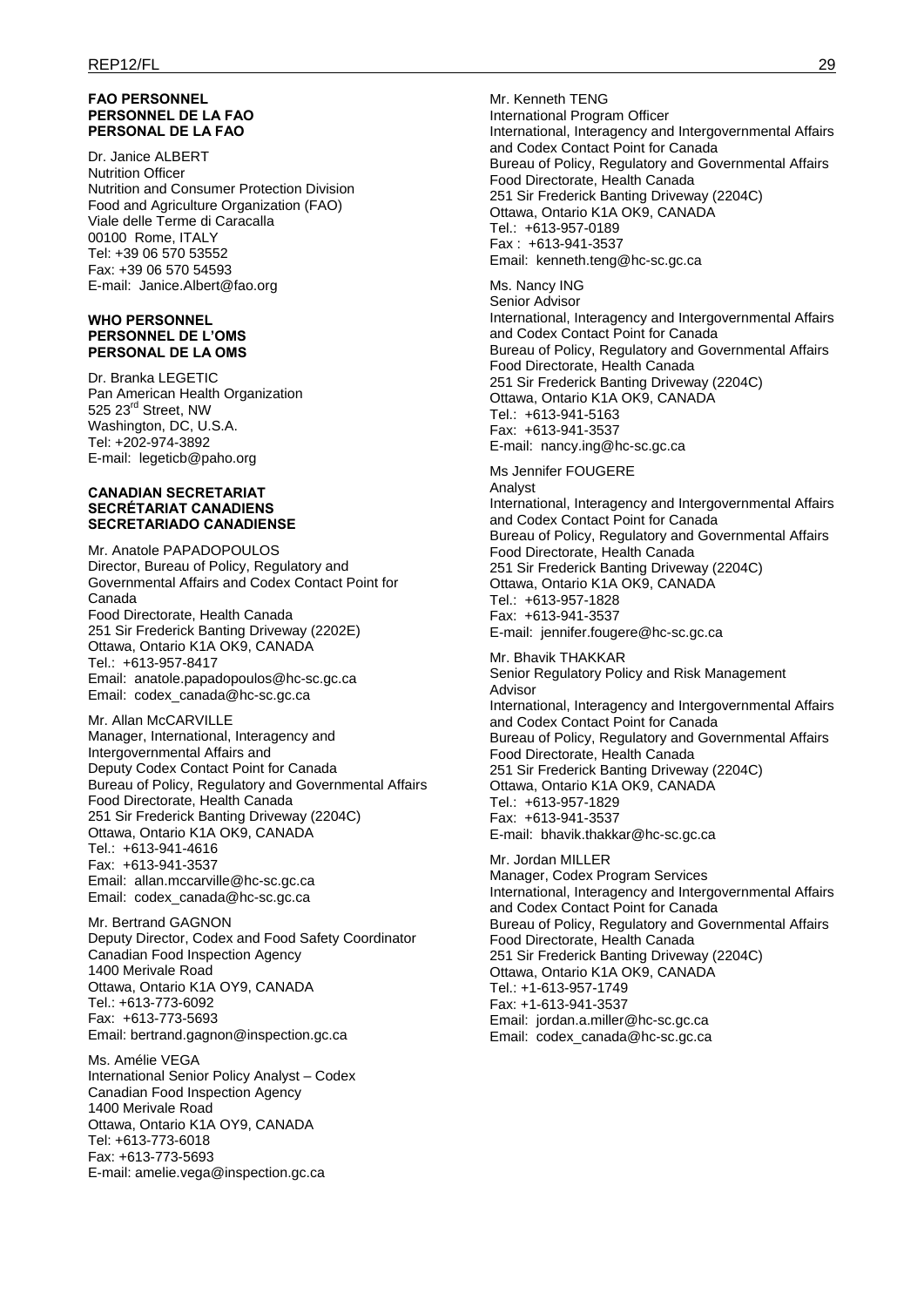Ms. Gaëtane-Diane FORGET Conference and Process Coordinator, Codex Program Services International, Interagency and Intergovernmental Affairs and Codex Contact Point for Canada Bureau of Policy, Regulatory and Governmental Affairs Food Directorate, Health Canada 251 Sir Frederick Banting Driveway (2204C) Ottawa, Ontario K1A OK9, CANADA Tel.: +1-613-952-7354 Fax: +1-613-941-3537 Email: gaetane.forget@hc-sc.gc.ca Email: codex\_canada@hc-sc.gc.ca Ms. Karine HALPENNY Administrative and Process Coordinator International, Interagency and Intergovernmental Affairs and Codex Contact Point for Canada Bureau of Policy, Regulatory and Governmental Affairs Food Directorate, Health Canada

251 Sir Frederick Banting Driveway (2204C) Ottawa, Ontario K1A OK9, CANADA Tel.: +1-613-941-5979 Fax: +1-613-941-3537 E-mail: karine.halpenny@hc-sc.gc.ca

Ms. Diane CARMANICO Assistant, Codex International, Interagency and Intergovernmental Affairs and Codex Contact Point for Canada Bureau of Policy, Regulatory and Governmental Affairs Food Directorate, Health Canada 251 Sir Frederick Banting Driveway (2204C) Tunney's Pasture Ottawa, Ontario K1A OK9, CANADA Tel.: +613-957-8894 Fax : +613-941-3537 Email: diane.carmanico@hc-sc.gc.ca Email: codex\_canada@hc-sc.gc.ca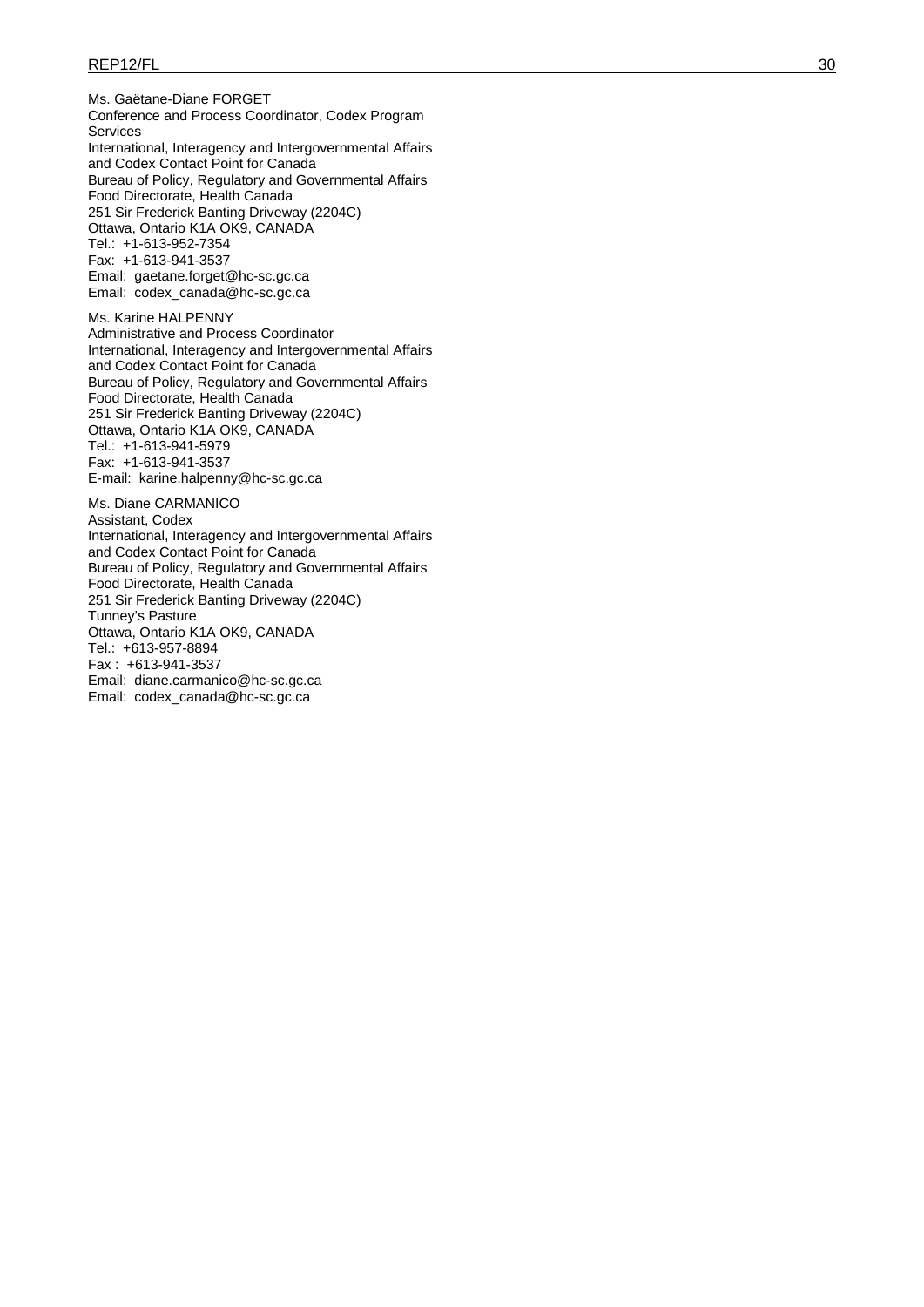# **Appendix II**

# **Proposed draft amendments to the Guidelines for the Use of Nutrition and Health Claims (CAC/GL 23-1997)**

### **At Steps 5/8**

### **Insert a new definition as follows:**

**"2.1.3** *Non-addition claim* means any claim that an ingredient has not been added to a food, either directly or indirectly. The ingredient is one whose presence or addition is permitted in the food and which consumers would normally expect to find in the food"

### **Insert a new 5.2 as follows:**

"5.2 A claim to the effect that a food is free of salt can be made, provided the food meets the conditions for free of sodium listed in the Table to these Guidelines."

### **Renumber existing 5.2 to 5.3**

### **Amend existing 6.3 and 6.4 as follows:**

"6.3 The comparison should be based on a relative difference of at least 25% in the energy value or nutrient content including sodium, except for micronutrients where a 10% difference in the NRV would be acceptable, between the compared foods and minimum absolute difference in the energy value or nutrient content equivalent to the figure defined as "low" or as a "source" in the Table to these Guidelines.

6.4 In addition to the conditions set out in Section 6.3, the content of trans fatty acids should not increase for foods carrying a comparison claim for decreased saturated fatty acids content."

### **Add a new section 6.5 as follows:**

6.5 The use of the word "light" or a synonymous claim should follow the criteria listed in Section 6.3 of these Guidelines and include an indication of the characteristics which make the food "light".

### **Insert a new section 7 as follows and renumber existing section 7 to 8.**

### **"7. Non-Addition Claims**

7.1 Non-Addition of Sugars

Claims regarding the non-addition of sugars to a food may be made provided the following conditions are met.

(a) No sugars of any type have been added to the food (Examples: sucrose, glucose, honey, molasses, corn syrup, etc.);

(b) The food contains no ingredients that contain sugars as an ingredient (Examples: jams, jellies, sweetened chocolate, sweetened fruit pieces, etc.);

(c) The food contains no ingredients containing sugars that substitute for added sugars (Examples: non-reconstituted concentrated fruit juice, dried fruit paste, etc.); and

(d) The sugars content of the food itself has not been increased above the amount contributed by the ingredients by some other means (Example: the use of enzymes to hydrolyse starches to release sugars).

7.2 [reserved]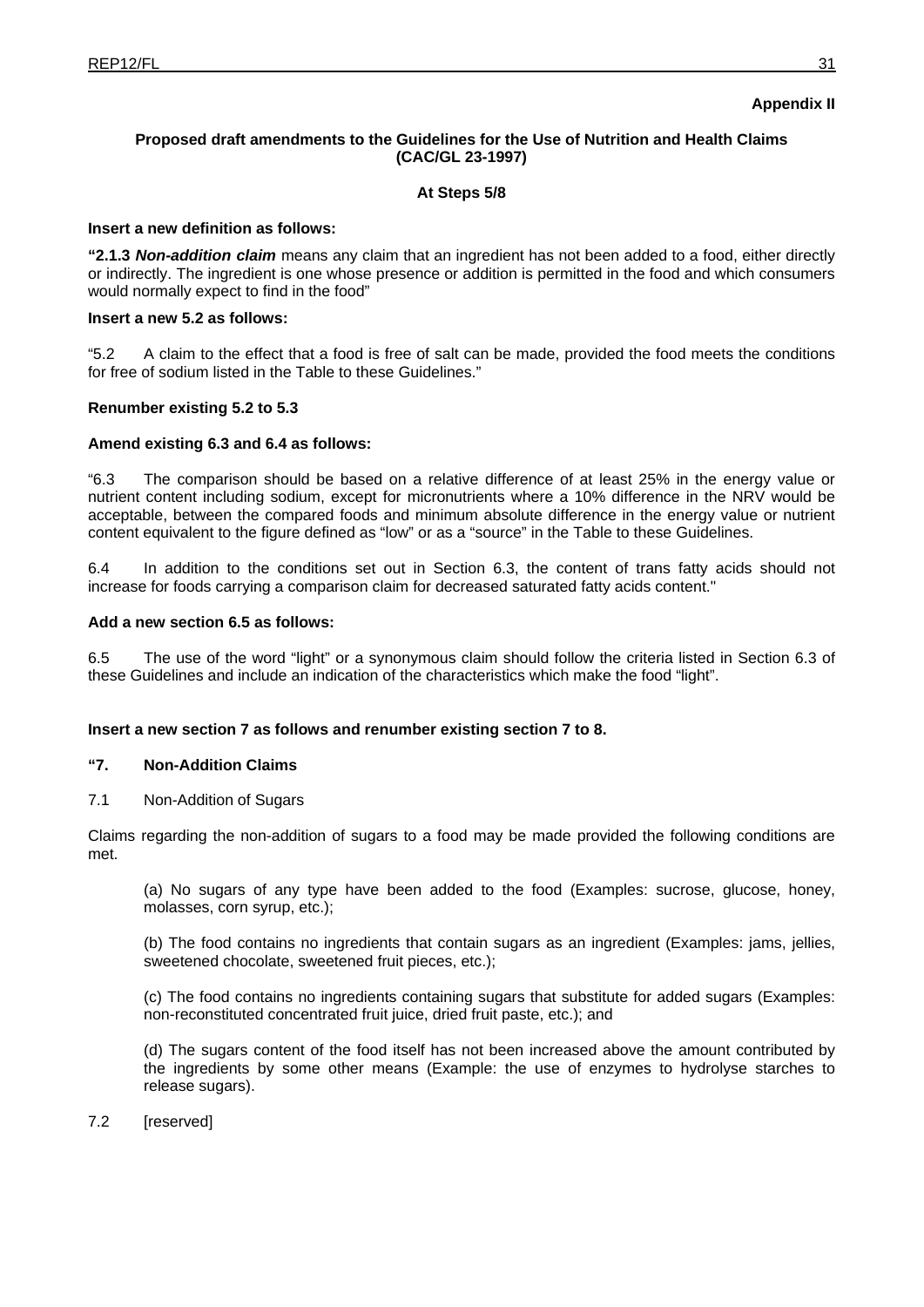# 7.3 Additional Conditions

Additional conditions and/or disclaimer statements may be used with non-addition claims to assist consumer understanding of the claims within countries. Disclaimer statements should appear in close proximity to, on the same side and in the same prominence as the claim. These may be developed based on evidence of consumer use and understanding."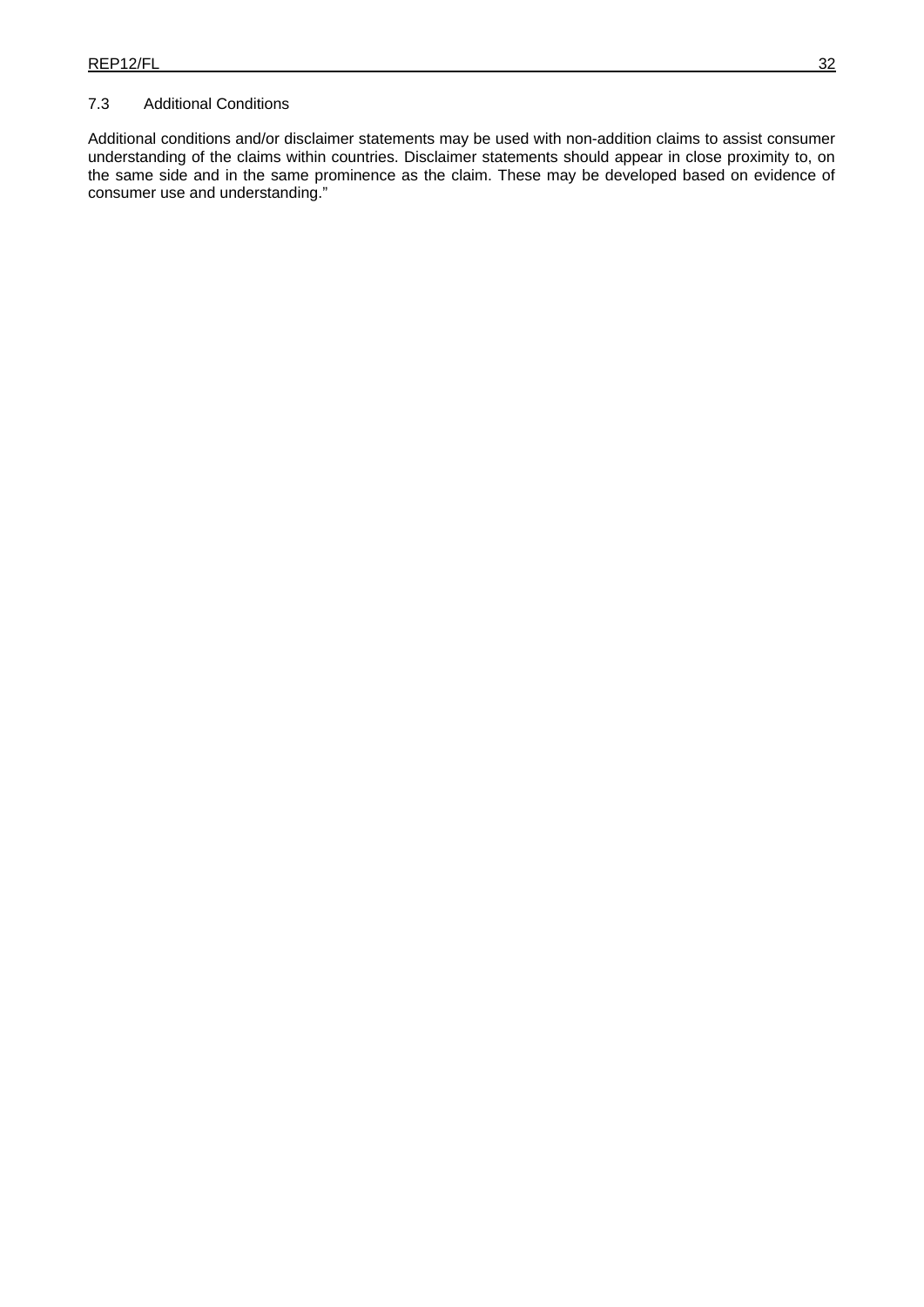# **Appendix III**

# **Proposed draft amendments to the Guidelines for Use of Nutrition and Health Claims (CAC/GL 23-1997)**

**At Step 5** 

# **Insert a new section 7.2 as follows:**

7.2 Non-Addition of Sodium Salts

Claims regarding the non-addition of sodium salts to a food, including "no added salt", may be made provided the following conditions are met.\*

(a) The food contains no added sodium salts (Examples: sodium chloride, sodium tripolyphosphate, etc.);

(b) The food contains no ingredients that contain added sodium salts (Examples: Worcestershire sauce, pickles, pepperoni, soya sauce, etc.); and

(c) The food contains no ingredients that contain sodium salts that are used to substitute for added salt (Examples: seaweed, depending on how it is used).

\*National authorities may permit the addition for technological purposes of sodium salts other than sodium chloride where such addition would not result in the food not meeting the conditions for "low in sodium" claims as described in the Table to these *Guidelines.*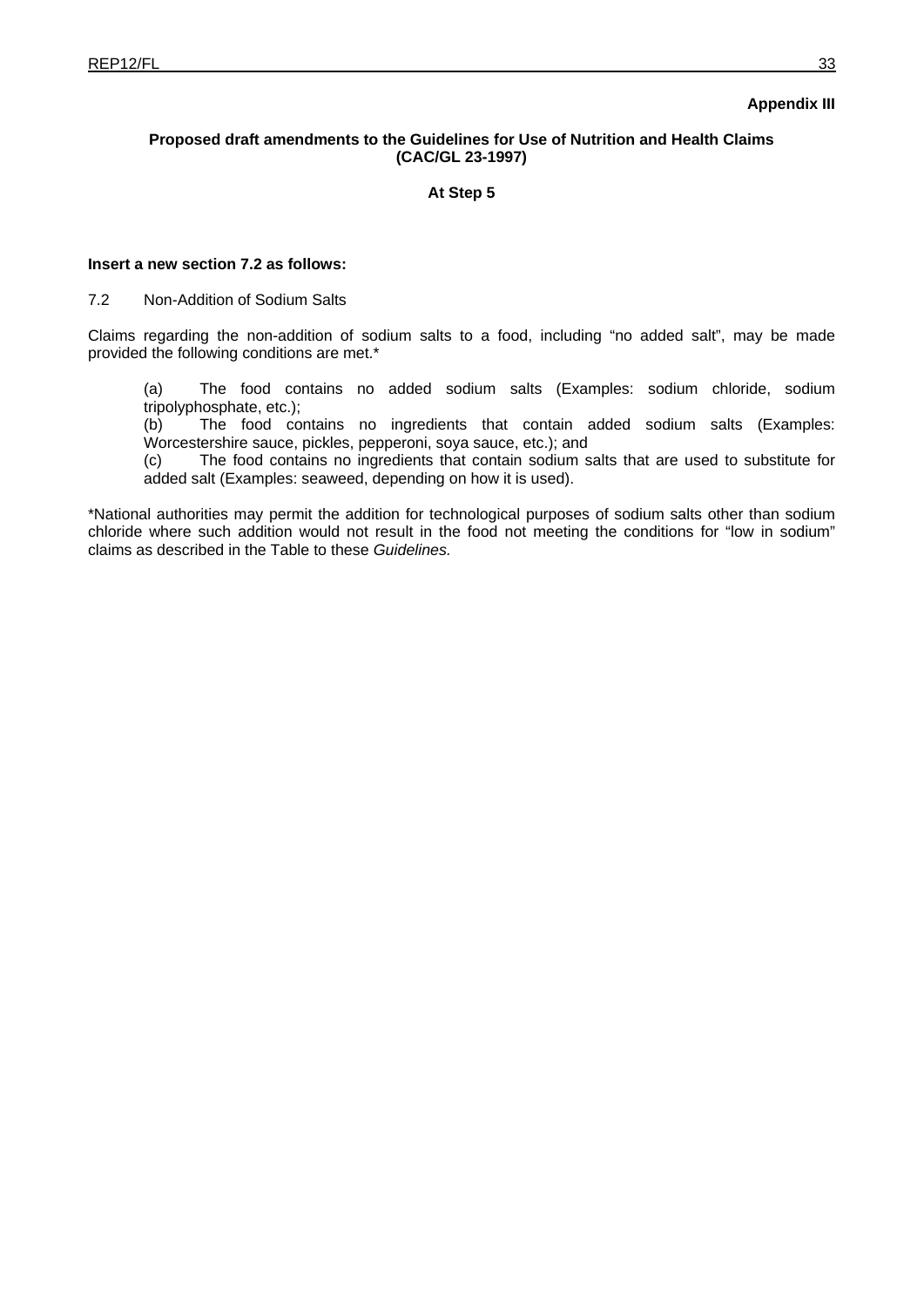# **Appendix IV**

# **Proposed draft amendments to the Guidelines on Nutrition Labelling (CAC/GL 2-1985)**

# **At step 8**

# **Insert a new definition 2.4 as follows and renumber subsequent definitions:**

"2.4 *Nutrient Reference Values (NRVs)\** are a set of numerical values that are based on scientific data for purposes of nutrition labelling and relevant claims. NRVs are based on levels of nutrients associated with nutrient requirements, or with the reduction in the risk of diet - related noncommunicable diseases."

See also the Annex for the General Principles for the Establishment of Nutrient Reference Values.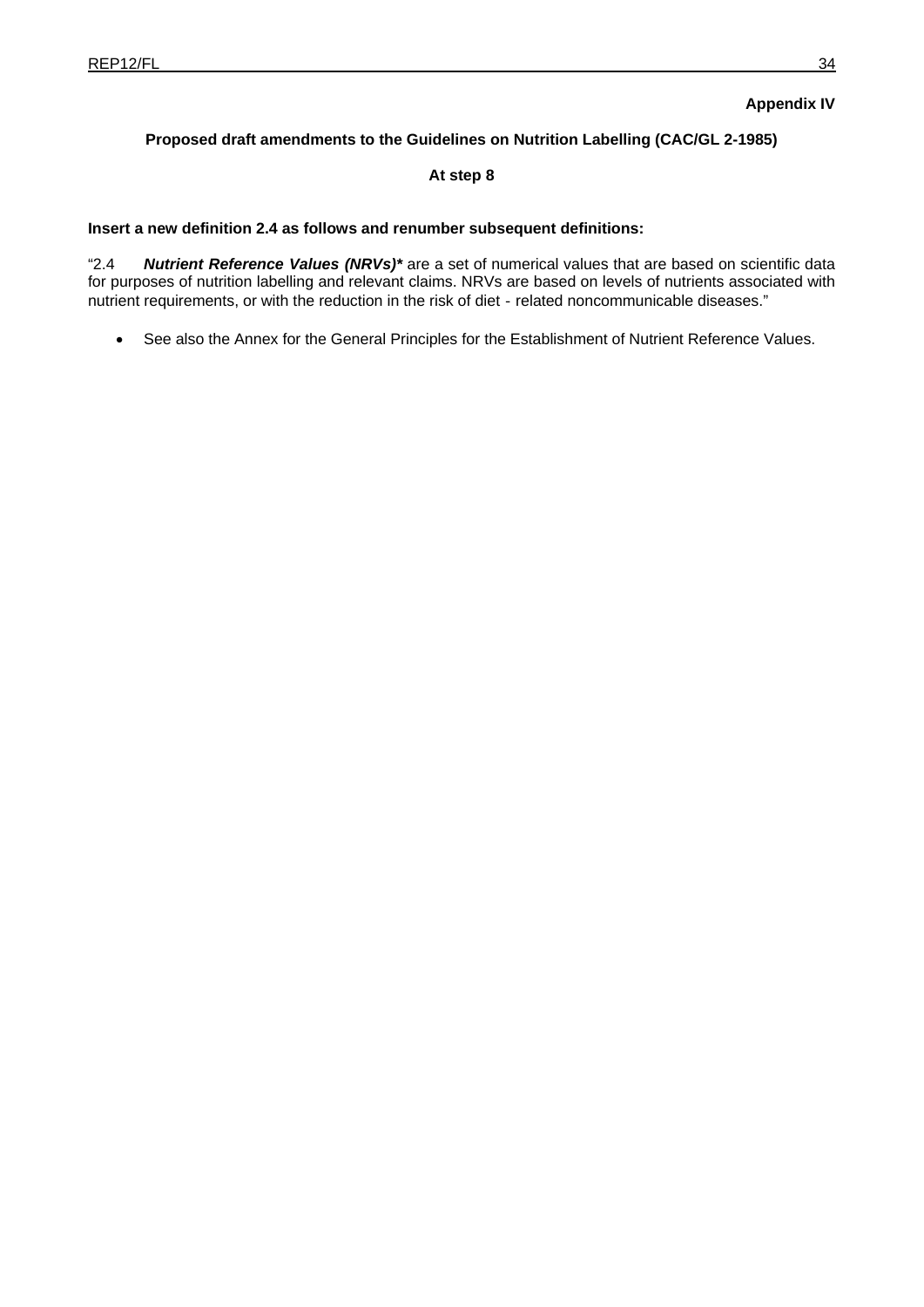# **Appendix V**

# **Proposed draft amendments to the Guidelines on Nutrition Labelling (CAC/GL 2-1985)**

# **At Steps 5/8**

### **Amend sections 3.1.1 and 3.1.2 to read as follows:**

"3.1.1 Nutrient declaration should be mandatory for all prepackaged foods for which nutrition or health claims, as defined in the *Guidelines for Use of Nutrition and Health Claims* (CAC/GL 23-1997)*,* are made.

3.1.2 Nutrient declaration should be mandatory for all other prepackaged foods except where national circumstances would not support such declarations. Certain foods may be exempted for example, on the basis of nutritional or dietary insignificance or small packaging."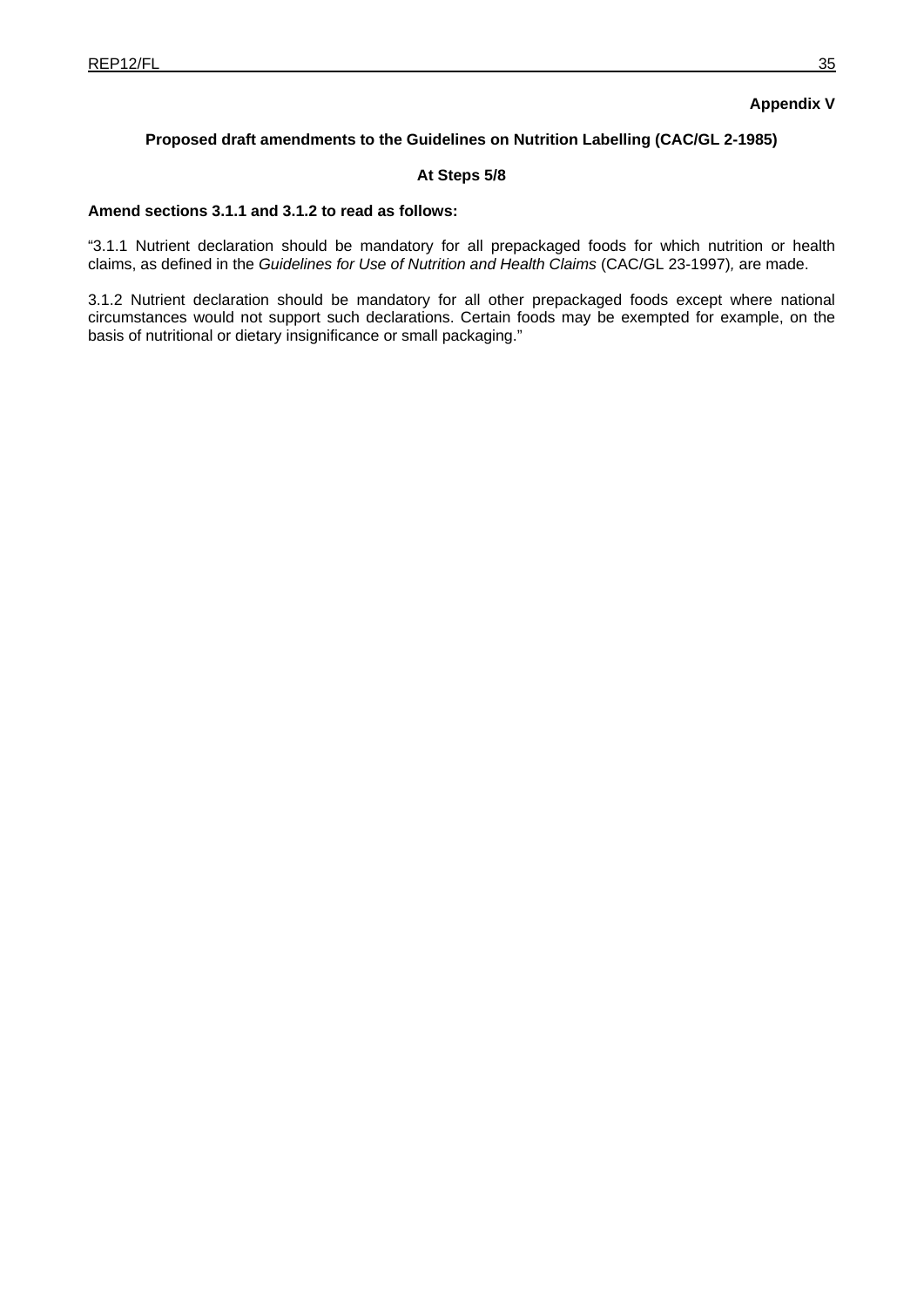# **APPENDIX VI DRAFT AMENDMENT TO THE GUIDELINES FOR THE PRODUCTION, PROCESSING, LABELLING AND MARKETING OF ORGANICALLY PRODUCED FOODS (N10-2006): (ETHYLENE)**

# **At Step 8\***

# **Annex 1 - Principles of Organic Production**

# **C. HANDLING, STORAGE, TRANSPORTATION, PROCESSING AND PACKAGING**

82. The integrity of the organic product must be maintained throughout the processing phase. This is achieved by the use of techniques appropriate to the specifics of the ingredients with careful processing methods limiting refining and the use of additives and processing aids. Ionizing radiation should not be used on organic products for the purpose of pest control, food preservation, elimination of pathogens or sanitation.

Ethylene may be used for ripening of kiwi fruit and bananas.

\* Confirmation of the current text without amendment.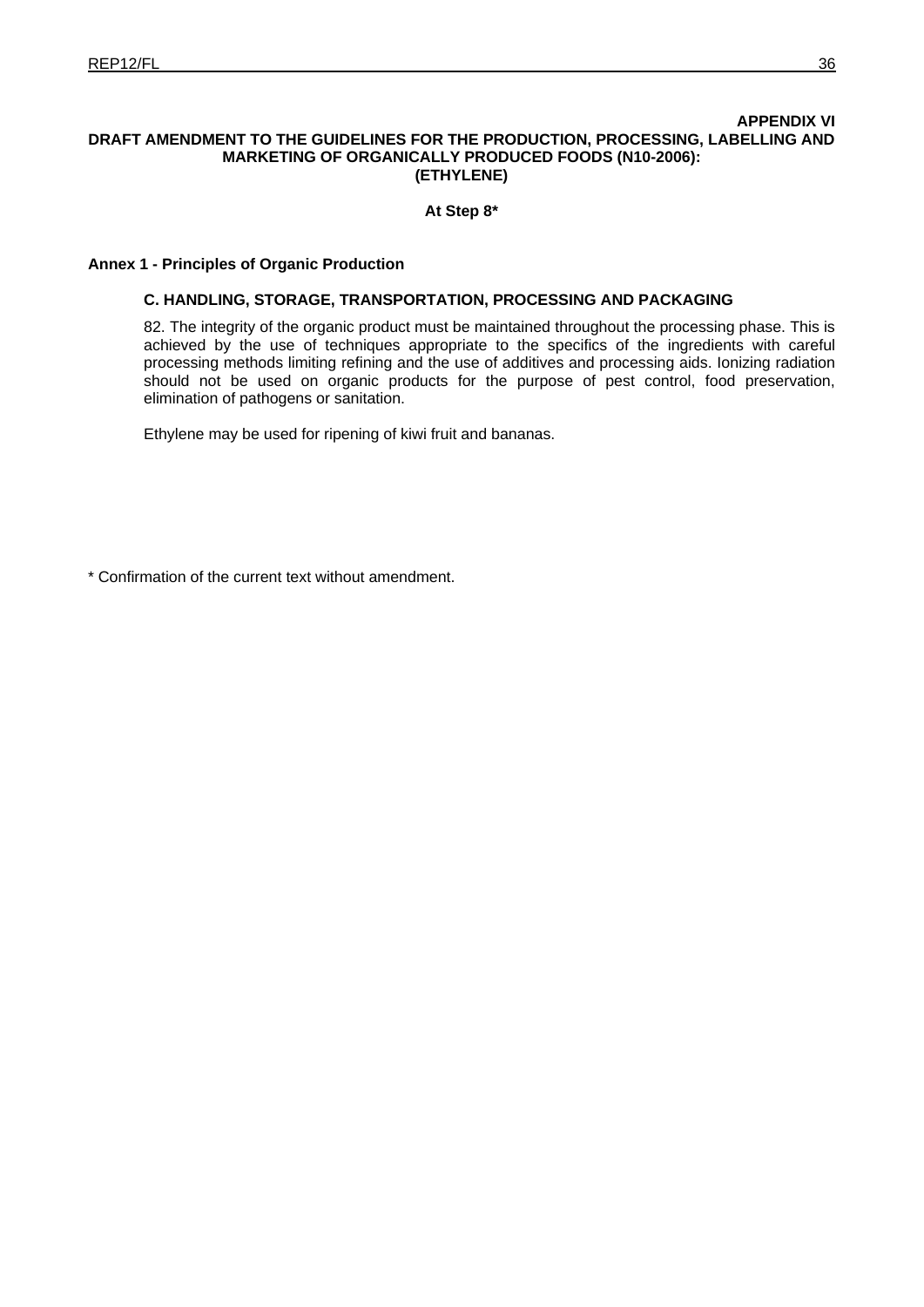### **APPENDIX VII PROPOSED DRAFT AMENDMENT TO THE GUIDELINES FOR THE PRODUCTION, PROCESSING, LABELLING AND MARKETING OF ORGANICALLY PRODUCED FOODS: (N18-2011): Inclusion of new substances At Steps 5/8**

# **Annex 2, Table 2**

Plant

"Spinosad"; "Spinosad should only be used where measures are taken to minimize the risk to nontarget species and to minimize the risk of development of resistance."

# Mineral

 "Potassium hydrogen carbonate" "Copper octanoate" (to be included with other copper products and with the same conditions)

### **Other**

"Ethylene";"For degreening of citrus for fruit fly prevention and as a flowering agent for pineapples."